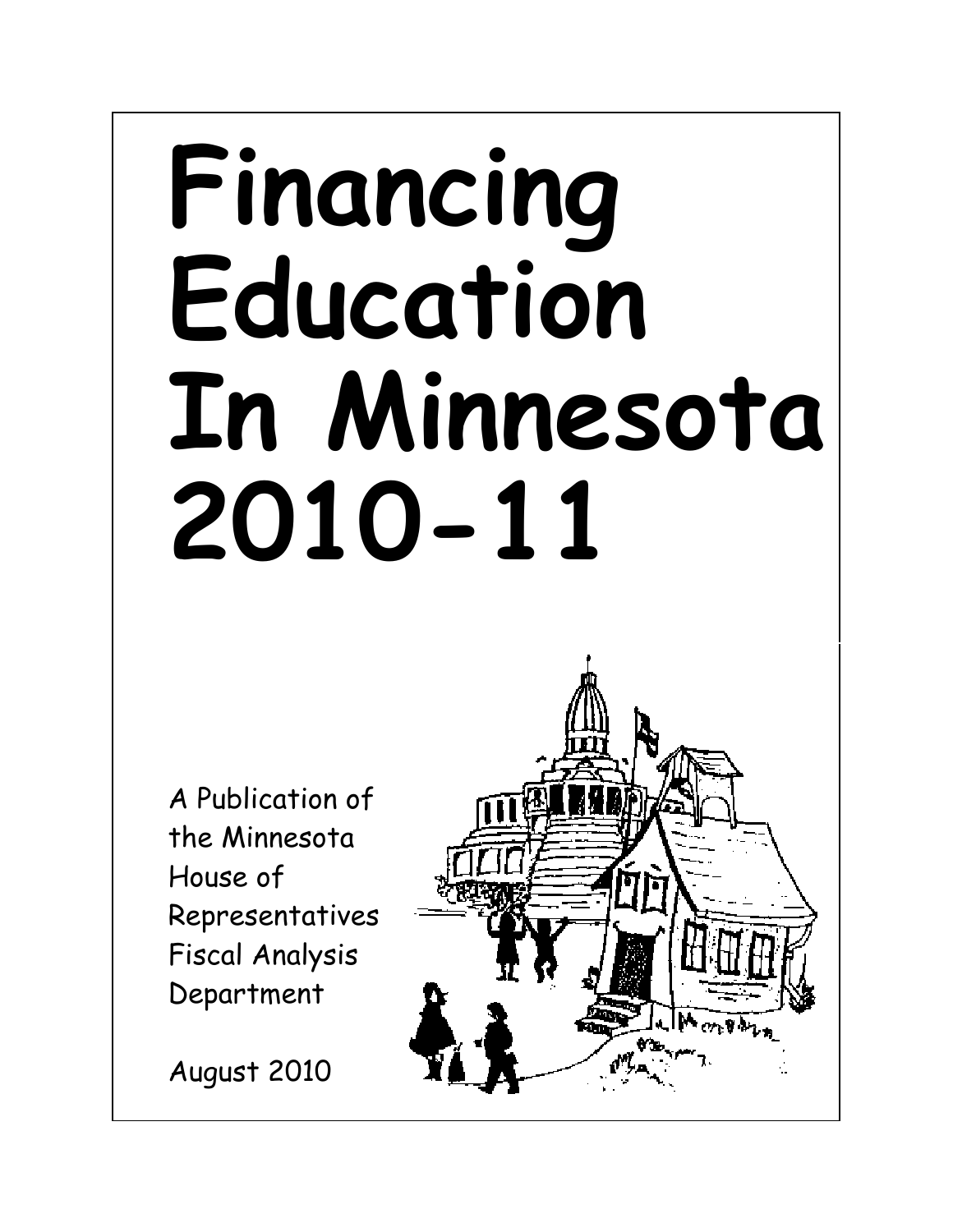# **Financing Education in Minnesota** 2010-11

*A Publication of the Minnesota House of Representatives Fiscal Analysis Department*

For additional information, contact:

Greg Crowe Fiscal Analyst, K-12 Education Finance Department of Fiscal Analysis MN House of Representatives 378 State Office Building St. Paul, Minnesota 55155

> (651) 296-7165 greg.crowe@house.mn

> > -or-

Emily Adriaens Fiscal Analyst, Early Childhood Education Finance Department of Fiscal Analysis MN House of Representatives 328 State Office Building St. Paul, Minnesota 55155

> (651) 296-7171 emily.adriaens@house.mn

Additional copies of this publication are available upon request, or on the Internet at the Fiscal Analysis Department Home page: http://www.house.mn/fiscal/fahome.htm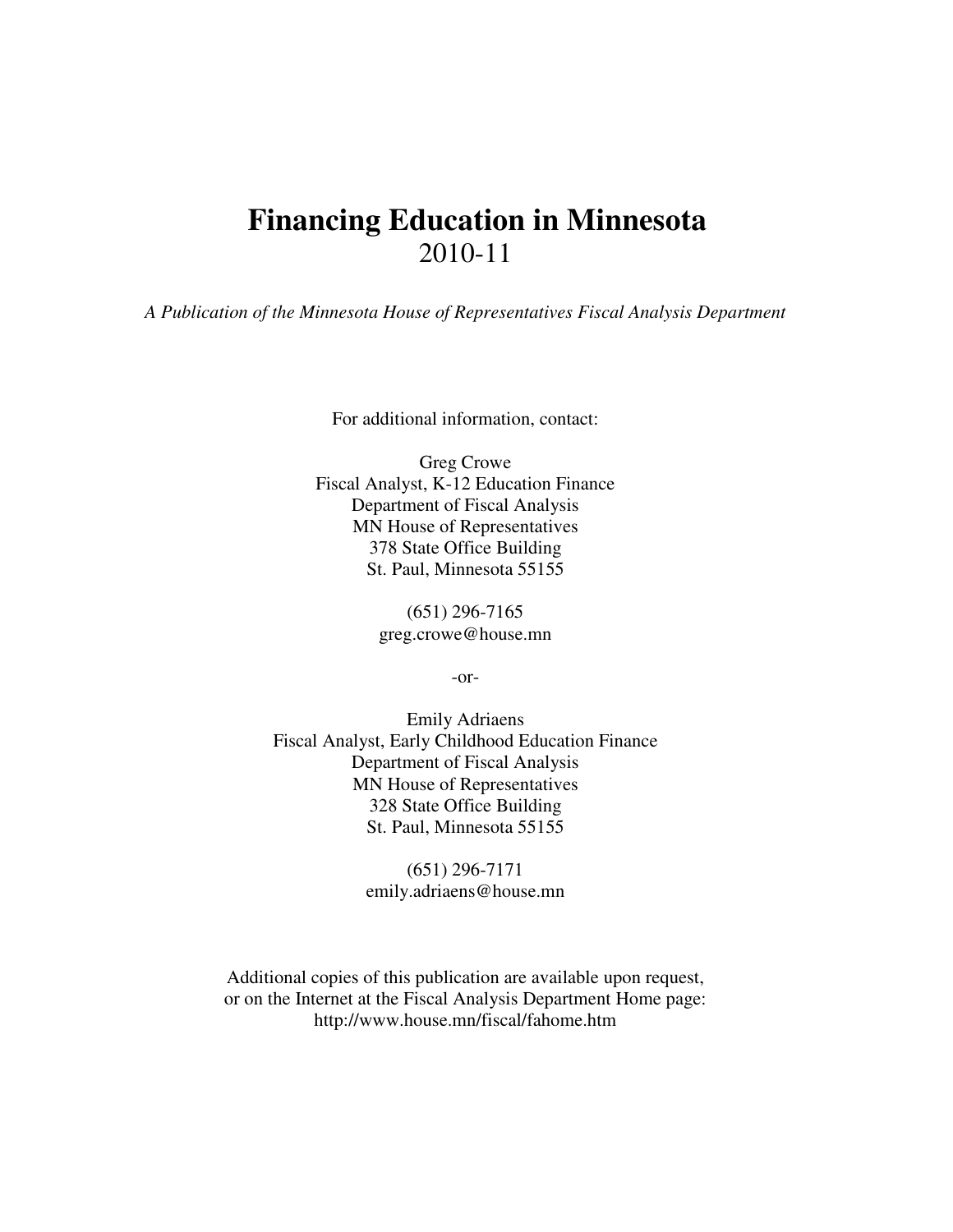# **Table of Contents**

| Advanced Placement and International Baccalaureate Programs |  |
|-------------------------------------------------------------|--|
|                                                             |  |
|                                                             |  |
|                                                             |  |
|                                                             |  |
|                                                             |  |
|                                                             |  |
|                                                             |  |
|                                                             |  |
|                                                             |  |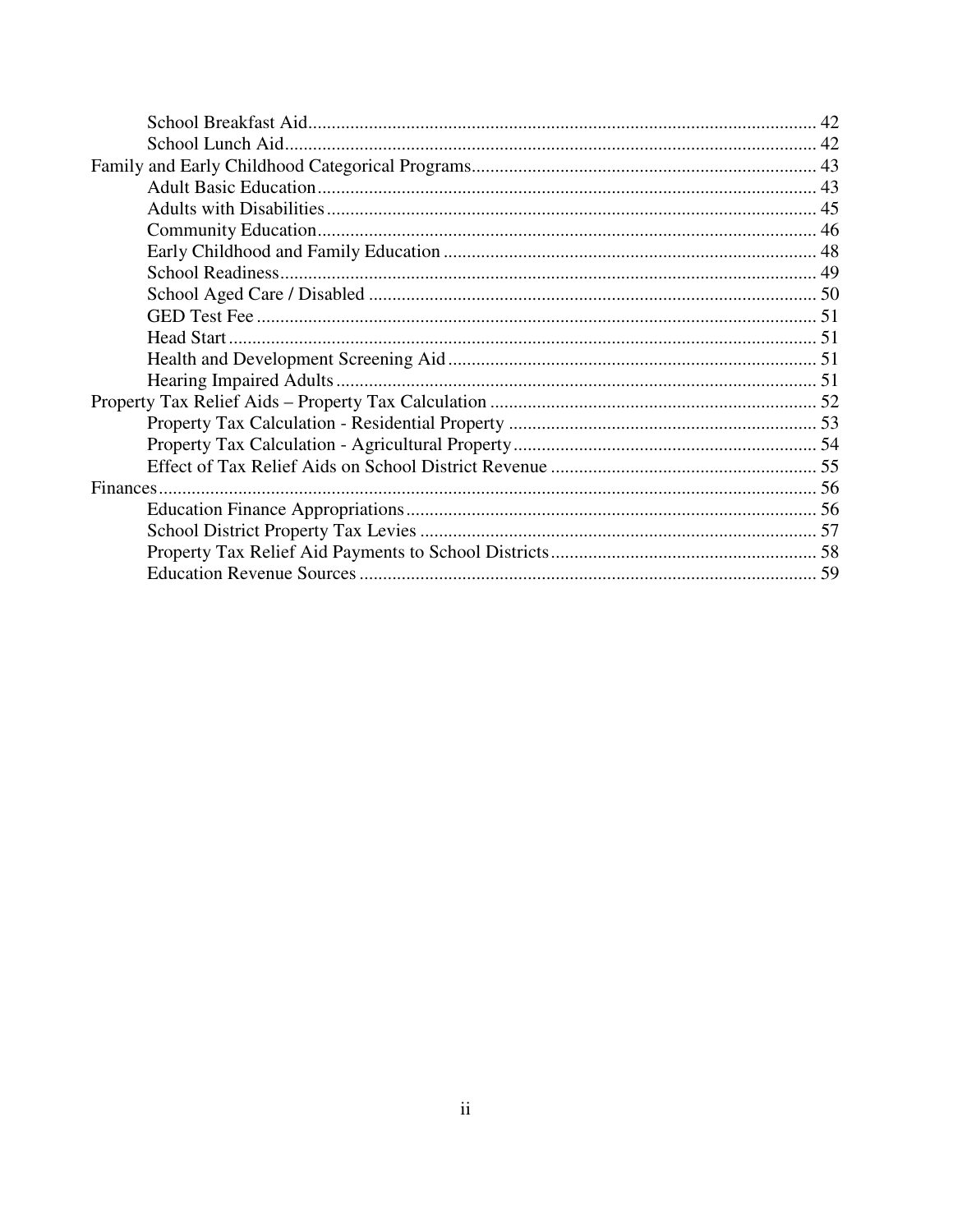# **Introduction**



"The stability of a republican form of government depending mainly upon the intelligence of the people, it is the duty of the legislature to establish a general and uniform system of public schools. The legislature shall make such provisions by taxation or otherwise as will secure a thorough and efficient system of public schools throughout the state." - Minnesota Constitution, Article XIII, Section 1

The financing of elementary and secondary education in Minnesota is through a combination of state-collected taxes (primarily income and sales) and locally collected property taxes. Revenue to school districts is received in three major categories, all of which are described in greater detail in this booklet. In summary, the three categories are:

- 1. State Education Finance Appropriations
	- A. General Education Aid The largest share of the education finance appropriation, general education aid, is intended to provide the basic financial support for the education program.
	- B. Categorical Aids Categorical revenue formulas are generally used to meet costs that vary significantly between districts (i.e., special education) or promote certain types of programs (i.e., career and technical aid, adult basic education aid).
- 2. State Paid Property Tax Credits

Property tax credits reduce the amount of property taxes paid. To make up for this reduction, the state pays the difference between what was levied in property taxes and what is actually received in property taxes to school districts and other taxing districts.

3. Property Tax Levies

Property tax levies are usually determined as part of a formula that includes state aid. The largest share of the levy is from voter-approved levies: the excess operating referendum and debt service levies.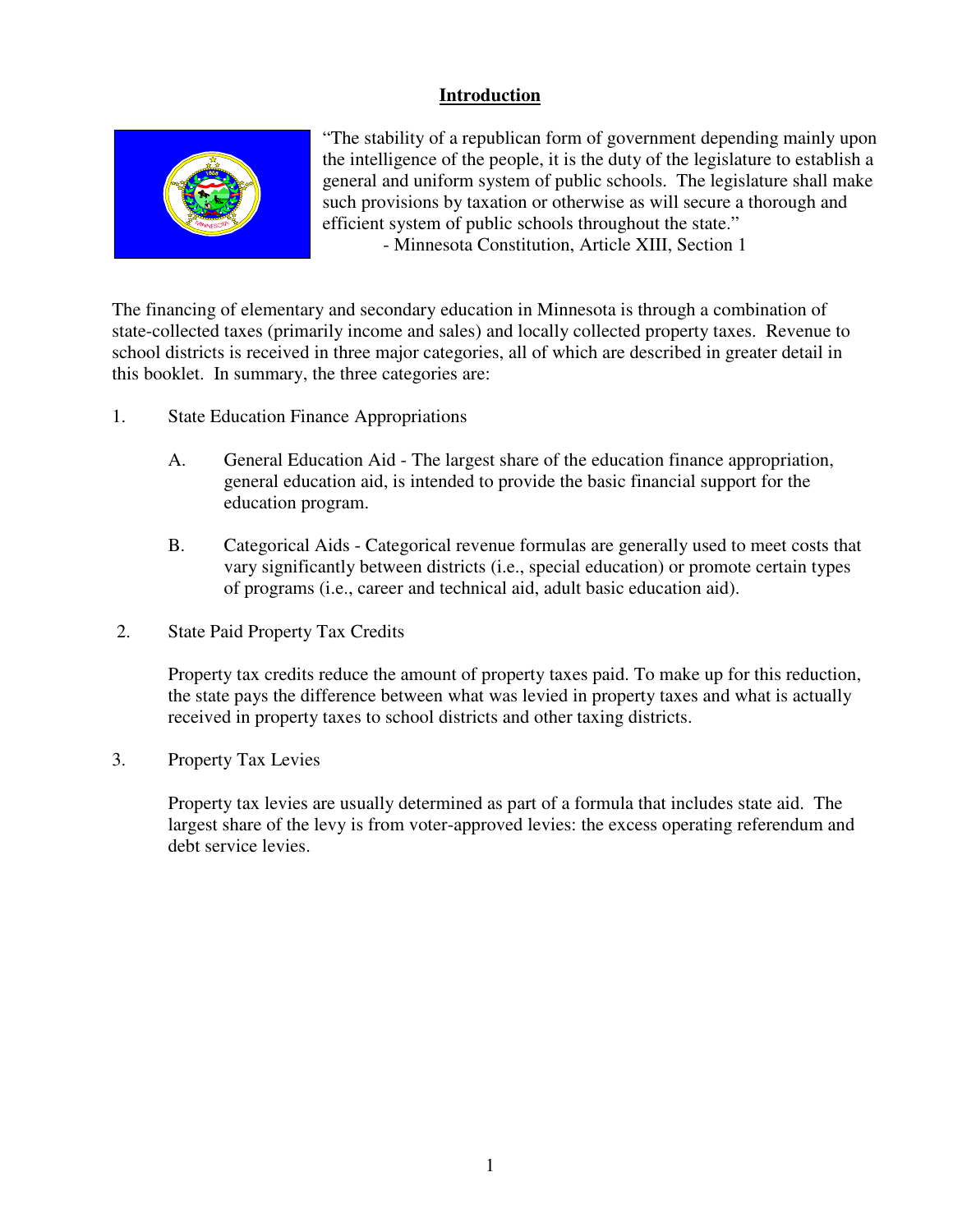# **Minnesota Education Finance Terms**

General Education Program - The general education program is the method by which school districts receive the majority of their financial support.

#### **1. Basic General Education Formula Revenue**

The basic general education formula establishes the minimum level of funding for school districts. General education aid is determined by subtracting the amount raised by the general education levy from the formula allowance multiplied by pupil units. Both the basic formula allowance and the general education levy are set each year in legislation.

| <u>School Year</u> | Formula Allowance | <b>Tax Rate</b> |
|--------------------|-------------------|-----------------|
| 1996-97            | $3,505$ (a)       | 40.8%           |
| 1997-98            | 3,581             | 37.4%           |
| 1998-99            | 3,530(b)          | 36.9%           |
| 1999-2000          | 3,740(c)          | 36.58%          |
| 2000-01            | $3,964$ (d)       | 35.78%          |
| 2001-02            | 4,068             | 32.41%          |
| 2002-03            | $4,601$ (e)       | $0.0\%$         |
| 2003-04            | 4,601             | $0.0\%$         |
| 2004-05            | 4,601             | $0.0\%$         |
| 2005-06            | 4,783             | $0.0\%$         |
| 2006-07            | 4,974             | $0.0\%$         |
| 2007-08            | 5,074             | $0.0\%$         |
| 2008-09            | 5,124             | $0.0\%$         |
| 2009-10            | 5,124             | $0.0\%$         |
| 2010-11            | 5,124             | $0.0\%$         |

- (a) The formula and tax rate for 1996-97 reflect the roll-in of a major portion of transportation funding and training experience funding into the general education formula (\$300 in total).
- (b) The formula for 1998-99 is the net change doe to the roll-out of \$130 of training and experience funding from the general education formula.
- (c) The formula increase in 1999-2000 of \$210 is the net result of the roll-in of \$43 in graduation standards revenue into the formula and a \$167 increase in the formula.
- (d) The \$224 formula increase in 2000-01 is the net result of the roll-in of \$67 in district cooperation revenue, an increase of \$39 for staff development and a \$118 increase in the formula.
- (e) The formula increase in 2002-03 of \$533 is the net result of the roll-in of \$14 in assurance of mastery revenue, the conversion of \$415 of referendum revenue onto the formula and a \$104 increase in the formula.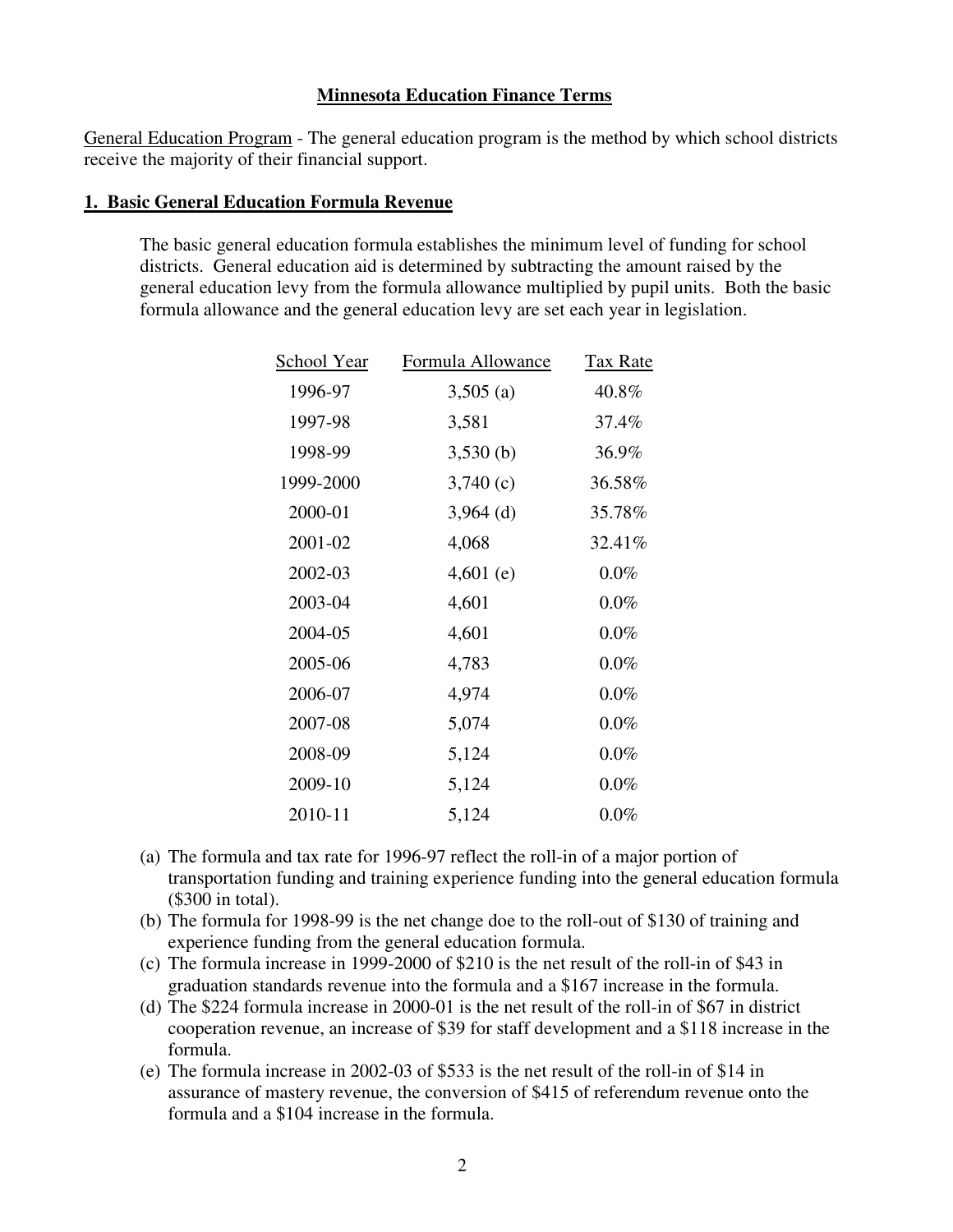Until 2002-03, the general education formula was an "equalized" formula - the state paying in aid the difference between what was raised by the local levy and the formula allowance. Beginning in 2002-03, the general education levy was eliminated.

The basic formula allowance for the 2010-11 school year is \$5,124 per marginal pupil unit. Of this amount, the revenue resulting from .057 times K, .115 times  $1<sup>st</sup> - 3<sup>rd</sup>$  and .06 times 4<sup>th</sup>-6<sup>th</sup> grade students in average daily membership must be reserved with the goal of reducing kindergarten and elementary classes to one teacher per 17 pupils.

# **2. Extended Time Revenue**

Extended time revenue replaced the former learning year pupil program, where a district that had students enrolled for more than a standard school year equivalent could generate additional revenue for those students. Under prior law, learning year pupils could generate up to a total of 1.5 ADM for a school district. Extended time revenue allows students to generate up to an additional 0.2 (for a total of 1.2 maximum) ADM, which is then used to calculate the district's AMCPU, which is multiplied by the extended time formula amount (\$4,601 for 2010-11) to calculate extended time revenue. The revenue can be used for extended day, week or year programs. For 2010-11, 127 districts qualify for a total of \$67.9 million in extended time revenue.

# **3. Gifted and Talented Revenue**

Districts qualify for \$12 per pupil for gifted and talented revenue. Gifted and talented revenue must be used to identify gifted and talented students, to provide programming for those students and to provide staff development for teachers of those students. For 2010-11, all districts qualify for a total of \$11.4 million in gifted and talented revenue.

# **4. Basic Skills Revenue**

Basic skills revenue includes compensatory, limited English proficiency (LEP) and LEP concentration revenues. Even with the revenues combined into one category, the funding for basic skills revenue is based on separate formulas for the individual components. The components are:

- **Compensatory revenue.** School sites where pupils eligible for free and reduced priced lunches attend receive compensatory revenue based on the number of eligible pupils at the site. Compensatory revenue per pupil increases as the percent of free and reduced price pupils at a particular school site increases (however, the percent is capped).
- **Limited English Proficiency**. Districts receive LEP revenue based on the number of students with limited proficiency in English for their first five years of enrollment in Minnesota public schools. In addition, a per pupil amount is provided to districts with concentrations of LEP students. The per pupil funding increases as the concentration increases (though the concentration percentage is capped).

All school districts will receive some portion of \$453.4 million in basic skills revenue in 2010-11. (The \$453.4 million includes \$413.1 million in compensatory revenue and \$40.3 million in the LEP revenues.)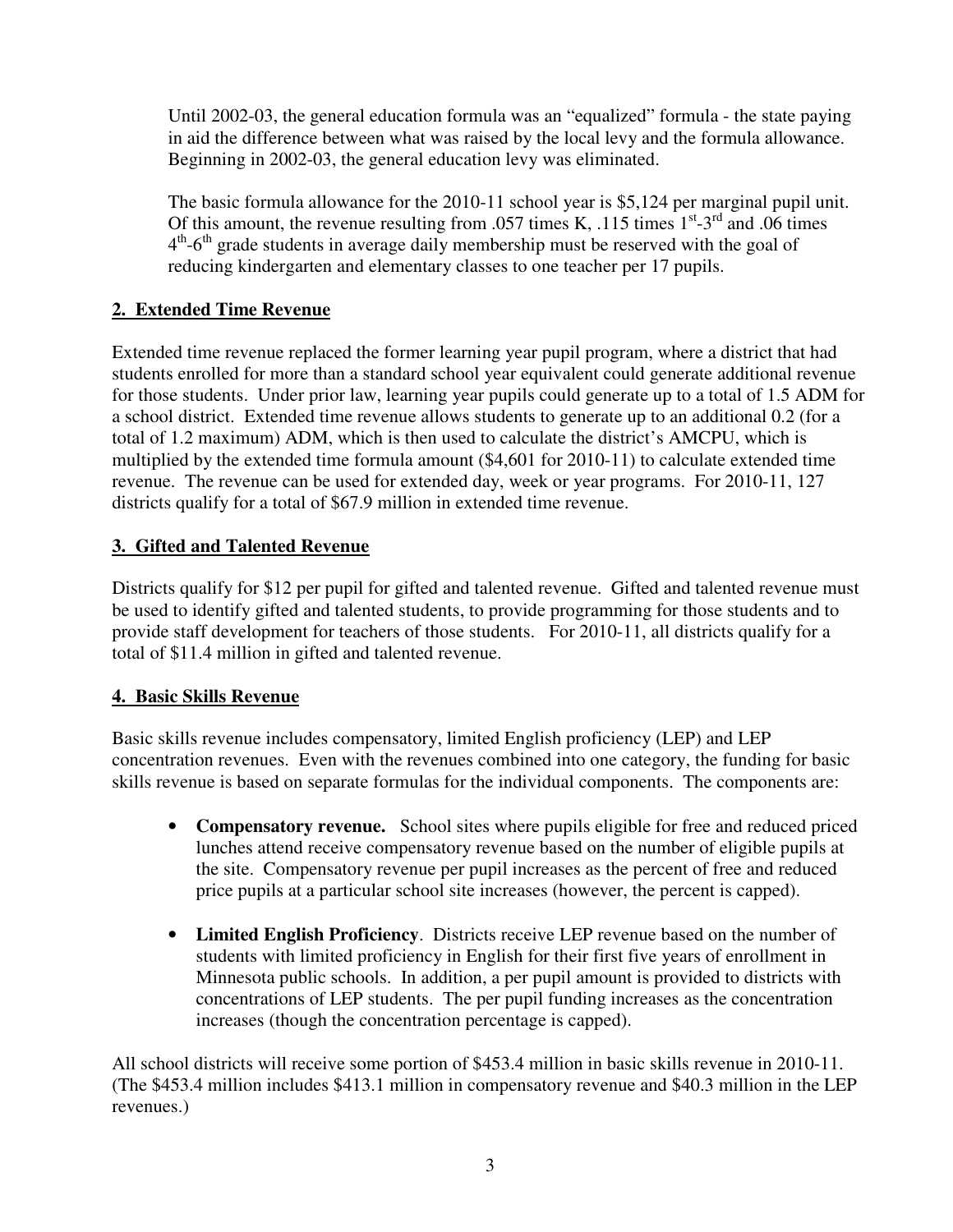# **5. Sparsity Revenue**

Sparsity revenue provides additional revenue for small and isolated schools. This revenue acknowledges the higher cost of necessarily small education programs. Options to increase the number of students would require students to travel an unacceptable amount of time. There are two parts to the sparsity formula, one for secondary schools and one for elementary schools. The secondary school sparsity formula takes into account a secondary school's enrollment, distance from the secondary school to the nearest secondary school and the geographic area of the secondary school attendance area. The elementary sparsity formula provides additional funding for elementary schools that average 20 or fewer pupils per grade and that are 19 miles or more from the nearest elementary school. Districts that are relatively small in enrollment and large in geographic area tend to have the largest sparsity allowances. 97 districts receive a total of \$23.7 million in sparsity revenue in 2010-11.

# **6. Transportation Sparsity Revenue**

Transportation sparsity revenue provides districts with additional funding based on the number of pupil units per square mile in the school district. During 2010-11, \$60.4 million of transportation sparsity revenue is divided among all school districts, with revenue amounts per district ranging up to \$804 per pupil unit.

# **7. Operating Capital Revenue**

Operating capital revenue replaced the capital expenditure facilities and capital expenditure equipment formulas. The operating capital formula has a component representing the former equipment and technology formulas (\$73 per pupil unit), and a component representing the former facilities formula (\$100 times the district's maintenance cost index). Operating capital revenue is an equalized formula. The equalizing factor is \$10,700 of adjusted net tax capacity per pupil unit. Operating capital revenue ranges from \$173 to \$238 per pupil unit per district in 2010-11 and totals \$194.5 million statewide.

# **8. Training and Experience Revenue**

Training and experience revenue is based on the experience and education of a school district's faculty. Beginning in the 1998-99 school year, only teachers hired prior to 1996-97 are counted for the purposes of computing a school district's training and experience revenue. 23 school districts qualify for training and experience revenue amounts ranging up to \$85 per pupil unit, for a total of \$470,000 statewide during 2010-11.

# **9. Equity Revenue**

Equity revenue is intended to reduce the per pupil disparity between the highest and lowest revenue districts on a regional basis. For the purposes of equity revenue, there are two regions in the state: the seven-county metropolitan area and the balance of the state. In each region, districts are ranked according to their basic and referendum revenue. There are three components to the equity formula: regular, low-referendum and a supplemental amount. The regular component is based on a district's ranking in their region (rural or metro), the low-referendum component provides additional revenue for districts with referendum amounts below 10 percent of the state average referendum amount, and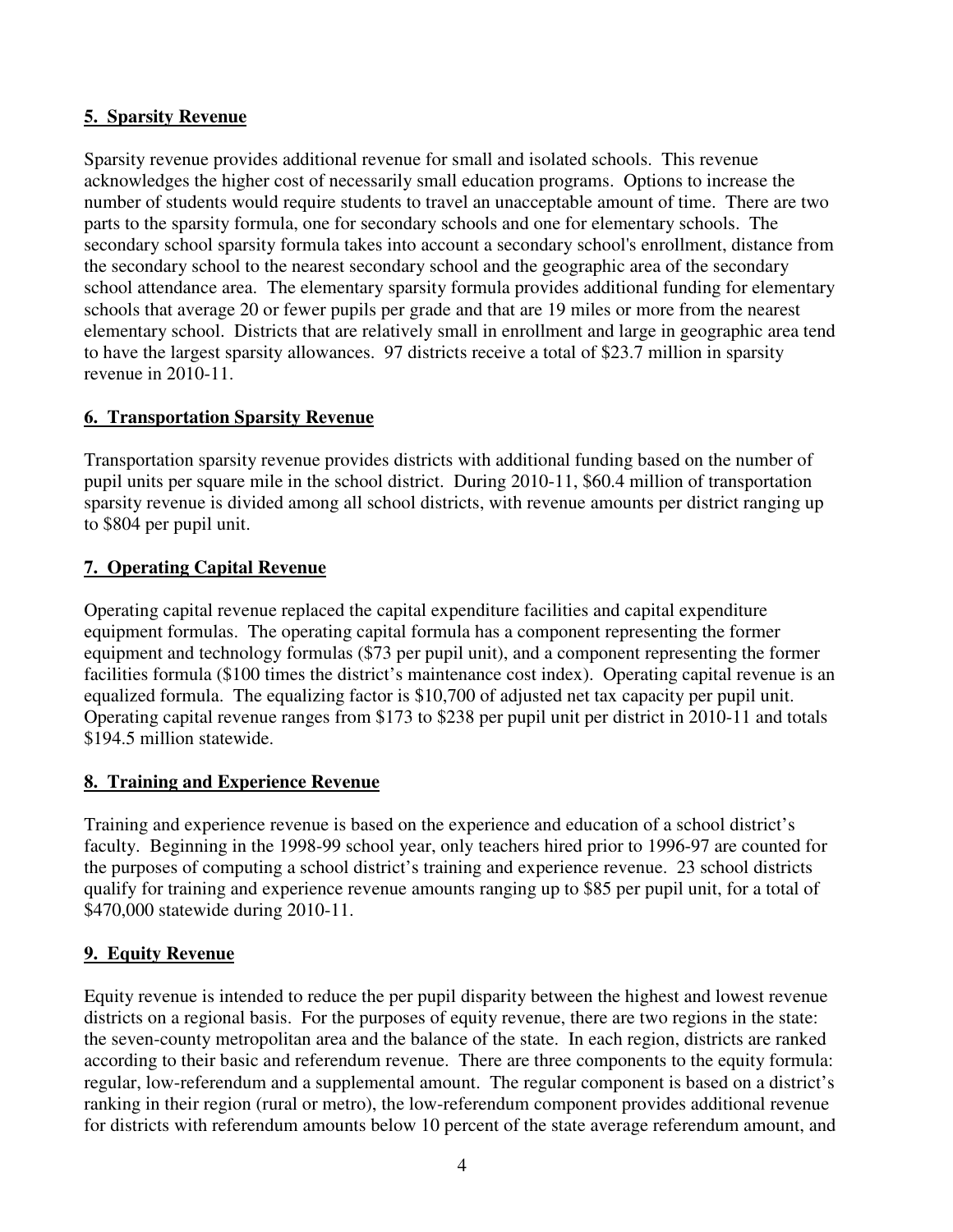the supplemental component is a fixed amount (\$46 per pupil) for all districts. Only districts below the 95<sup>th</sup> percentile of revenue in referendum and basic revenue are eligible for the regular and lowreferendum equity revenue, except districts in cities of the first class (Minneapolis, St. Paul and Duluth), which are automatically excluded. Equity revenue is an equalized formula, equalized at the same rate as the first tier of referendum revenue, or \$476,000 of referendum market value per pupil.

For the regular equity program, a district without an excess levy referendum is eligible for \$13 per pupil unit. A district with an excess levy referendum is eligible for \$13 per pupil unit, plus an additional amount based on their percentile ranking. To determine how much regular equity revenue a district receives, the district's equity index is calculated by dividing the difference between a district's basic and referendum revenue by the regional 95<sup>th</sup> percentile of basic and referendum revenue. The result is multiplied by \$75. The product of that calculation is added to the basic \$13 to generate the district's equity revenue.

Districts with referendum amounts below 10 percent of the state average referendum amount are also eligible for the supplemental low-referendum equity portion of equity revenue. Qualifying districts receive an amount per pupil equal to the difference between their referendum amount and 10 percent of the state average referendum amount, with a \$100,000 limit.

For districts in the seven county metropolitan area, the revenue amount resulting from both the regular and low-referendum equity calculations is multiplied by 1.25.

Finally, all districts are eligible for an additional \$46 per pupil.

Statewide, all districts qualify for equity revenue, sharing a total of \$92.8 million, with revenue amounts ranging from \$46 to \$245 per pupil per district.

# **10. Alternative Compensation Revenue**

Alternative compensation revenue (commonly called "QComp Revenue") was created to encourage districts to adopt alternative pay structures for teachers. A district that adopts such a pay structure is eligible to receive \$260 per unweighted pupil in revenue. Alternative compensation revenue is a combination of aid and equalized levy. The equalizing factor for the alternative compensation levy is \$5,913 of adjusted net tax capacity per pupil unit. Total alternative compensation revenue is projected to go to 45 school districts and total \$91.0 million for 2010-11.

# **11. Transition Revenue**

Transition revenue guarantees a district that its 2003-04 general education revenue, excluding referendum, per 2002-03 defined pupil unit (using Adjusted Marginal Cost Pupil Units (AMCPU) as defined on page 7) was at least as high as its 2002-03 per old AMCPU general education revenue, less referendum, or what it would have gotten in 2003-04 had the general education revenue formulas not been changed by the 2003 legislature. Transition revenue is set as a fixed amount per pupil equal to the 2003-04 transition amount, and is undesignated revenue which may be used for any general fund purpose. Transition revenue is a mix of aid and levy, levied against referendum market value using \$476,000 per pupil as the equalizing factor. During 2010-11, approximately \$29.2 million of transition revenue is divided among 200 school districts.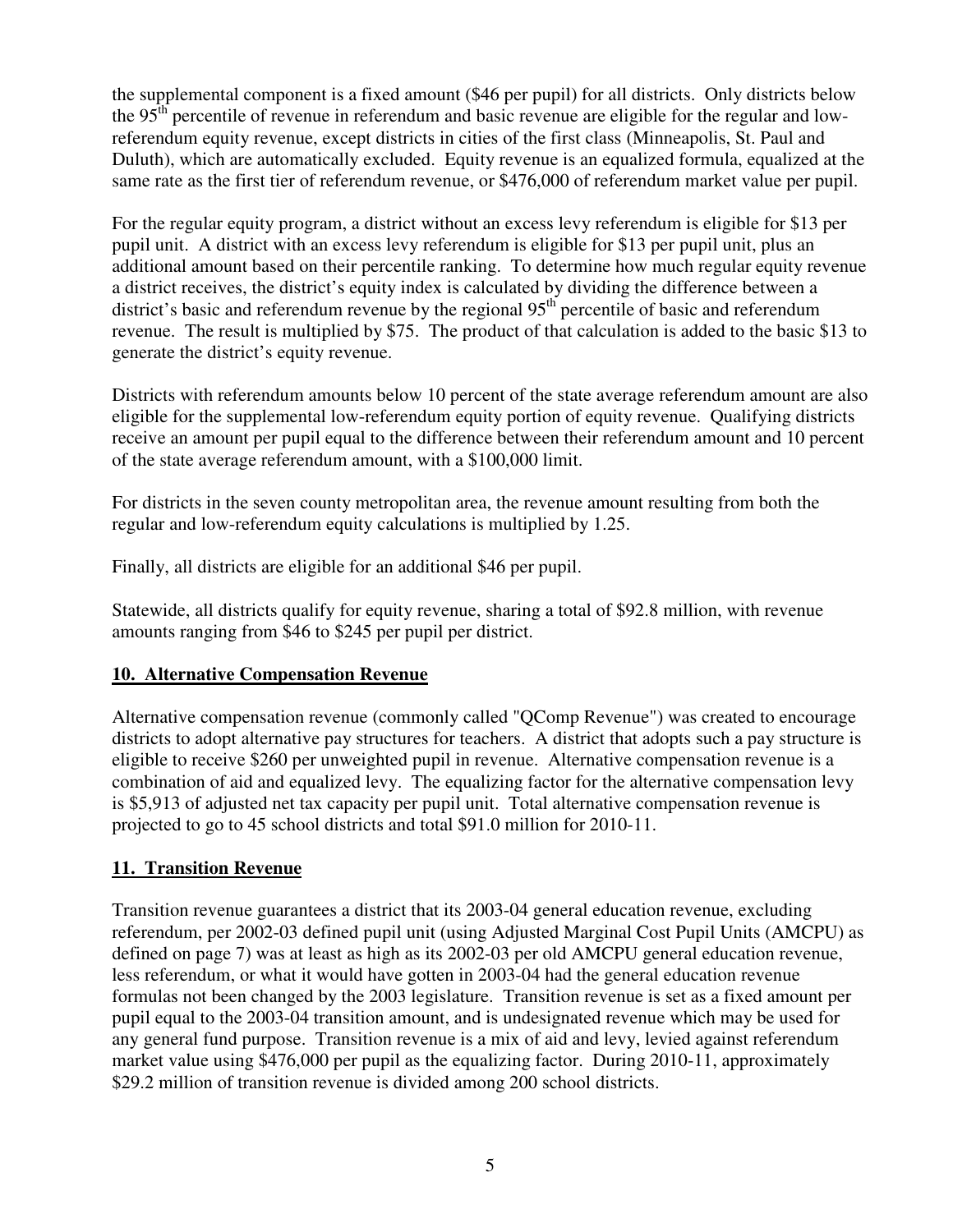# **12. Referendum Revenue**

Referendum revenue allows districts to increase their general fund revenue with the approval of the voters in the district. A referendum to increase general fund revenue may be held on the first Tuesday following the first Monday in November (Election Day) except that elections may be held at a different time if the election is held by mail ballot. If a district is in statutory operating debt and receives the commissioner's approval, the district may hold an additional election on a different day. A referendum election may be held in the calendar year before it is levied or one year earlier.

Referendum revenue is capped at an amount equal to the greater of 1) the greater of (a) 26 percent of the basic general education formula allowance (\$1,332.24 in the 2010-11 school year) or (b) \$1,294 multiplied by inflation since 2003-04 (which is currently estimated to be \$1,523.56 in the 2010-11 school year); or 2) the district's 1994 referendum allowance amount times 1.177 times the inflationary increase between 2003-04 and 2007-08 time one fourth the percentage increase in the basic formula plus the district's 2002 supplemental and transition revenues minus \$215. District referendum revenue, except in districts eligible for sparsity revenue, may not exceed this cap. For most non-sparsity eligible districts, \$1,523.56 is the effective cap.

The referendum revenue formula is an equalized formula; that is the state pays in aid the difference between what is raised by a local levy and a guaranteed revenue amount. The first \$700 per pupil of a school district's referendum levy is equalized at \$476,000 per pupil of referendum market value. Any amount above \$700 and below the cap (\$1,523.56 in 2010-11) is equalized at \$270,000 per pupil of referendum market value. Districts qualifying for sparsity revenue have any amount of referendum revenue above \$700 per pupil and below 26% of the formula allowance (\$1,332.24 in 2010-11) equalized at \$270,000.

Equalization is used to make property tax burdens for districts with similar per pupil referendum revenues, but varying tax bases the same. The relationship of a district's referendum market value per pupil unit to the equalizing factor (\$476,000 in the case of the first \$700 of referendum revenue) indicates how much referendum revenue the district will receive from property taxes. If a district's property valuation per pupil unit were \$238,000 for example (50 percent of \$476,000), the district would receive 50 percent of its revenue from its referendum levy and 50 percent from state equalization aid. If a district's referendum market value per pupil unit is greater than \$476,000, that district will receive all of its referendum revenue from the local levy. The closer a district's referendum market value per pupil is to \$0, the higher the percentage of state aid the district receives for referendum levies below \$700 per pupil. The same district with \$238,000 per pupil in market value would levy 88.1 percent  $(\$238,000 / \$270,000 = .881)$  of the revenue for a referendum amount between \$700 and \$1,332.24 per pupil.

For the 2010-11 school year, 301 districts have referendums totaling \$804.0 million, with amounts ranging up to \$3,504 per pupil. Most districts with referendum revenue receive referendum equalization aid, which totals \$66.9 million statewide (and is included in the \$804.0 million).

In 2002-03, basic revenue was increased by \$415 per pupil unit, and referendum, supplemental and transition revenue were decreased by \$415 per pupil. The reduction was first applied to a district's supplemental and transition revenue, with any supplemental and transition in excess of \$415 added to a district's referendum revenue. If the district's supplemental and transition revenues were below \$415, the balance was removed from the district's referendum revenue. Prior to that, referendum revenue was also reduced by the general education formula increase between 1993-94 and 1994-95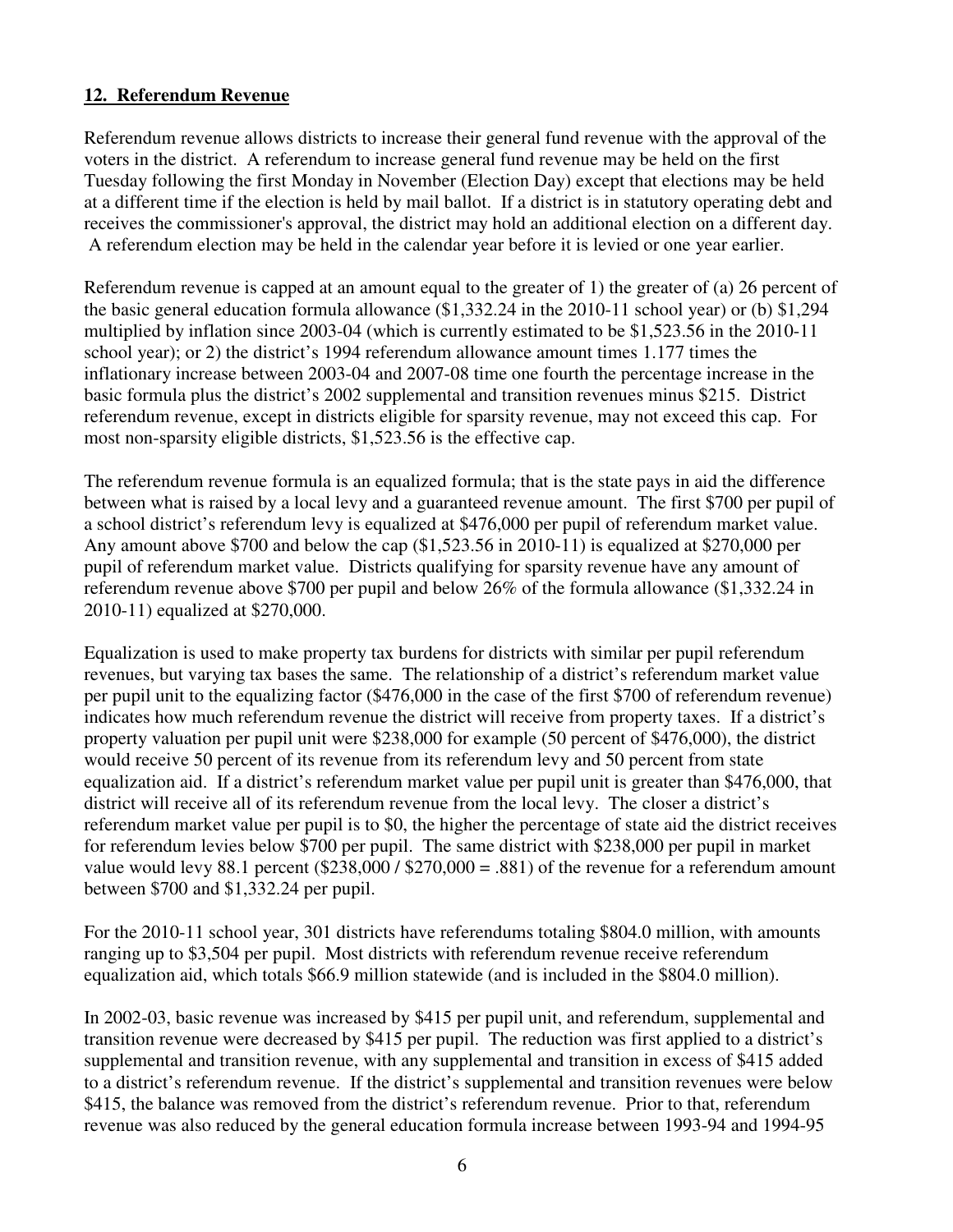(\$100). Also, revenue in excess of \$315 per pupil unit was reduced by 25 percent of increases in training and experience revenue and compensatory revenue between 1993-94 and 1995-96. (These reductions applied first to supplemental revenue, amounts remaining after the supplemental reduction applied to referenda.) However, in a district with a low fund balance, no supplemental revenue, low adjusted net capacity and a high referendum amount, the reduction may have been less than the increase in the formula allowance.

Referendum levies must be certified on referendum market value rather than adjusted net tax capacity (ANTC). (ANTC provides tax advantages for residential and agricultural property compared to commercial and industrial property; referendum market value treats most residential and commercial property the same.) Referendum market value excludes agricultural land and seasonal recreational cabin properties.

Equalizing Factor - The dollar amount used to calculate the state and local shares in formulas that are equalized. Most equalizing factors are fixed, such as that for health and safety revenue, which is set at \$2,935. A fixed equalizing factor is a guarantee by the State that a certain tax rate will generate a certain amount of revenue for a school district, regardless of the district's property value. In the case of health and safety revenue, the State guarantees that a 1% tax rate will generate \$29.35  $(0.01 \times $2,935)$  in revenue for the district, whether it is raised via the local property tax, or provided by the State. The percent of revenue in a given formula which will be raised through local levies is equal to the district's property value (in ANTC or market value for referendum) divided by the equalizing factor. In the case of health and safety revenue, for example, a district with \$1,468 in ANTC per pupil unit will raise 50% of its revenue locally  $(\$1,468 / \$2,935 = .5)$ , with the balance being provided as state aid.

Pupil Weighting - A weighted count of pupils used to determine revenue in many formulas:

| One Kindergarten Pupil           | $=$ |     | .612 pupil units    |
|----------------------------------|-----|-----|---------------------|
| One Elementary Pupil (grade 1-3) | $=$ |     | $1.115$ pupil units |
| One Elementary Pupil (grade 4-6) | $=$ |     | 1.06 pupil units    |
| One Secondary Pupil (grade 7-12) | $=$ | 1.3 | pupil units         |

A Preschool Pupil with Disabilities is counted as 1.25 pupil units for the ratio of hours of service to 825 with a minimum of .28 ADM and a maximum of 1.25 pupil unit.

Weighted Average Daily Membership (WADM) is the total of the above weighted pupil unit categories for a school district.

Adjusted Marginal Cost Pupil Units (AMCPU) is the greater of: (1) the total of weighted average daily membership served by the school district in the current school year multiplied times .77 plus the total of the weighted average daily membership served by the school district for the prior school year multiplied times .23, or; (2) the actual current weighted average daily membership served by the district.

Pupil units in Average Daily Membership (ADM) is the total headcount of students in a school district. Each student may not count for more than 1.0 ADM.

In the examples presented in this booklet, "pupil units" means adjusted marginal cost pupil *units, unless otherwise noted.*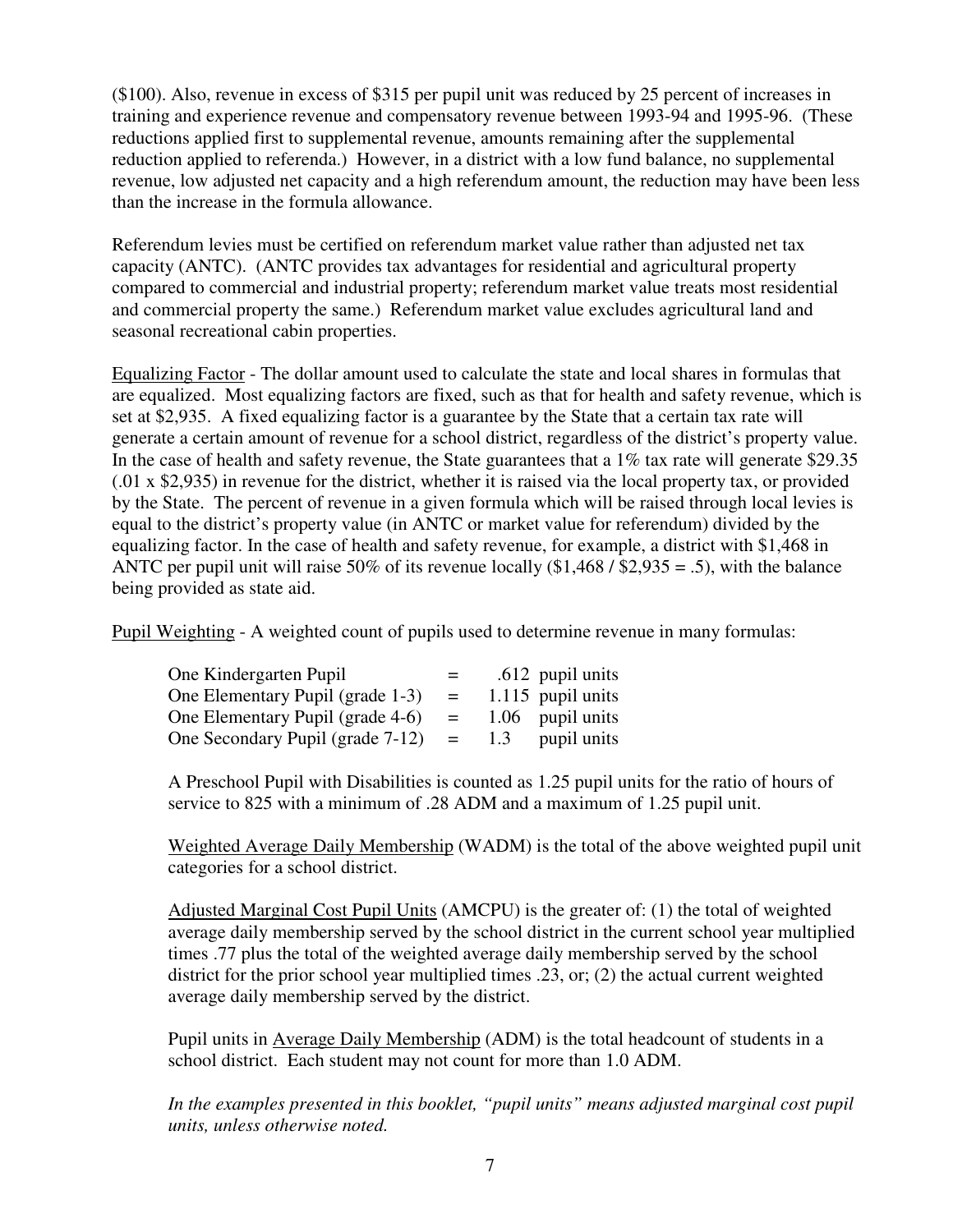Categorical Revenues - Additional resources for specific school programs. Examples of categorical revenues include:

- 1. Special Education Revenue<br>2. School Lunch Aid
- School Lunch Aid
- 3. Debt Service Equalization Aid

Market Value - The value assigned to property by an assessor. Referendum market value (RMV) allows for certain types of property that have classification rates below one to have a lower market value than the value assigned by the assessor, and excludes cabins and agricultural land.

Property Tax Classification Rates - Percentages applied to the market value of property to arrive at the adjusted net tax capacity. For example, residential homestead property under \$500,000 has a class rate of 1 percent; the amount over \$500,000 has a class rate of 1.25 percent.

Adjusted Net Tax Capacity (ANTC) - The property value used for calculating most school taxes. ANTC is determined by equalizing differences in tax capacities by property type in different counties. This equalization process compares market values to actual sales and is intended to neutralize the effect of differing assessment practices. Also, the ANTC reflects the application of the classification rates to the market value of property.

Tax Capacity Rate - The rate of taxation for a specific program. Tax capacity rates are expressed as a percent of the adjusted net tax capacity. Many tax capacity rates are set in law.

UFARS (Uniform Financial Accounting and Reporting Standards) - A statewide accounting procedure that must be used by school districts to record financial transactions and report financial information to the State Department of Education.

School Funds - A set of financial accounts to manage school operations.

- A. *Operating Funds*
	- i. General Fund general operations of the school district including salaries and benefits, instructional materials, supplies and custodial operations, transportation, ongoing capital expenditures and equipment
	- ii. Food Service Fund school lunch and breakfast programs
	- iii. Community Service Fund community service, early childhood family education, adult and recreation programs
- B. *Non-Operating Funds*
	- i. Building Construction Fund bond proceeds used to pay for building construction
	- ii. Debt Service Fund used to pay principal and interest on building project bonds
	- iii. Trust Fund
	- iv. Agency Fund

Districts Off The Formula - In districts with high property values per pupil unit, the levy rate for particular programs may generate revenue that is equal to or greater than the total revenue the district is entitled to for the program. These districts are referred to as being "off the formula" for that program.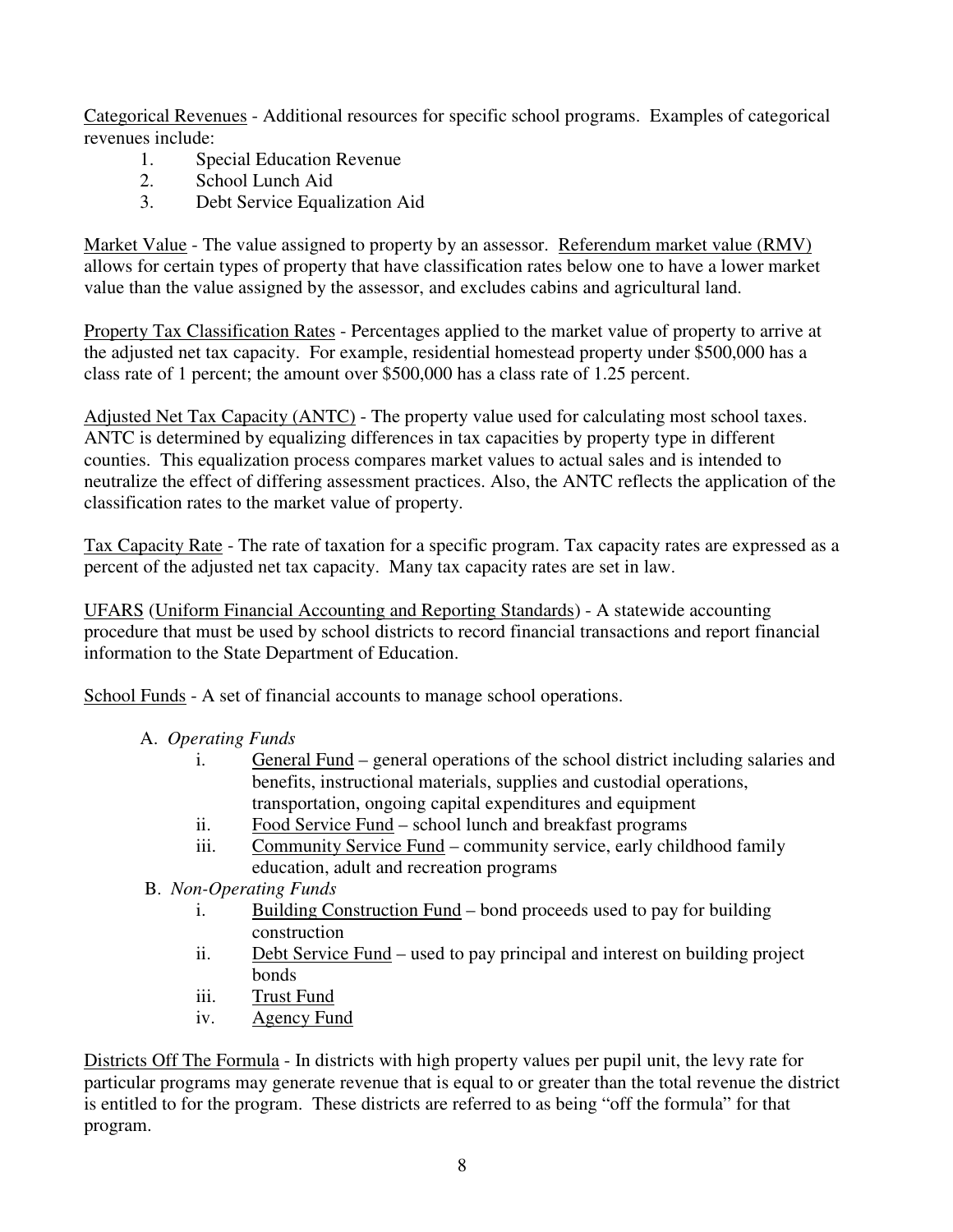#### **General Education Program Revenue**

General education revenue is a combination of several revenue categories that provide the major share of funding for school districts. Most of the general education revenue is for the general operation of the school district and is not designated by the state for a specific purpose. General education revenue is part aid and part levy, with the equity, transition, operating capital, alternative compensation and referendum portions of the general education program being equalized.

The basic general education formula for 2010-11 is \$5,124 per pupil unit. Basic general education revenue plus several additional components (extended time, gifted and talented, basic skills, secondary sparsity, elementary sparsity, operating capital, transportation sparsity, equity revenue, training and experience, alternative compensation, transition and referendum) make up total general education revenue.

| <b>Example - General Education Program Revenue</b><br>Gopherville School District |     |         |  |  |
|-----------------------------------------------------------------------------------|-----|---------|--|--|
| (\$ per pupil unit)                                                               |     |         |  |  |
| Number of Pupil Units *                                                           |     | 1,000   |  |  |
| <b>Basic Revenue</b>                                                              | $=$ | \$5,124 |  |  |
| <b>Extended Time Revenue</b>                                                      | $=$ | \$20    |  |  |
| Gifted & Talented Revenue                                                         | $=$ | \$12    |  |  |
| <b>Basic Skills Revenue</b>                                                       | $=$ | \$30    |  |  |
| <b>Secondary Sparsity Revenue</b>                                                 | $=$ | \$10    |  |  |
| <b>Elementary Sparsity Revenue</b>                                                | $=$ | \$0     |  |  |
| <b>Operating Capital Revenue</b>                                                  | $=$ | \$194   |  |  |
| <b>Transportation Sparsity Revenue</b>                                            | $=$ | \$62    |  |  |
| <b>Equity Revenue</b>                                                             | $=$ | \$107   |  |  |
| Training & Experience Revenue                                                     | $=$ | \$8     |  |  |
| <b>Alternative Compensation Revenue</b>                                           | $=$ | \$225   |  |  |
| <b>Transition Revenue</b>                                                         |     | \$16    |  |  |
| Referendum Revenue                                                                |     | \$425   |  |  |

General Education Revenue = (Basic Revenue + Extended Time Revenue + Gifted & Talented Revenue + Basic Skills Revenue + Secondary Sparsity Revenue + Elementary Sparsity Revenue + Operating Capital Revenue + Transportation Sparsity Revenue + Equity Revenue + Training & Experience Revenue + Alternative Compensation Revenue + Transition Revenue + Referendum Revenue + One-Time Revenue) x Pupil Units

- $=$   $(\$5,124 + \$20 + \$12 + \$30 + \$10 + \$0 + \$194 + \$62 + \$107 + \$8 + \$225 + \$16 + \$425)$ x 1,000
- $=$  \$6,233 x 1,000
- $=$  \$6,233,000

\* As noted earlier, all references to "pupil units" are references to adjusted marginal cost pupil units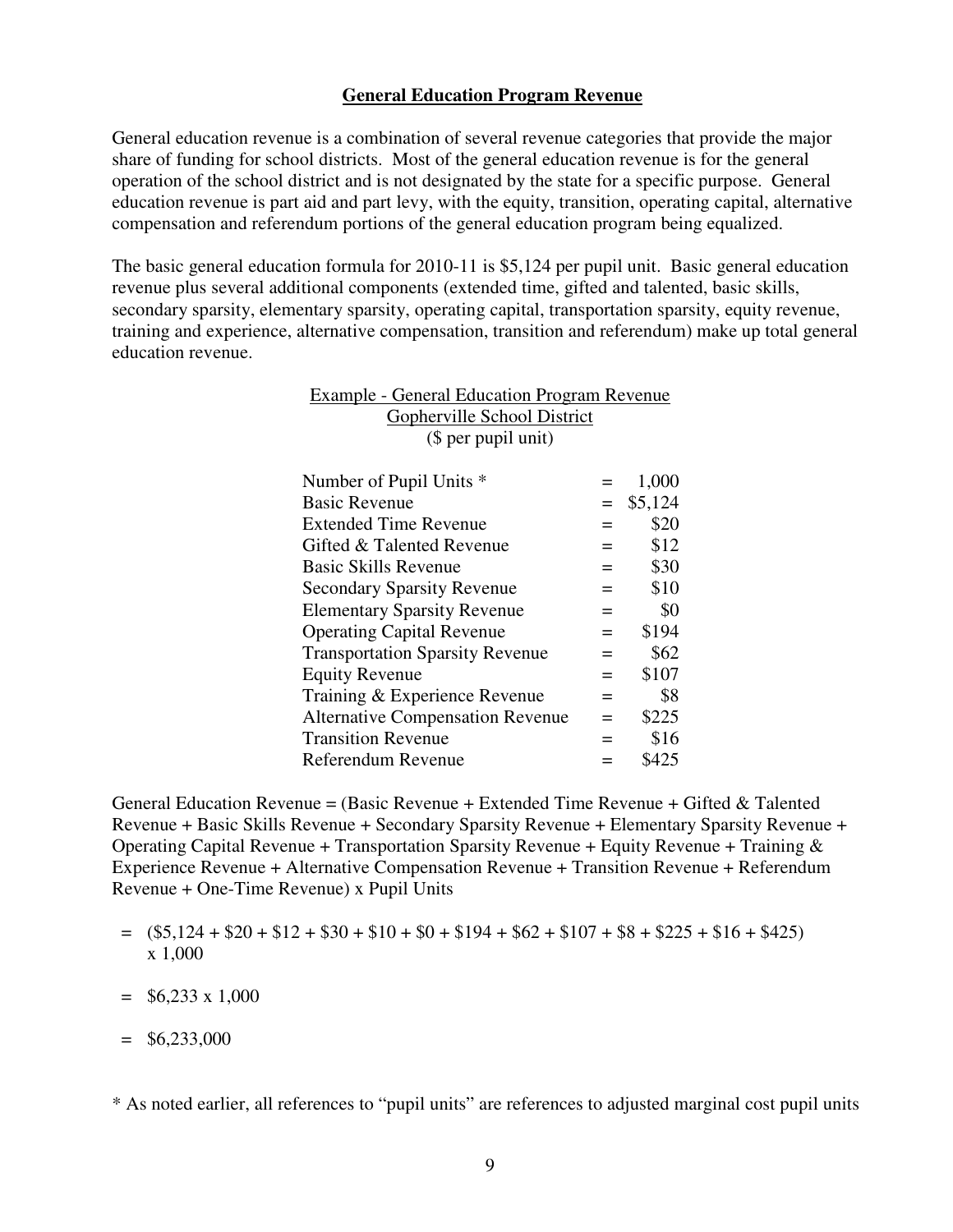#### **Basic Revenue**



Basic revenue is also referred to as basic formula, or formula revenue. Basic revenue is calculated as the basic formula allowance (\$5,124 for 2010-11) times the district's adjusted marginal cost pupil units (AMCPU). AMCPU is calculated as the greater of the district's current year weighted students in average daily membership served in the district (adjusted pupil units) or



the district's current year adjusted pupil units multiplied by 77 percent, plus the district's prior year weighted pupil count multiplied by 23 percent. This calculation allows districts that have declining adjusted pupil units to count 23 percent of the reduction in adjusted pupil units in their formulas for calculating current year revenue. [126C.10, 2]

#### Example -- Basic Revenue

#### Gopherville School District

| Kindergarten ADM                          | 70   |
|-------------------------------------------|------|
| $1st - 3rd$ Grade ADM                     | 220  |
| $4^{\text{th}} - 6^{\text{th}}$ Grade ADM | 200  |
| $7th - 12th$ Grade ADM                    | 370  |
| 2009-10 Adjusted Pupil Units              | 1000 |

#### 2010-11 adjusted pupil units

| $=$ (.612 x K ADM) + (1.115 x 1 <sup>st</sup> -3 <sup>rd</sup> ADM) + (1.06 x 4 <sup>th</sup> -6 <sup>th</sup> ADM) + (1.3 x 7 <sup>th</sup> -12 <sup>th</sup> ADM) |  |  |
|---------------------------------------------------------------------------------------------------------------------------------------------------------------------|--|--|
|                                                                                                                                                                     |  |  |
|                                                                                                                                                                     |  |  |

| $=$ | $+2.84$ |  | 245.3 |  | 212.0 | - | 481.0 |
|-----|---------|--|-------|--|-------|---|-------|
|-----|---------|--|-------|--|-------|---|-------|

 $= 981.14$ 

#### 2010-11 AMCPU

 = the greater of: 1) 2010-11 adjusted pupil units, or; 2) 2009-10 adjusted pupil units x .23 + 2010-11 adjusted pupil units x .77

|                   | $=$ the greater of: 1) 981.14<br>$2) 230 + 755.4$ | or;          |                                 |
|-------------------|---------------------------------------------------|--------------|---------------------------------|
|                   | $=$ the greater of: 1) 981.14                     | or:          | 2) 985.5                        |
| $= 985.5$         |                                                   |              |                                 |
| Basic revenue $=$ | 2010-11 AMCPU                                     | $\mathbf{X}$ | 2010-11 Basic Formula Allowance |
|                   | 985.5                                             | $\mathbf{X}$ | \$5,124                         |
|                   | \$5,049,702                                       |              |                                 |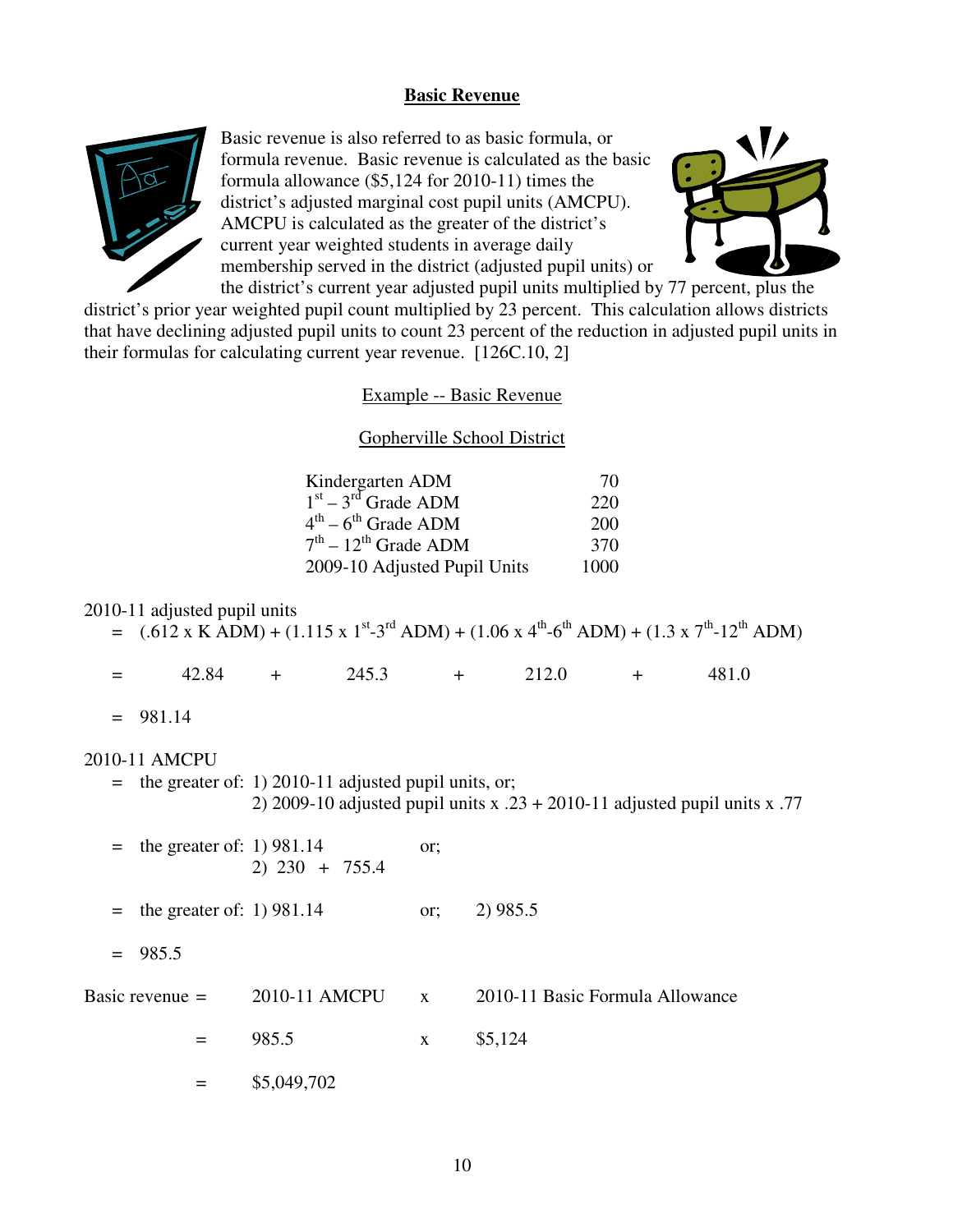# **Extended Time Revenue**

Extended time revenue replaces the former learning year pupil program, which allowed districts with students enrolled for more than a standard school year equivalent to generate additional revenue for those students. Extended time revenue allows students to count as up to an additional 0.2 (for a total of 1.2 maximum) ADM, which is then used to generate an AMCPU based on the student's grade level. The AMCPU total for extended time ADM is then multiplied by the extended time formula amount to calculate total extended time revenue. The extended time formula amount is fixed at \$4,601. Extended time revenue can be used for extended day, week or year programs. [126C.05, 15; 126C.10, 2a]



# Example – Extended Time Revenue

#### Gopherville School District

| ADM between 1.0 and 1.2             | $=$     |         |
|-------------------------------------|---------|---------|
| AMCPU for ADM between 1.0 and 1.2   | $=$ $-$ | 10.     |
| Formula Allowance for Extended Time | $=$ $-$ | \$4.601 |

Extended Time Revenue

- = AMCPU for ADM between 1.0 and 1.2 x Extended Time Formula Allowance
- $=$  10 x \$4,601

 $=$  \$46,010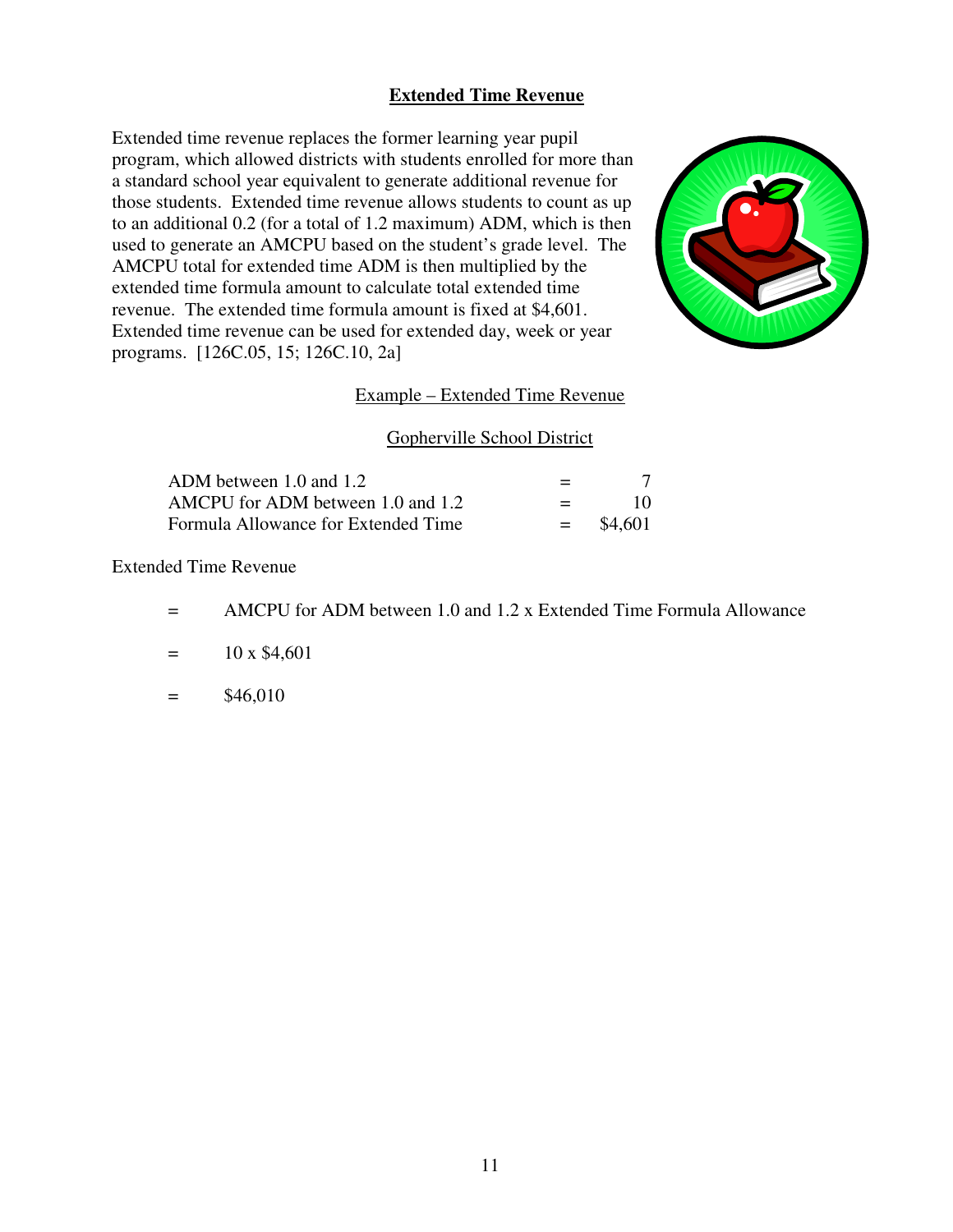# **Gifted and Talented Revenue**



Gifted and talented revenue is equal to \$12 per pupil. A district's gifted and talented revenue must be used to identify gifted and talented students, to provide programs for those students, and to train teachers for working with gifted and talented students. [126C.10, 2b]



# Example – Gifted and Talented Revenue

# Gopherville School District

| AMCPU                                    |     | 1,000 |
|------------------------------------------|-----|-------|
| Gifted & Talented Revenue Formula Amount | $=$ |       |

Gifted and Talented Revenue

- = AMCPU x Gifted & Talented Formula Allowance
- $=$  1,000 x \$12
- $=$  \$12,000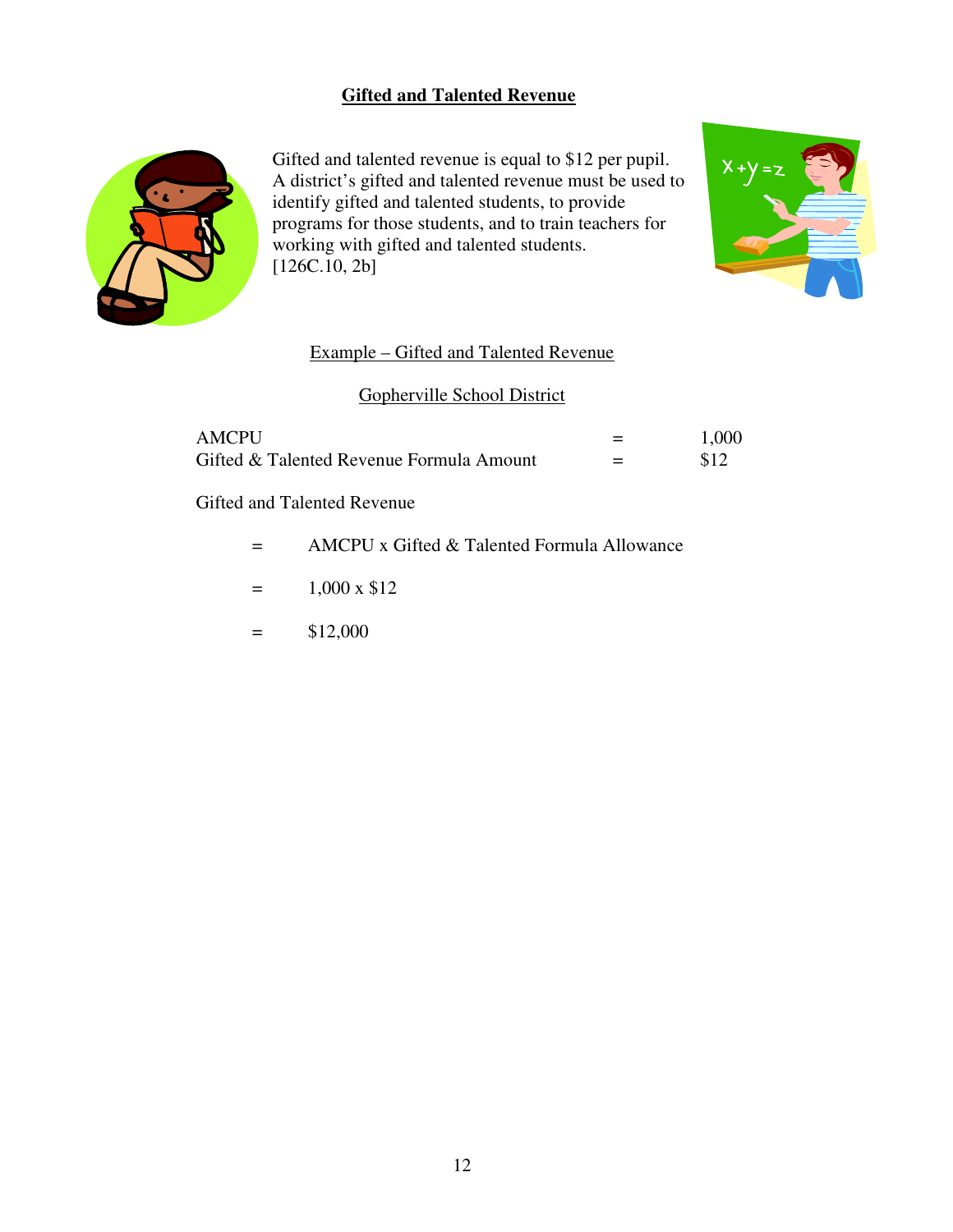# **Basic Skills Revenue**

Basic skills revenue includes the former compensatory, limited English proficiency (LEP) and LEP concentration revenues. While these revenues are combined into a single category, the total revenue is based on separate formulas for the individual components. [126C.10, 4; 126C.15; 124D.65]

**Compensatory revenue.** Districts receive additional funding, called compensatory revenue, for students eligible to receive free and reduced price lunches, based on the count on October 1 of the previous year. Compensatory revenue must be allocated to the school site in which the pupil who generated the revenue receives instruction, and must be used to meet the educational needs of pupils whose educational progress related to state or local content or performance standards is below the level that is appropriate for pupils at that age level. Each school's site decision-making team, or



instruction and curriculum advisory committee if there is no site decision-making team, must make recommendations on how the revenue is to be spent. Districts that receive compensatory revenue must maintain separate accounts for the revenue and report on its expenditure.

Compensatory revenue is calculated by multiplying compensation pupil units times the general education formula allowance minus \$415. Compensation pupil units equal 0.6 x [the sum of the number of students receiving free lunch and 0.5 x students receiving reduced price lunches] x the lesser of (a) 1, or (b) the quotient of the following calculation divided by 80: the number of free lunch pupils plus half the number of reduced price lunch pupils divided by the total number of pupils times 100.

**Limited English Proficiency revenue**. School districts with limited English proficient (LEP) students receive aid to recognize the additional cost of educating these students. For funding purposes, an LEP student is defined as one whose primary language is not English, whose English language skills do not allow full classroom participation, whose prior year score on an emerging academic English test is below the cutoff score, and who is enrolled in an LEP educational program but has not been enrolled in Minnesota public schools for five or more years.

LEP regular revenue is equal to \$700 times the greater of 20 or the number of eligible LEP pupil units. Districts also receive LEP concentration revenue, which provides additional revenue when a district has a higher concentration of LEP pupils. LEP concentration revenue is computed by taking the lesser of 1, or the result of dividing the concentration percentage (which is 100 times the ratio of current year LEP pupils to total average daily membership) by 11.5 and multiplying that number by the number of current year LEP students and the concentration revenue formula amount (\$250 for 2010-11).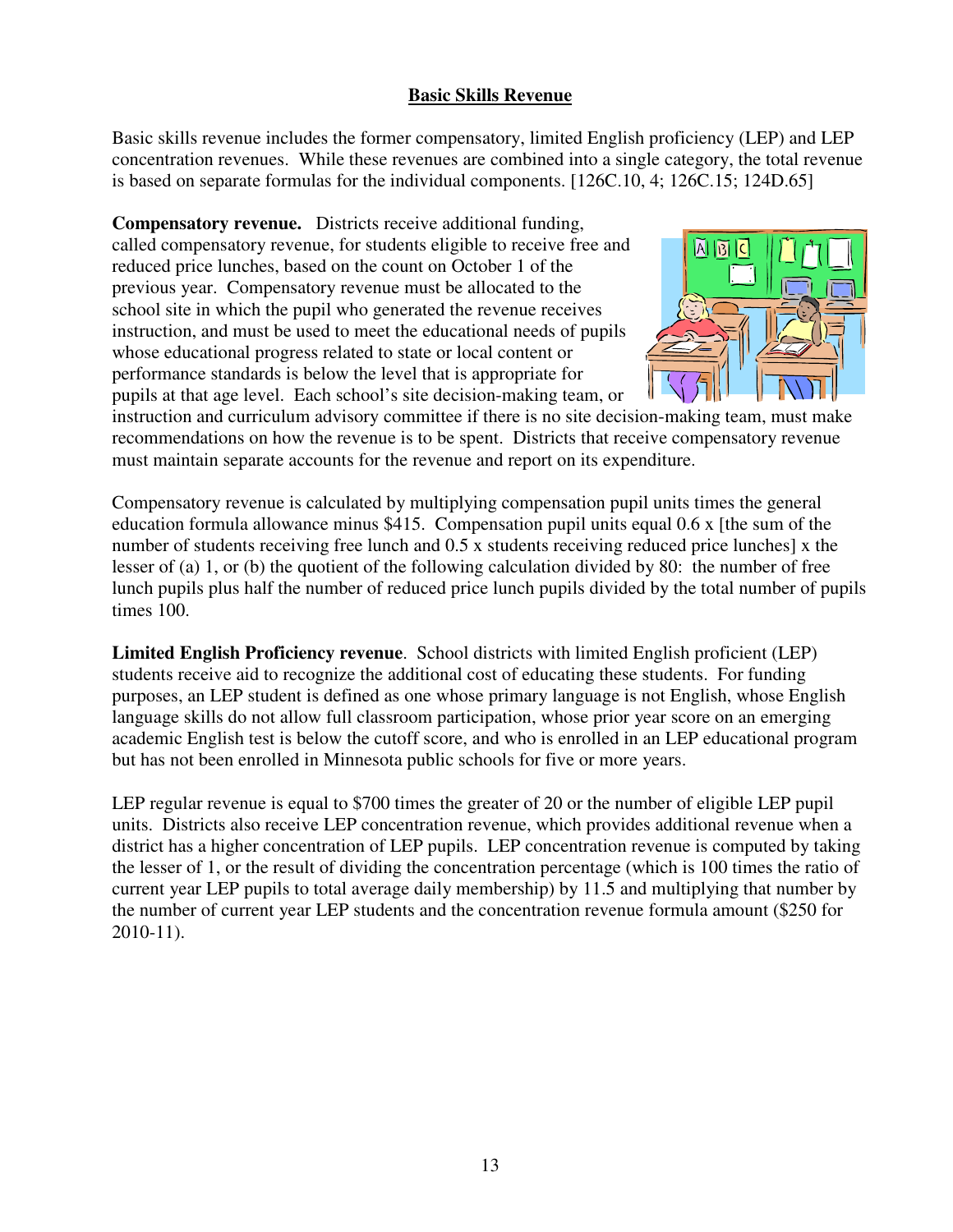# Example – **Compensatory** Component of Basic Skills

#### Gopherville School District, Central School

| Number of pupils (October $1st$ enrollment)      | $\overline{\phantom{0}}$ | 800     |
|--------------------------------------------------|--------------------------|---------|
| Number of pupils receiving free lunches          | $=$                      | 100     |
| Number of pupils receiving reduced price lunches | $=$                      | 200     |
| <b>General Education Formula Allowance</b>       |                          | \$5,124 |

Compensation

| $p$ pupil units $=$ |     | $(100 + (200/2))$ x .6 x the lesser of (a) 1 or (b): | $(100+(200/2))$ |
|---------------------|-----|------------------------------------------------------|-----------------|
|                     |     |                                                      | 800<br>100 x    |
|                     | $=$ | 120 x the lesser of (a) 1 or (b) $25.0$              | 80              |
|                     |     | 80                                                   |                 |
|                     | $=$ | $120$ x the lesser of 1 or $.313$                    |                 |
|                     |     |                                                      |                 |
|                     |     | $120 x .313 =$<br>37.6                               |                 |

# Maximum Compensatory

|  |               | Revenue $=$ Compensatory pupil units $x$ General Ed Formula Allowance - \$415 |
|--|---------------|-------------------------------------------------------------------------------|
|  | $= 37.6$      | $x \quad $5,124 - $415$                                                       |
|  | $= 37.6$      | x \$4,709                                                                     |
|  | $=$ \$177,058 |                                                                               |

# Gopherville School District, Country School

| Number of pupils (October $1st$ enrollment)          | $=$                      | 200     |
|------------------------------------------------------|--------------------------|---------|
| Number of pupils receiving free lunches              | $\overline{\phantom{0}}$ | 10      |
| Number of pupils receiving reduced price lunches     | $=$                      | 20      |
| General Education Formula Allowance for Compensatory | $=$                      | \$5,124 |

# Compensation

| pupil units $=$             |                         |                                | $(10 + (20/2))$ x .6 x the lesser of (a) 1 or (b):                              |      | $10+(20/2)$ |
|-----------------------------|-------------------------|--------------------------------|---------------------------------------------------------------------------------|------|-------------|
|                             | $=$                     |                                | 12 x the lesser of (a) 1 or (b) $10.0$                                          | 100x | 200<br>80   |
|                             |                         |                                | 80                                                                              |      |             |
|                             |                         | $12 x$ the lesser of 1 or .125 |                                                                                 |      |             |
|                             |                         | $12 \times .125 =$             | 1.5                                                                             |      |             |
| <b>Maximum Compensatory</b> | $\mathbf{P}_{\text{o}}$ |                                | $Complementary \, \text{minil units}$ $\mathbf{v}$ General Ed Formula Allowance |      |             |

|  |             | Revenue $=$ Compensatory pupil units $x$ General Ed Formula Allowance - \$415 |
|--|-------------|-------------------------------------------------------------------------------|
|  | $=$ 15      | $x \quad $5,124 - $415$                                                       |
|  | $=$ 15      | x \$4,709                                                                     |
|  | $=$ \$7,064 |                                                                               |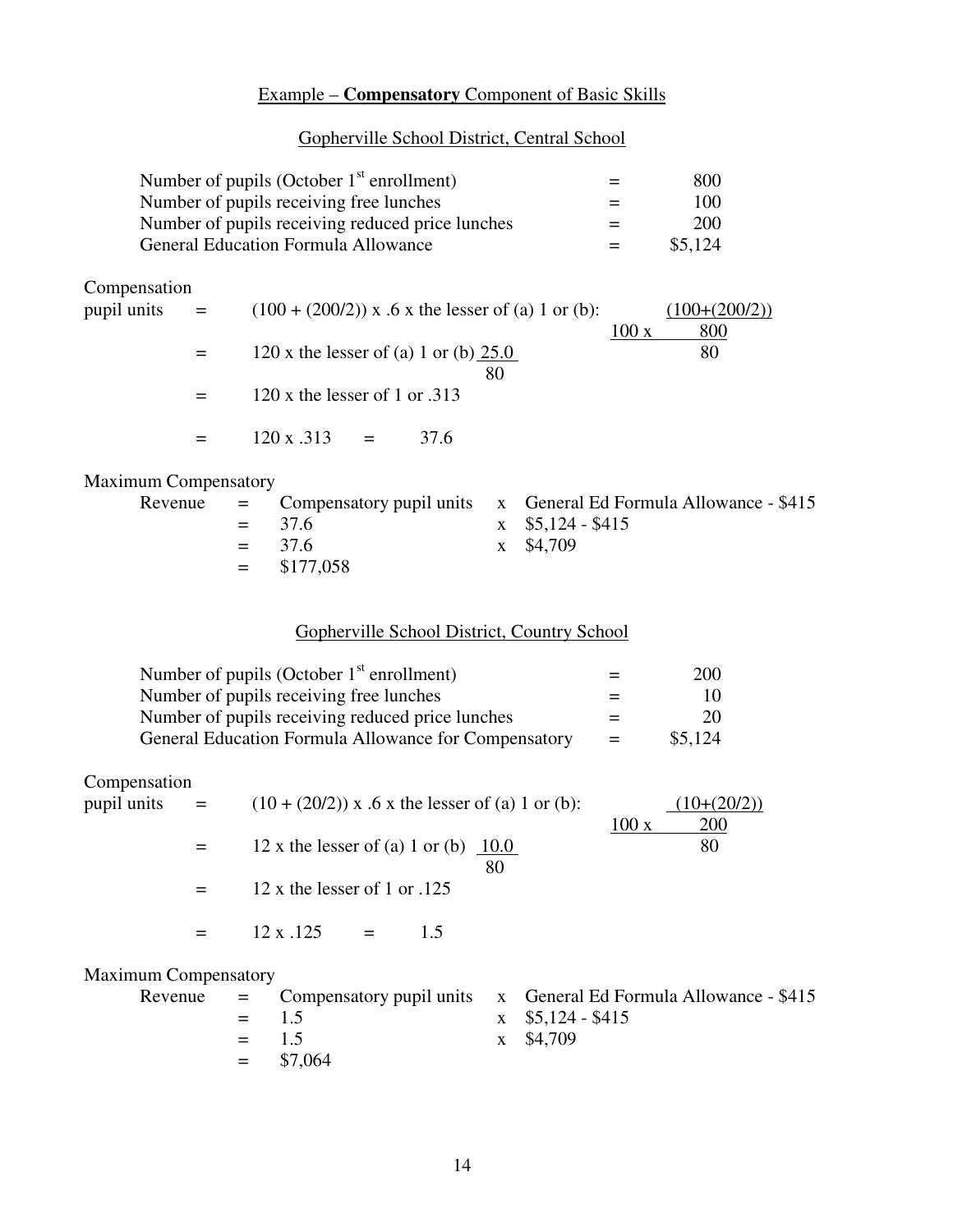# Example – **LEP** Component of Basic Skills

# Gopherville School District

|                    | Number of Pupils<br>Number of Eligible LEP Students<br><b>Concentration Revenue Formula Amount</b> |             |                                                                                          |    |                                   |                                |  | 1,000<br>68<br>\$250 |
|--------------------|----------------------------------------------------------------------------------------------------|-------------|------------------------------------------------------------------------------------------|----|-----------------------------------|--------------------------------|--|----------------------|
|                    | LEP Regular Revenue + LEP Concentration Revenue<br><b>LEP</b> Revenue<br>$=$                       |             |                                                                                          |    |                                   |                                |  |                      |
|                    | <b>LEP Regular Revenue</b>                                                                         |             |                                                                                          |    |                                   |                                |  |                      |
| $=$                | \$700                                                                                              | $\mathbf X$ | the greater of                                                                           | a) | 20 or b) Eligible LEP Pupil Units |                                |  |                      |
| $=$                | \$700                                                                                              | $\mathbf X$ | the greater of                                                                           | a) | $20 \text{ or } b$                | 68                             |  |                      |
| $=$                | \$700                                                                                              | $\mathbf X$ | 68                                                                                       |    |                                   |                                |  |                      |
| $=$                | \$47,600                                                                                           |             |                                                                                          |    |                                   |                                |  |                      |
|                    | <b>LEP Concentration Revenue</b>                                                                   |             |                                                                                          |    |                                   |                                |  |                      |
| $=$                |                                                                                                    |             | 2010-11 LEP Students x Concentration Formula x Concentration Pupil Units                 |    |                                   |                                |  |                      |
| $=$                |                                                                                                    | 68 x \$250  | x the lesser of (a) 1 or (b):                                                            |    |                                   | <u>68</u><br>$100 \times 1000$ |  |                      |
| $=$                | 68 x                                                                                               | \$250       | x the lesser of 1 or .59                                                                 |    |                                   | 11.5                           |  |                      |
| $=$                |                                                                                                    | 68 x \$250  | x .59                                                                                    |    |                                   |                                |  |                      |
| $=$                | \$10,030                                                                                           |             |                                                                                          |    |                                   |                                |  |                      |
|                    | <b>LEP Total Revenue</b>                                                                           | $=$         | LEP Regular Revenue + LEP Concentration Revenue                                          |    |                                   |                                |  |                      |
|                    |                                                                                                    | $=$         | $$47,600 + $10,030$                                                                      |    |                                   |                                |  |                      |
|                    |                                                                                                    | $=$         | \$57,630                                                                                 |    |                                   |                                |  |                      |
|                    |                                                                                                    |             | <b>Example - Total Basic Skills Revenue</b>                                              |    |                                   |                                |  |                      |
|                    |                                                                                                    |             |                                                                                          |    | Gopherville School District       |                                |  |                      |
| <b>LEP</b> Revenue |                                                                                                    |             | Compensatory Revenue (Central School Site)<br>Compensatory Revenue (Country School Site) |    | \$177,058<br>\$7,064<br>\$57,630  |                                |  |                      |

Basic Skills Revenue = Compensatory Revenue (Central + Country) + LEP Revenue  $= (177,058 + 7,064) + $57,630$  $= $241,752$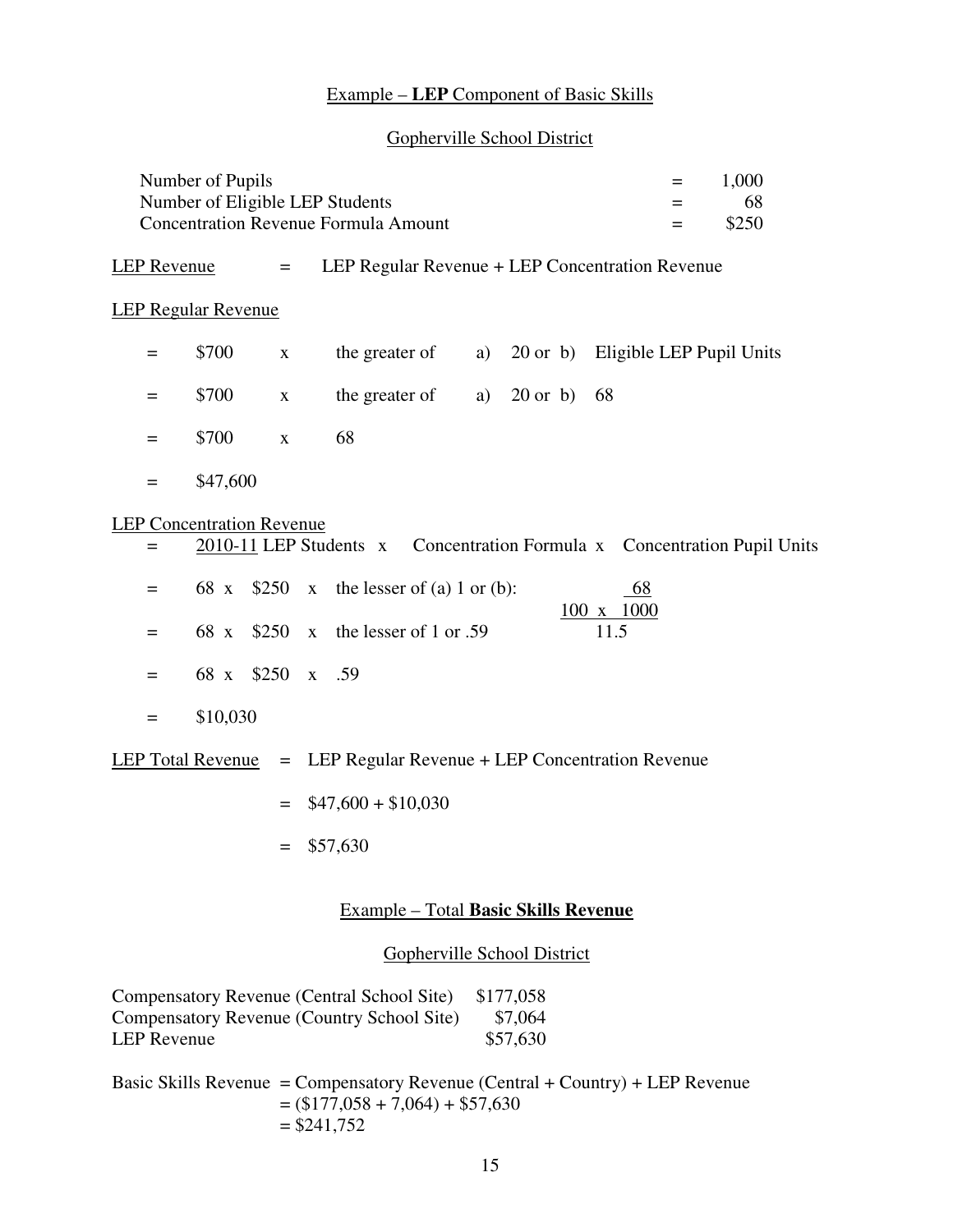#### **Secondary Sparsity Revenue**

Districts with one or more sparsely populated high school attendance areas may be eligible for additional revenue to meet the higher cost of operating a secondary program with a small number of students. To be eligible, a high school must have an isolation index greater than 23 and less than 400 pupils in average daily membership. If a district has more than one high school, the district's sparsity revenue is the sum of the calculation for each high school. Districts with certain reforested lands have an additional factor in the formula that increases sparsity revenue. A district that certifies that it would not close a school building unless it continues to qualify for secondary sparsity revenue at the previous amount (with the building remaining open) may close a school building and not have its secondary sparsity revenue reduced. [126C.10, 6, 7]

|                                                   | <b>Example – Secondary Sparsity Revenue</b><br>Gopherville School District                                                                           |                          |                                                       |                               |
|---------------------------------------------------|------------------------------------------------------------------------------------------------------------------------------------------------------|--------------------------|-------------------------------------------------------|-------------------------------|
| Pupil Units (WADM)<br>High School Attendance Area | Secondary Average Daily Membership (ADM)<br>General Education Formula Allowance for Sparsity =<br>Distance from High School to Nearest High School = | $=$<br>$=$               | 530<br>250<br>\$5,124<br>356 square miles<br>22 miles |                               |
| Isolation Index $(ii)=$<br>$=$<br>$=$<br>$=$      | $\sqrt{.55x}$ Attendance _ Area<br>$\sqrt{.55x356}$<br>$\sqrt{196}$<br>14                                                                            | $+$<br>$+$<br>$+$<br>$+$ | miles to nearest high school<br>22<br>22<br>22        |                               |
| $=$<br>Secondary Sparsity Revenue =               | 36<br>$(400-Sec$ ADM)<br>Formula Allowance x Sec. ADM $\bar{x}$ (400+Sec ADM) $\bar{x}$ the lesser of:                                               |                          |                                                       | a) $1.5$<br>b) ii- $23$<br>10 |
|                                                   | $(400-250)$<br>\$5,124 x 250 x $(400+250)$ x the lesser of<br>$=$<br>150                                                                             |                          |                                                       | a) $1.5$<br>b) $36-23$<br>10  |
|                                                   | \$5,124 x 250 x 650 x the lesser of a) 1.5 or b) $\frac{13}{2}$<br>$=$<br>\$5,124 x 250 x .23 x the lesser of a) 1.5 or b) 1.3<br>$=$                |                          |                                                       | 10                            |
|                                                   | $$5,124 \times 250 \times .23 \times 1.3$<br>$=$<br>\$5,124 x 250 x .299<br>$=$<br>\$5,124 x 74.75<br>$=$<br>\$383,019<br>$=$                        |                          |                                                       |                               |

|  |  |  | Secondary Sparsity Revenue per pupil unit $=$ |  |  |  | \$383,019/530 |  | \$722.68 |
|--|--|--|-----------------------------------------------|--|--|--|---------------|--|----------|
|--|--|--|-----------------------------------------------|--|--|--|---------------|--|----------|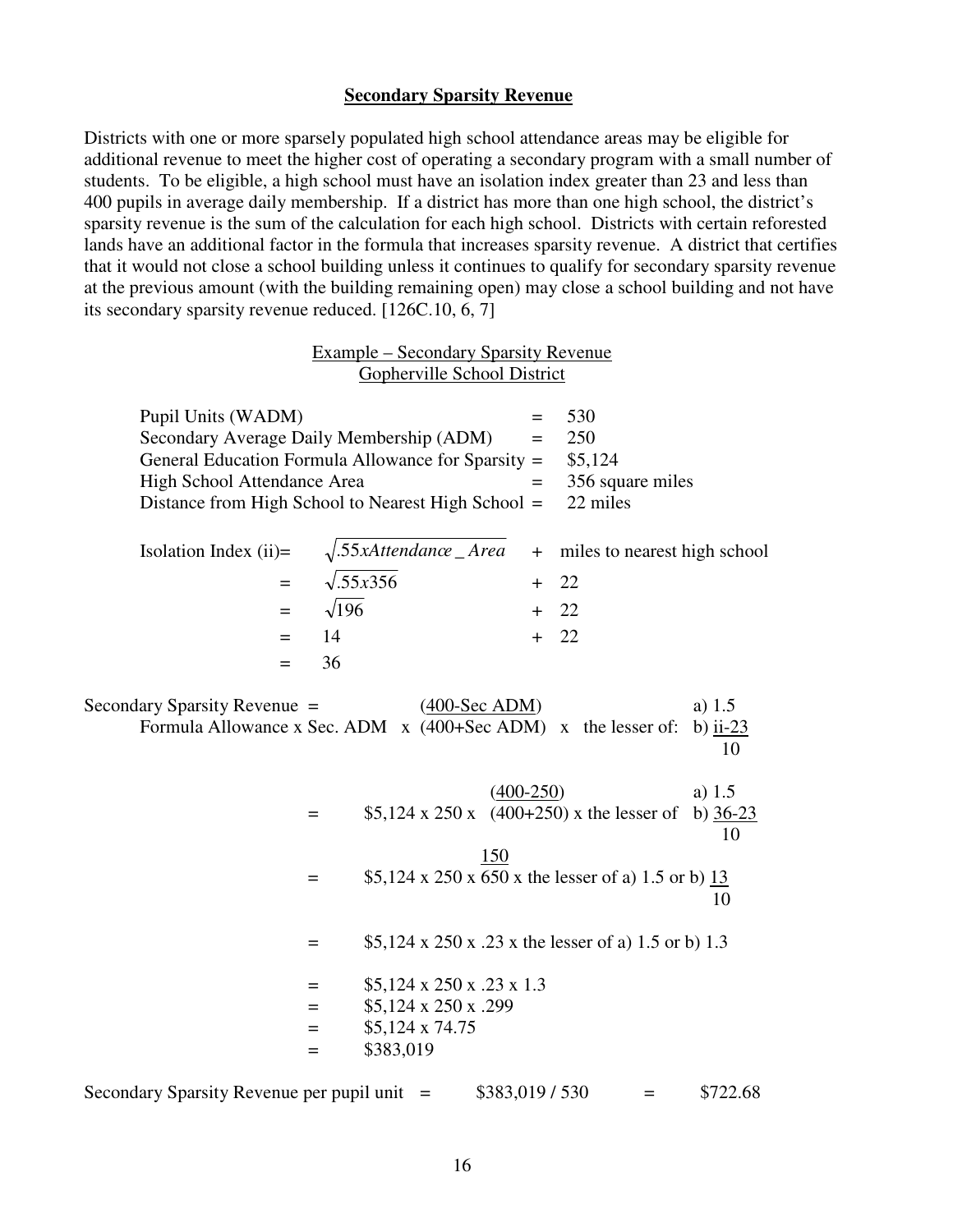# **Elementary Sparsity Revenue**



Districts with a sparsely populated elementary school attendance area may be eligible for additional revenue to operate the elementary school. To be eligible, an elementary school must have an average of 20 or fewer pupils per grade level and be located 19 miles or more from the nearest elementary school. A district that certifies that it would not close a school building unless it continues to qualify for elementary sparsity revenue at the previous amount (with the building remaining open) may close a school building and not have its elementary sparsity revenue reduced. [126C.10, 8]

# Example – Elementary Sparsity Revenue

# Gopherville School District ABC Elementary School

| Grades K-6 Pupil (ADM)                             | $=$ | 100      |
|----------------------------------------------------|-----|----------|
| General Education Formula Allowance for Sparsity = |     | \$5,124  |
| Distance to Nearest Elementary School              | $=$ | 23 miles |

Elementary Sparsity Revenue

|     | Elementary WADM x Formula Allowance x (140-Elem ADM) |
|-----|------------------------------------------------------|
|     | $(140 + \text{Elem ADM})$                            |
|     | $100 \times $5,124 \times (140 - 100)$               |
|     | $(140 + 100)$                                        |
|     |                                                      |
|     | $100 \times $5,124 \times 40$                        |
|     | 240                                                  |
|     |                                                      |
| $=$ | $100 \times $5,124 \times .1667$                     |
|     |                                                      |
| $=$ | 100 x \$854.17                                       |
|     |                                                      |
|     | \$85,417                                             |

(The 140 used in the formula assumes 20 pupils in each of grades K-6. If this elementary school had fewer than seven grades, the formula would be adjusted for the actual number of grades).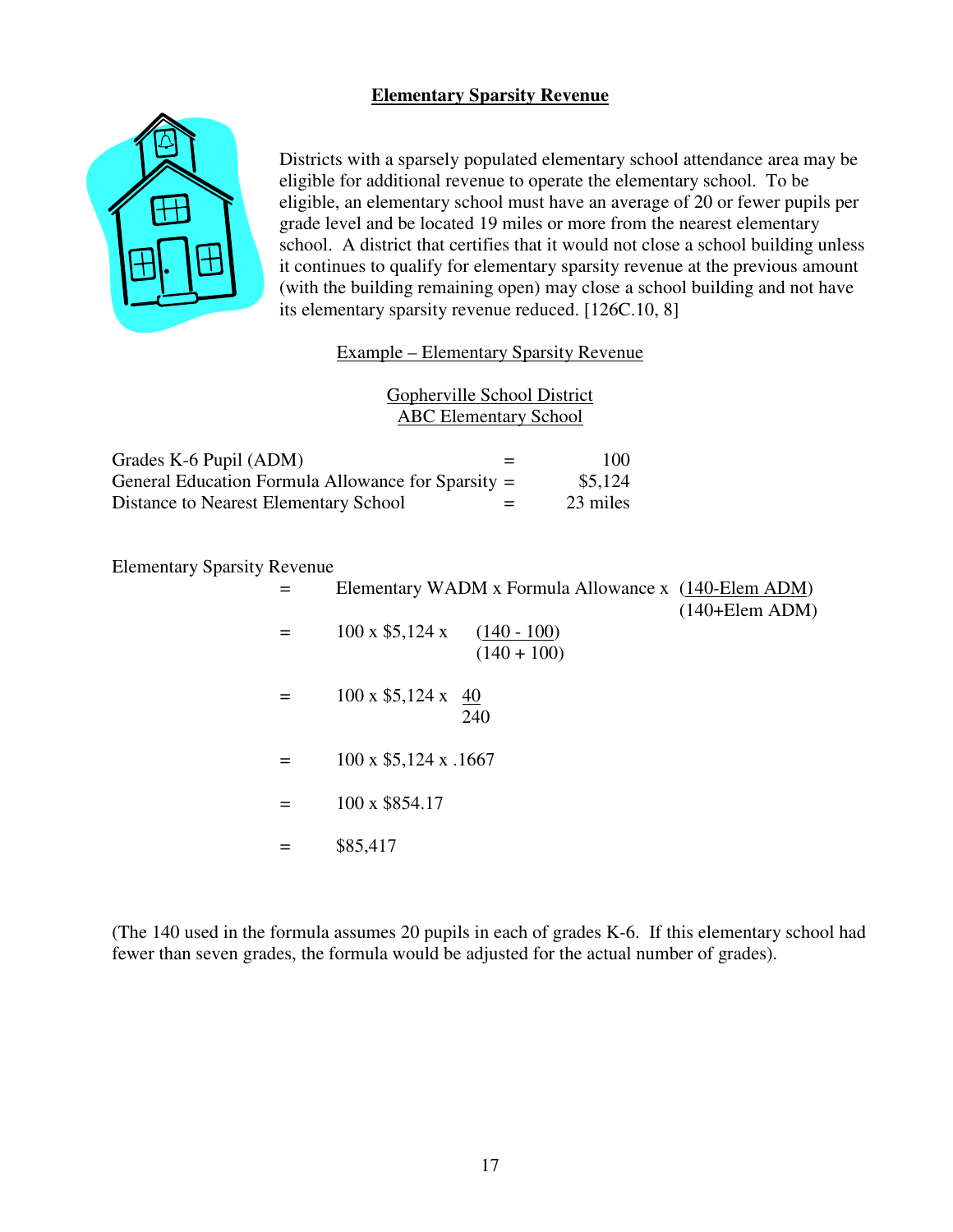#### **Operating Capital Revenue**

Operating capital revenue is available for repair and betterment of facilities, acquisition of land, purchase or lease of equipment, and purchase of books. Operating capital revenue is placed in the operating capital account in the general fund. Operating capital revenue is based on the two former components of a capital expenditure funding formula: facilities revenue and equipment revenue. The facilities component of the formula generates revenue of \$100 per pupil unit plus a weighting for the average age of the district's buildings. The old formula was \$128 per pupil unit. The equipment revenue component is \$73 per pupil unit. In addition, a district with a learning year program receives an additional \$30 per pupil unit at the site a program is in place. Operating capital revenue is equalized formula, with an equalizing factor of \$10,700 of ANTC per pupil. [126C.10, 13]

#### Example – Operating Capital Revenue

#### Gopherville School District

| Number of Pupil Units                    | $= 1,000$                      |
|------------------------------------------|--------------------------------|
| <b>ANTC</b> per Pupil Unit               | $=$ \$2,000                    |
| Operating Capital (facilities component) | $=$ \$100 per pupil unit       |
| Operating capital (equipment component)  | $=$ \$73 per pupil unit        |
| Average Age of District Buildings        | $= 25$ years                   |
| Maintenance Cost Index                   | $= 1.25$ (1 + ratio of average |
|                                          | age to $100$ )                 |

#### Operating Capital Revenue per Pupil

- = equipment component + (facilities component x maintenance cost index)
- $=$  \$73 + (\$100 x 1.25)
- $=$  \$73 + \$125
- $=$  \$198

- $Re$ venue  $=$  pupil units x operating capital per pupil revenue
	- $= 1,000 \times $198$
	- $=$  \$198,000

- Levy = Revenue x (ANTC per pupil / Operating Capital Equalizing Factor)
	- $=$  \$198,000 x (\$2,000 / \$10,700)
	- $=$  \$198,000 x .187
	- $=$  \$37,026
- $Aid$  = Revenue Levy  $=$  \$198,000 - \$37,026  $=$  \$160,974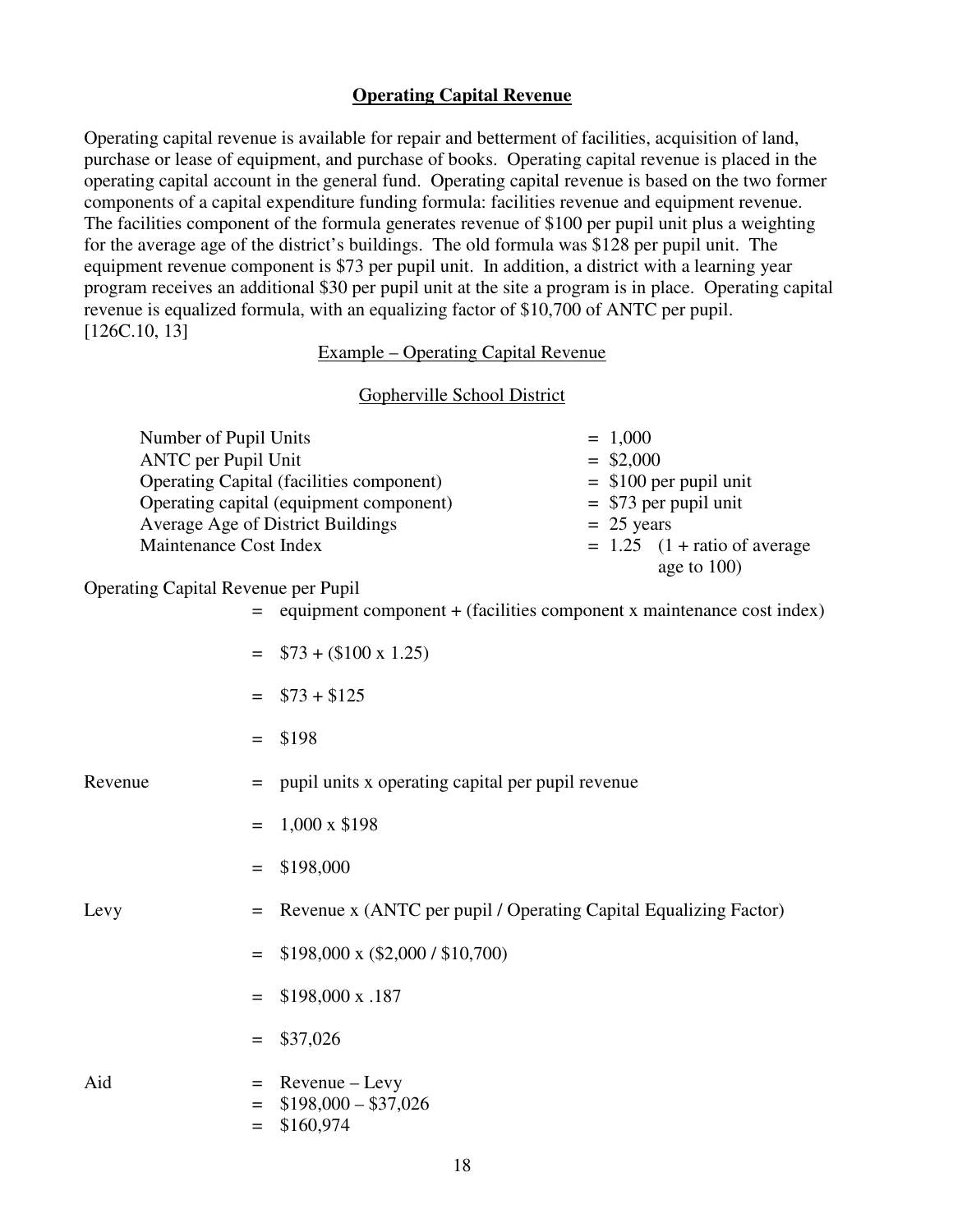# **Transportation Sparsity Revenue**

In 1996-97, a major portion of the funding of transporting students, equal to \$170 per pupil, was rolled into the basic general education formula. To recognize the additional costs of transporting students in those districts with fewer students per square mile, the transportation sparsity formula provides additional funding based on the number of students per square mile. The actual formula uses logarithms to calculate a revenue amount. The final part of the formula subtracts 4.85% of the basic formula amount, which



in 1997 was the \$170 by which the general education formula was increased due to the "roll-in" of transportation revenue, adjusted for the changes in the basic formula since 1996-97. [126C.10, 18]

For this formula, sparsity index means the greater of .2 or the number of square miles in the district divided by the number of resident weighted average daily membership (WADM). Density index means the number of square miles divided by the number of WADM; however, the density index may not be greater than .2 or less than .005.

#### Example – Transportation Sparsity Revenue

#### Gopherville School District

| Number of Pupil Units                      | $=$ | 1,000   |
|--------------------------------------------|-----|---------|
| Number of Square Miles                     |     | 90      |
| <b>General Education Formula Allowance</b> | $=$ | \$5,124 |
| <b>District Sparsity Index</b>             |     | .20     |
| <b>District Density Index</b>              |     | 09      |

Transportation Sparsity Revenue per Pupil Unit = [(formula allowance x .1469) x (the district's sparsity index raised to the .26 power) x (the district's density index raised to the .13 power)] - (formula allowance x .0485)

- $=$  [(\$5,124 x .1469) x (.20 ^ .26) x (.09 ^ .13)] (\$5,124 x .0485)
- $=$  [\$753 x .658063 x .731226] \$249
- $=$  \$363 \$249
- $=$  \$114

Total Transportation Sparsity Revenue = Revenue per Pupil Unit x Pupil Units

- $=$  \$114 x 1,000
- $=$  \$114,000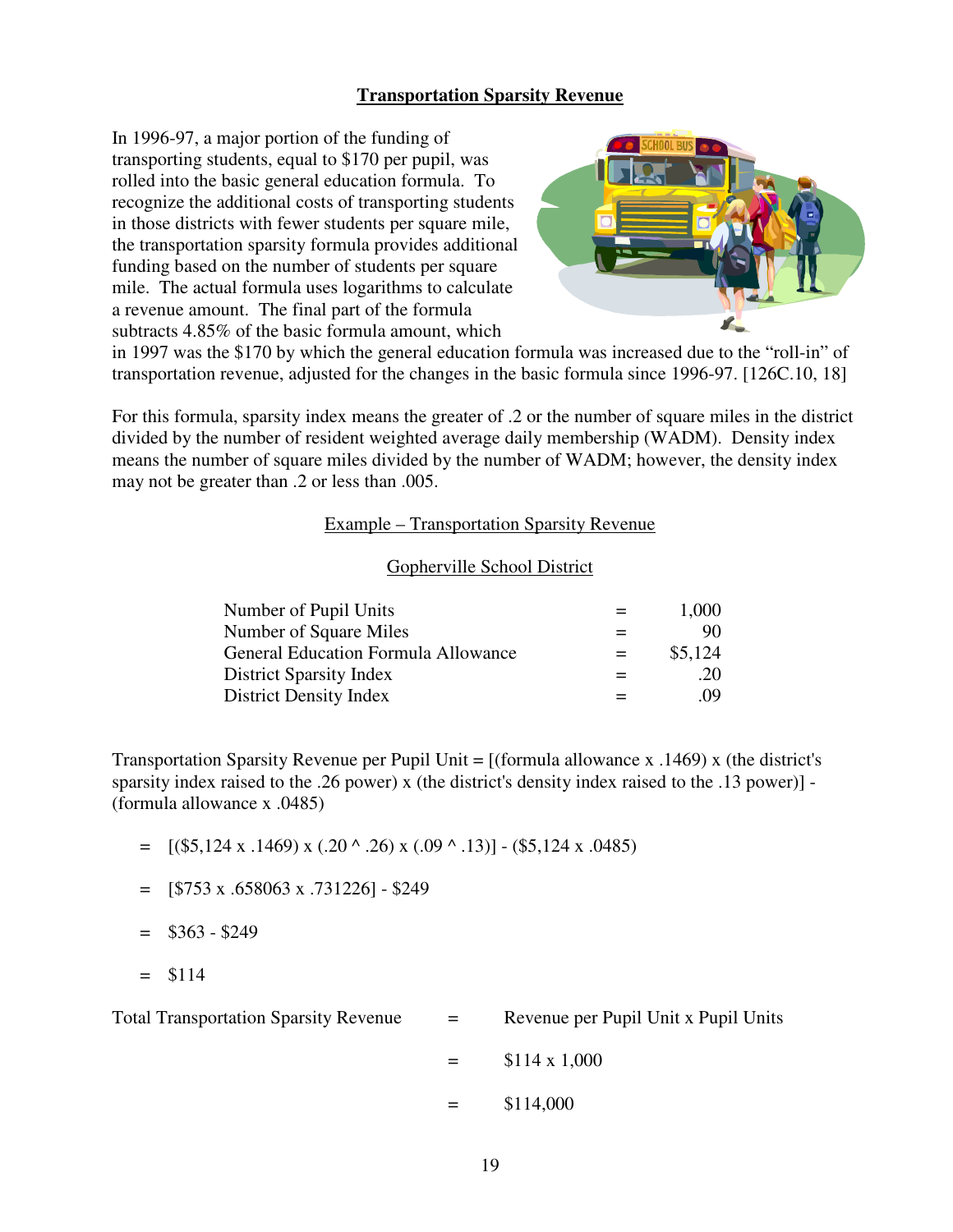# **Equity Revenue**

Equity revenue is intended to reduce the disparity in revenue per pupil unit between the highest and lowest revenue districts on a regional basis, with the regions defined as the seven county metropolitan area and the balance of the state, using a set of three formulas, one for regular equity, one for low-referendum equity and one for supplemental equity.

Regular equity revenue is calculated by ranking all districts in each region according to their total basic and referendum revenue. Districts below the 95<sup>th</sup> percentile of revenue in those two components combined are eligible for regular and low-referendum equity revenue, except school districts located in cities of the first class (Duluth, Minneapolis and St. Paul), which are automatically excluded. All eligible districts receive \$13 per pupil unit, but districts with operating referendum receive additional revenue based on their percentile ranking compared to the rest of the region the district is in. To determine how much extra revenue a district receives, the district's equity index is calculated by dividing the difference between the district's revenue in the two categories by the 95<sup>th</sup> percentile of revenue in those two categories. The result is multiplied by \$75.

Low-referendum equity was created to provide additional aid for districts with referendum amounts per pupil below ten percent of the state average referendum amount (state average referendum revenue per pupil is \$849 for 2010-11). Low-referendum equity is equal to difference between a district's referendum per pupil and 10 percent of the state average referendum amount, with the total low-referendum supplemental equity amount not to exceed \$100,000 for any one district.

For districts in the seven county metropolitan area, the revenue amount resulting from both the regular and supplemental low-referendum equity formulas is multiplied by 1.25.

Finally, supplemental equity provides \$46 per pupil of revenue for all districts.

Equity revenue is equalized at the same rate as the first tier of referendum revenue, using \$476,000 of referendum market value (RMV) per pupil as the equalizing factor. [126C.10, 24-28]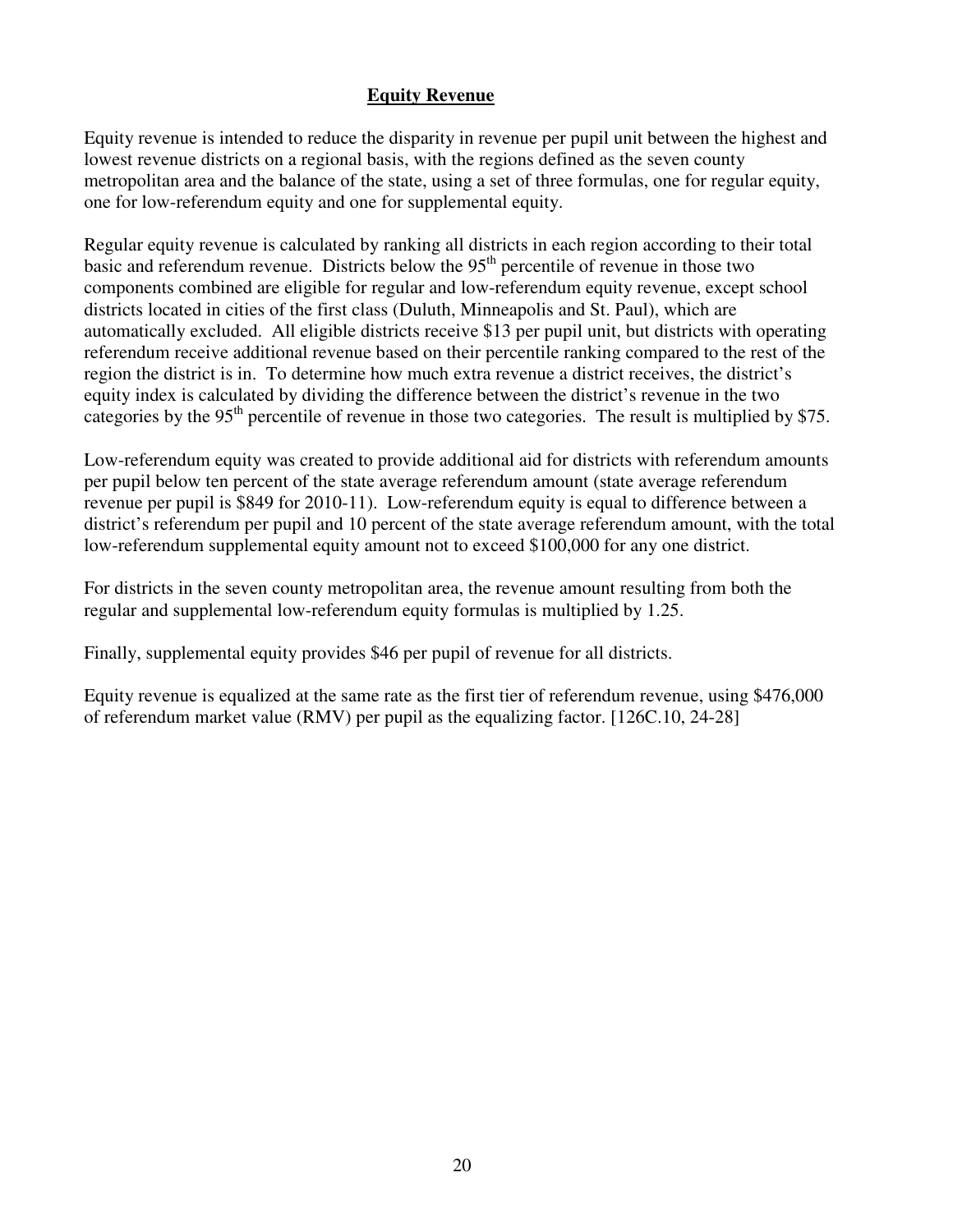#### Example – Equity Revenue Gopherville School District

| Number of pupil units                |                                                     |                                                                            | $=$  | 1,000     |  |
|--------------------------------------|-----------------------------------------------------|----------------------------------------------------------------------------|------|-----------|--|
| <b>Basic Revenue</b>                 |                                                     |                                                                            | $=$  | \$5,124   |  |
|                                      | Gopherville Referendum Revenue per pupil            |                                                                            | $=$  | \$50      |  |
| 7-County Metro area                  |                                                     |                                                                            | $=$  | no        |  |
| Rural 95 <sup>th</sup> percentile *  |                                                     |                                                                            | $=$  | \$6,879   |  |
| Rural $5^{\text{th}}$ percentile $*$ |                                                     |                                                                            | $=$  | \$5,124   |  |
| Metro $95^{\text{th}}$ percentile *  |                                                     |                                                                            | $=$  | \$6,795   |  |
| Metro $5th$ percentile $*$           |                                                     |                                                                            | $=$  | \$5,450   |  |
|                                      | State Average Referendum Revenue per pupil          |                                                                            | $=$  | \$849     |  |
|                                      | Gopherville Referendum Market Value (RMV) per pupil |                                                                            | $=$  | \$150,000 |  |
|                                      |                                                     |                                                                            |      |           |  |
|                                      |                                                     | <b>Regular Equity Revenue</b>                                              |      |           |  |
| Regional Equity Gap $=$<br>(Rural)   | $$6,879 - $5,124$                                   | $95th$ percentile - $5th$ percentile<br>$=$                                |      | \$1,755   |  |
| <b>District Equity Gap</b><br>$=$    | $$6,879 - $5,174$                                   | 95 <sup>th</sup> percentile - District Basic and Referendum Revenue<br>$=$ |      | \$1,705   |  |
| <b>Equity Index</b><br>$=$           | \$1,705 / \$1,755                                   | [District Equity Gap / Regional Equity Gap]<br>$=$                         | .972 |           |  |
| Regular Equity Rev. $=$              | Pupil units                                         | $[$13 + ($75 \times \text{Equity Index})]$<br>$\mathbf X$                  |      |           |  |
| $=$                                  | 1,000                                               | $[$13 + ($75 \times .972)]$<br>$\mathbf X$                                 |      |           |  |
| $=$                                  | 1,000                                               | $[$13 + $72.90]$<br>$\mathbf X$                                            |      |           |  |
| $=$                                  | 1,000                                               | \$85.90<br>$\mathbf X$                                                     |      |           |  |
| $=$                                  | \$85,900                                            |                                                                            |      |           |  |

# Supplemental Low-Referendum Equity Revenue

| Low-Referendum Equity |          |                                                              |
|-----------------------|----------|--------------------------------------------------------------|
| Revenue               | $\equiv$ | Pupils x [(State Avg. Referendum x $10\%$ ) – District Ref.] |
|                       |          | $1,000 \times [(\$849 \times 0.10) - \$50]$                  |
|                       | $=$      | $1,000 \times (\$84.90 - \$50)$                              |
|                       |          | $1,000 \times $34.90$                                        |
|                       |          | \$34,900                                                     |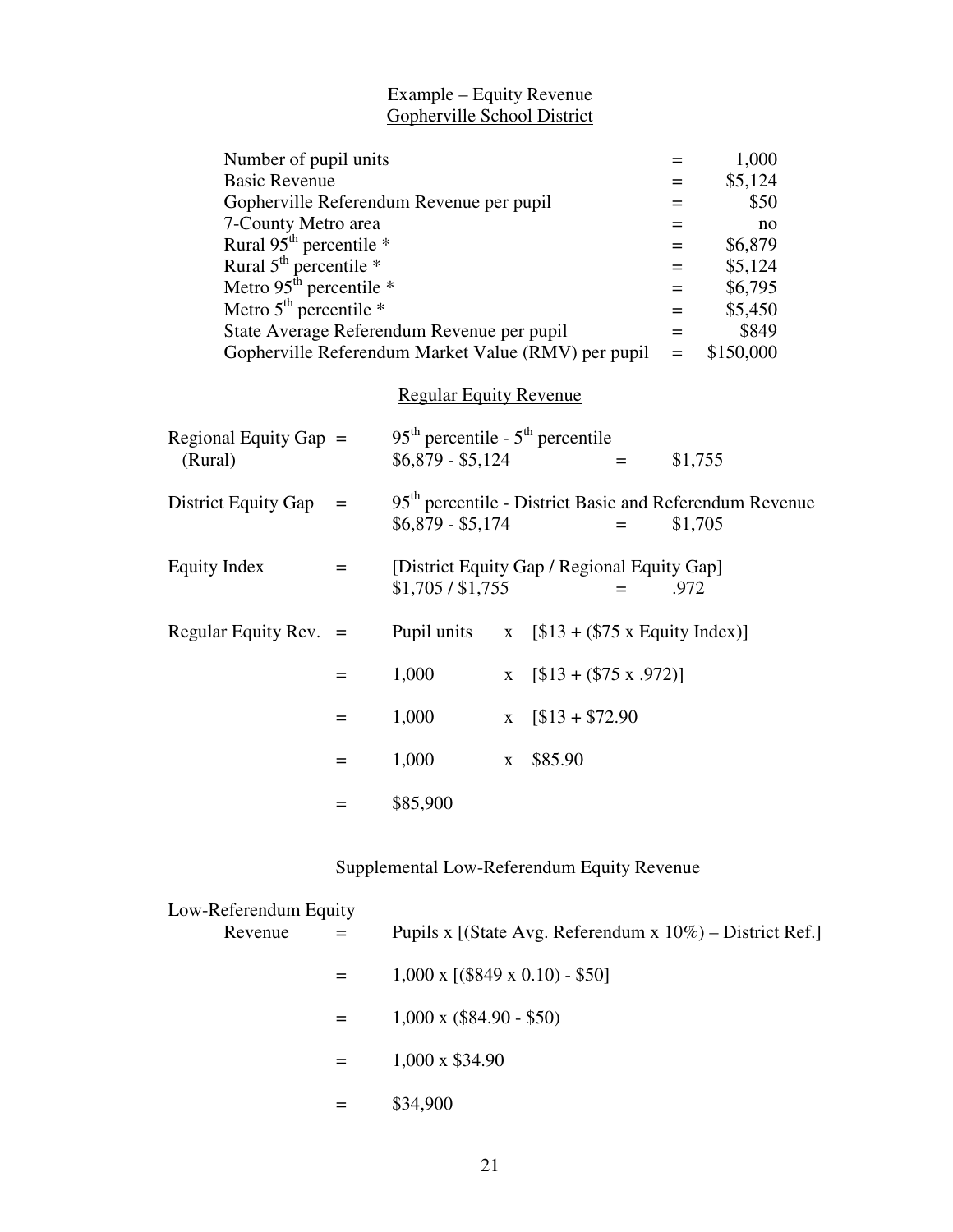# Supplemental Equity Revenue

| Supplemental Equity<br>Revenue | $\equiv$          | Pupils x Supplemental Equity Formula Amount |                          |                                 |                                                        |  |
|--------------------------------|-------------------|---------------------------------------------|--------------------------|---------------------------------|--------------------------------------------------------|--|
|                                | $=$               | 1,000 x \$46                                |                          |                                 |                                                        |  |
|                                | $\qquad \qquad =$ | \$46,000                                    |                          |                                 |                                                        |  |
|                                |                   | <b>Total Equity Aid and Levy</b>            |                          |                                 |                                                        |  |
| <b>Equity Revenue</b>          | $=$               | + Supplemental Equity Revenue               |                          |                                 | Regular Equity Revenue + Low-Referendum Equity Revenue |  |
|                                | $=$               | \$85,900                                    |                          | $+$ \$34,900                    | $+$ \$46,000                                           |  |
|                                | $=$               | \$166,800                                   |                          |                                 |                                                        |  |
| <b>Equity Levy</b>             | $\equiv$          | <b>Equity Revenue</b>                       | $\mathbf X$              | RMV per pupil unit<br>\$476,000 |                                                        |  |
|                                | $=$               | \$166,800                                   | $\mathbf X$              | \$150,000<br>\$476,000          |                                                        |  |
|                                | $=$               | \$166,800                                   | $\mathbf{X}$             | .315                            |                                                        |  |
|                                | $=$               | \$52,542                                    |                          |                                 |                                                        |  |
| <b>Equity Aid</b>              | $\quad =$         | <b>Equity Revenue</b>                       | $\overline{\phantom{a}}$ | <b>Equity Levy</b>              |                                                        |  |
|                                | $=$               | \$164,120                                   | $\overline{\phantom{a}}$ | \$52,542                        |                                                        |  |
|                                | $=$               | \$111,578                                   |                          |                                 |                                                        |  |

 $* 5<sup>th</sup>$  and 95<sup>th</sup> percentile figures are preliminary estimates, and are subject to change.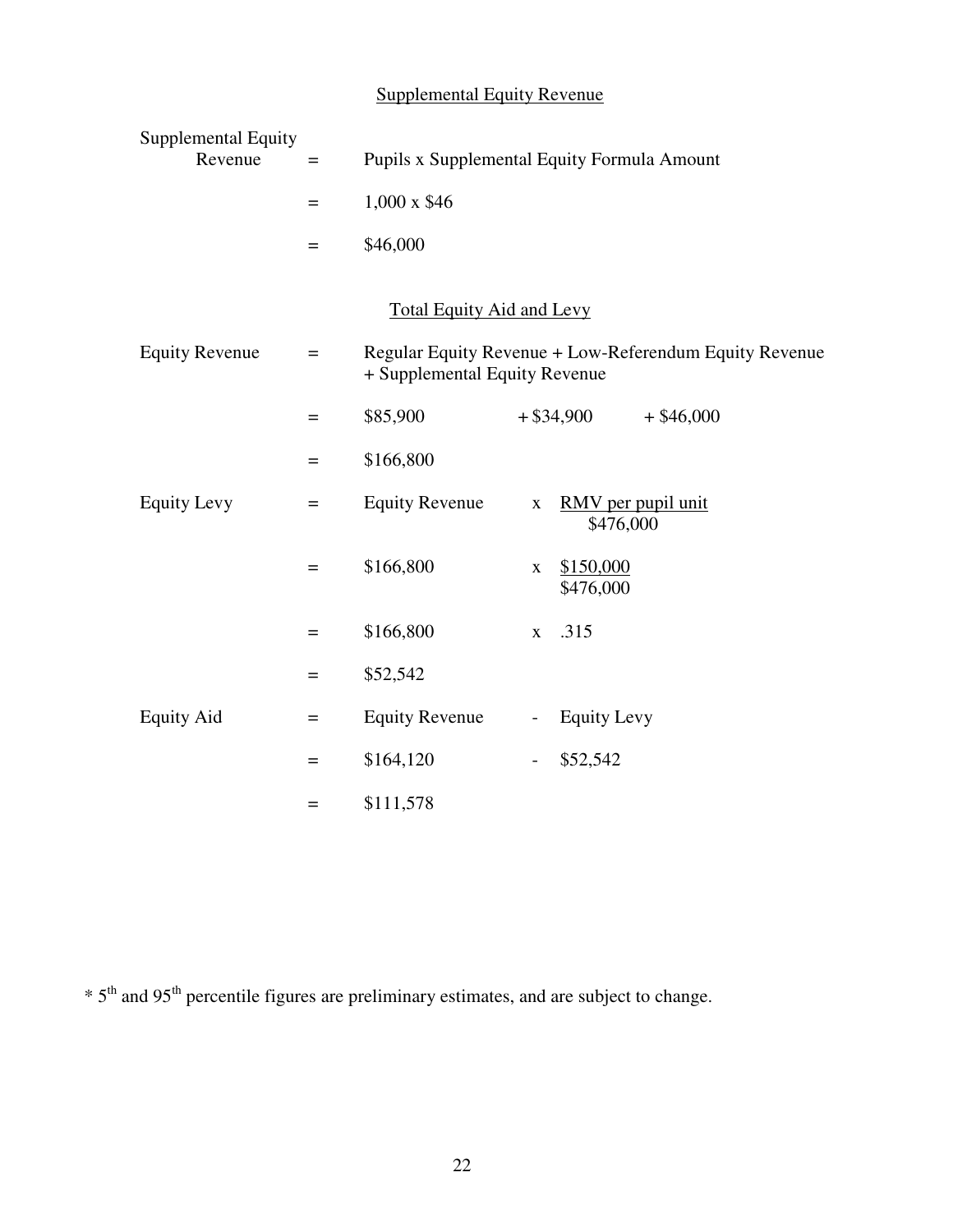# **Training and Experience Revenue**

Training and experience revenue is allocated to school districts based on the experience and education of its teaching faculty. Beginning in 1998-99, faculty who were on the district's payroll in the 1996-97 school year are included in the determination of training and experience revenue using their actual training and experience levels as of 1996-97. Teachers hired after 1996-97 count at the lowest level (BA+0). As teachers leave a district or as districts hire new teachers who come in at the BA+0 level, training and experience revenue will be phased out.

Training and experience revenue is determined using a method which sorts the number of teachers into a matrix, prepared by the Department of Education as reported by school districts, based on the number of staff at each training level (BA, BA+15, MA, etc.) and years of teaching experience. The district's training and experience index is the average of the training and experience levels of all staff members hired before 1996-97 (at their training and experience levels as of 1996-97) with staff hired after that date counting at the lowest level (BA+0). The matrix shows the relationship of the statewide average salary at each position on the matrix to the statewide average salary. To calculate training and experience revenue, take the district index minus 0.8 times \$660 times pupil units. [126C.11]

#### Example – Training and Experience Revenue

#### Gopherville School District

| Number of Pupil Units                            | $= 1,000$ |
|--------------------------------------------------|-----------|
| District Training and Experience Index $= 0.900$ |           |

| Training and Experience Revenue $=$ |     | (District Index - 0.8) x $$660 x$ pupil units |
|-------------------------------------|-----|-----------------------------------------------|
|                                     | $=$ | $(0.90 - 0.8)$ x \$660 x 1,000                |
|                                     | $=$ | $.10 \times $660 \times 1,000$                |
|                                     | $=$ | \$66x1,000                                    |
|                                     |     | \$66,000                                      |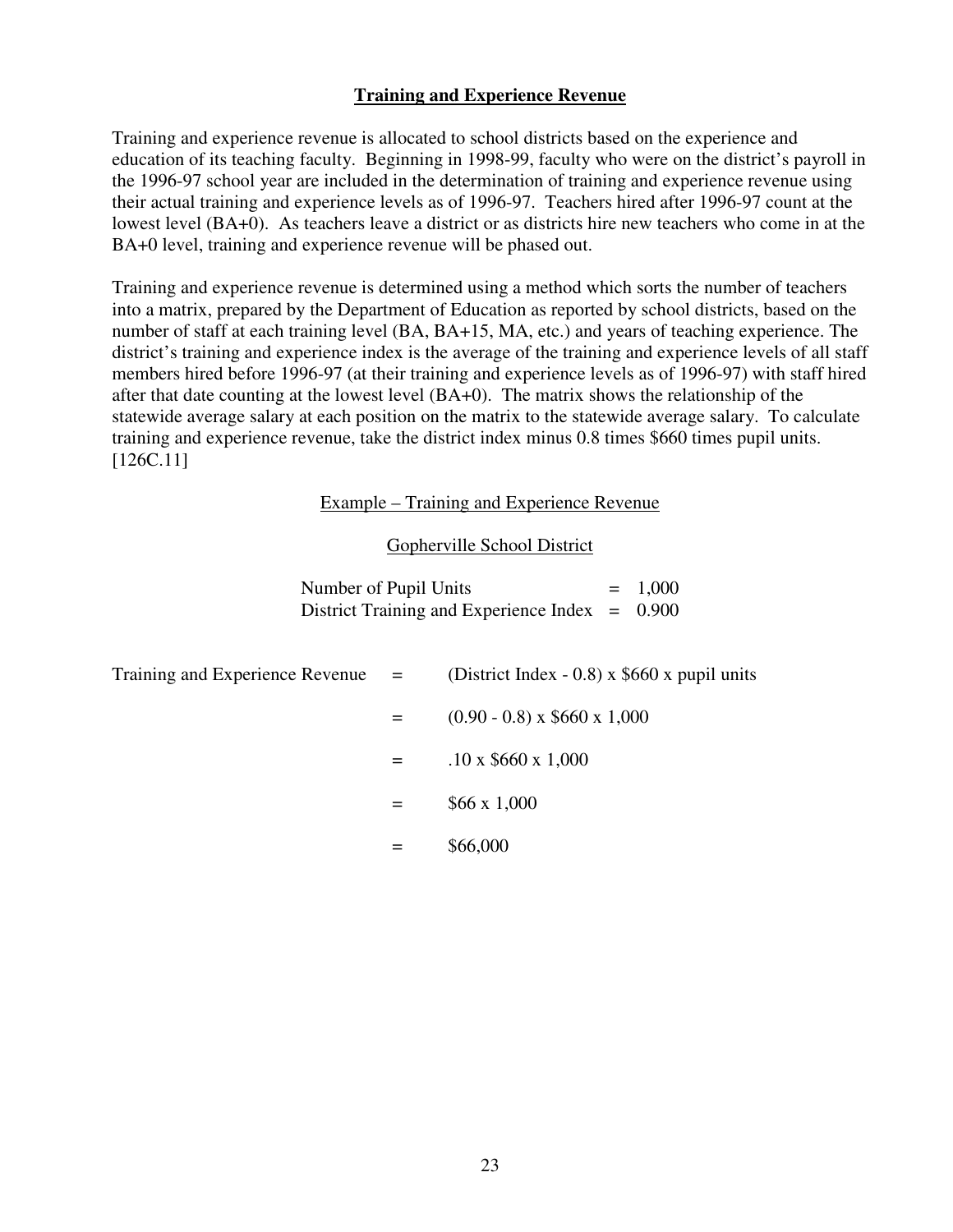#### **Transition Revenue**

Transition revenue was initially a revenue guarantee for 2003-04 revenue, fixed at the 2004-05 amount per pupil, but now also includes a component for pre-kindergarten transition and for tuition reciprocity transition. For 2003-04, transition revenue ensured that a district's 2003-04 revenue was equal to the lesser of its 2002-03 revenue or its 2003-04 revenue under the laws prior to their amendment by the 2003 Legislature, calculated by comparing a district's 2003-04 general education revenue, less referendum, per 2002-03 defined AMCPU and the lesser of: (a) what the district would have gotten in 2003-04 had the general education revenue formulas not been changed by the 2003 legislature or (b) the district's 2002-03 general education revenue per old AMCPU, less referendum.

In addition to the revenue guarantee, transition revenue includes a pre-kindergarten component and a tuition reciprocity component. School districts that had pre-kindergarten programs prior to July 1, 2003 receive 4 percent of the amount they received for those programs prior to that date, and must reserve that revenue for those programs. In the first year of a tuition reciprocity agreement between Minnesota and a neighboring state, a district is eligible for transition revenue equal to an amount that would increase the district's general education revenue and tuition revenue up to the amount that the district would have received had the tuition reciprocity agreement not been in place.

Transition revenue is a fixed amount that is undesignated and may be used for any general fund purpose. Transition revenue is a mix of aid and levy, levied against referendum market value (RMV), using \$476,000 as the equalizing factor. [126C.10, 31-33]

#### Example – Transition Revenue Gopherville School District

| 2010-11 Pupil Units                                                                          |         | 960           |
|----------------------------------------------------------------------------------------------|---------|---------------|
| 2003-04 Pupil Units                                                                          |         | 980           |
| 2003-04 Pupil Units, Old Law *                                                               | $=$     | 1,000         |
| 2002-03 General Ed. Revenue per pupil                                                        | $=$ $-$ | \$6,000       |
| 2003-04 Old law General Ed. Revenue per Old law pupil                                        | $=$     | \$6,025       |
| $2003-04$ General Ed. Revenue per Old law pupil, excluding transition = \$5,900              |         |               |
| Referendum Market Value (RMV) per pupil                                                      |         | $=$ \$200,000 |
| *Old Law means as defined in MN Statutes 2002, prior to changes made by the 2003 Legislature |         |               |

Transition Revenue Allowance = the greater of (a)  $$0$  or (b) the result of the following calculation:

2003-04 Pupil Units, Old Law x the result of the following calculation:

|     |     | 2003-04 Pupil Units |                                                                    |
|-----|-----|---------------------|--------------------------------------------------------------------|
|     |     |                     | ((the lesser of $2002-03$ General Ed. Revenue per pupil or:        |
|     |     |                     | 2003-04 Old law General Ed. Revenue per Old law pupil)             |
|     |     |                     | - 2003-04 General Ed. Rev. per Old law pupil, excluding transition |
| (b) | $=$ |                     | $1000 / 980$ x ((the lesser of \$6,000 or \$6,025) - \$5,900)      |
|     | $=$ | 1.02                | $\bar{x}$ (\$6,000 - \$5,900)                                      |
|     |     | 1.02                | x \$100                                                            |
|     |     | \$102               |                                                                    |
|     |     |                     | Transition Revenue Allowance = the greater of \$0 or $$102 = $102$ |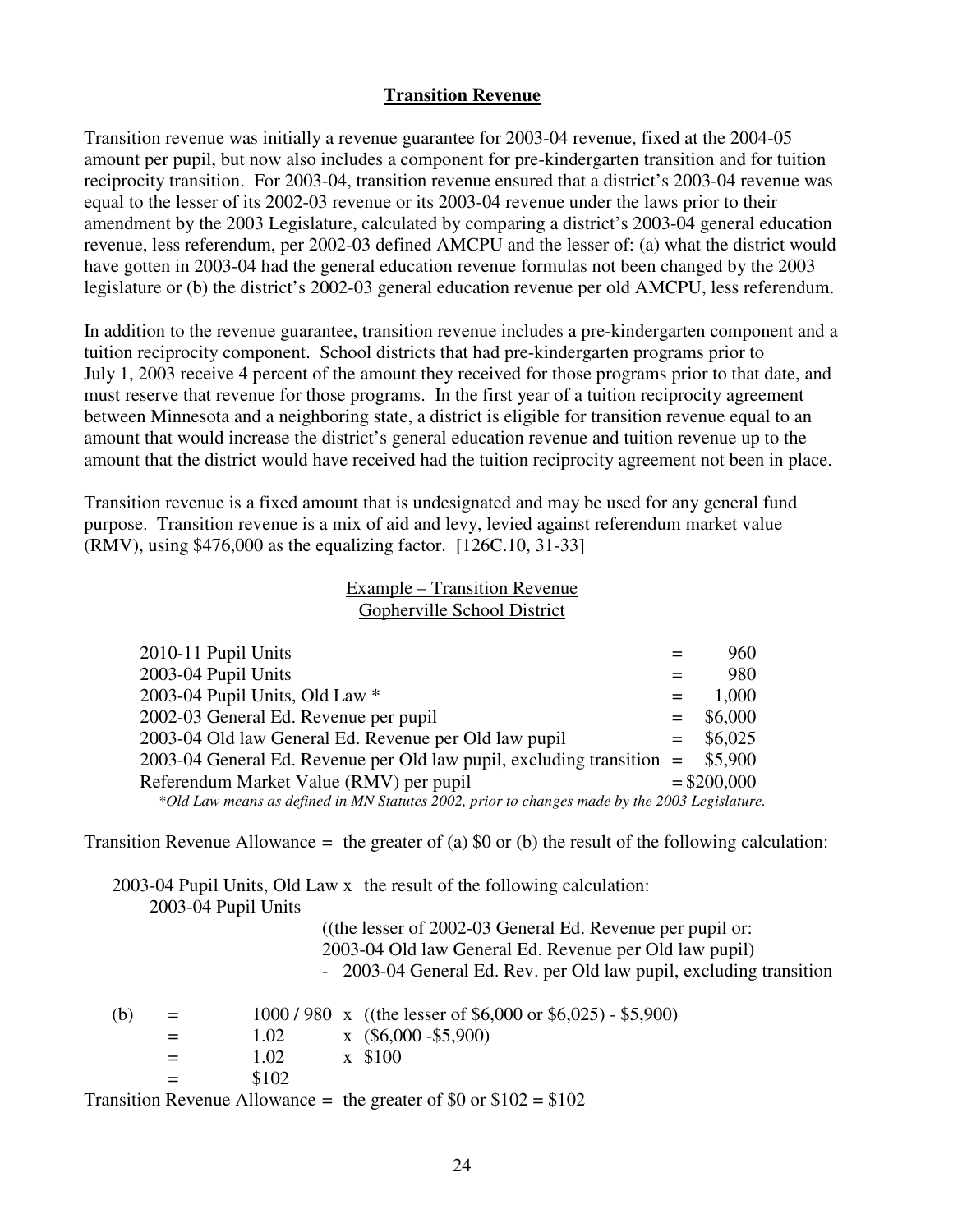| <b>Transition Revenue</b> | $=$ | 2010-11 Pupil Units x Transition Revenue Allowance |              |                                   |  |  |  |
|---------------------------|-----|----------------------------------------------------|--------------|-----------------------------------|--|--|--|
|                           | $=$ | 960 x \$102                                        |              |                                   |  |  |  |
|                           | $=$ | \$97,920                                           |              |                                   |  |  |  |
| <b>Transition Levy</b>    | $=$ | <b>Transition Revenue x</b>                        |              | <u>RMV</u> per pupil<br>\$476,000 |  |  |  |
|                           | $=$ | \$97,920                                           | $\mathbf{X}$ | \$200,000<br>\$476,000            |  |  |  |
|                           | $=$ | \$97,920                                           | $\mathbf{x}$ | .42                               |  |  |  |
|                           | $=$ | \$41,143                                           |              |                                   |  |  |  |
| <b>Transition Aid</b>     | $=$ | Transition Revenue – Transition Levy               |              |                                   |  |  |  |
|                           | $=$ | $$97,920 - $41,126$                                |              |                                   |  |  |  |
|                           |     | \$56,794                                           |              |                                   |  |  |  |

*\*\* This example assumes the district does NOT qualify for pre-kindergarten transition revenue or for tuition reciprocity transition revenue.*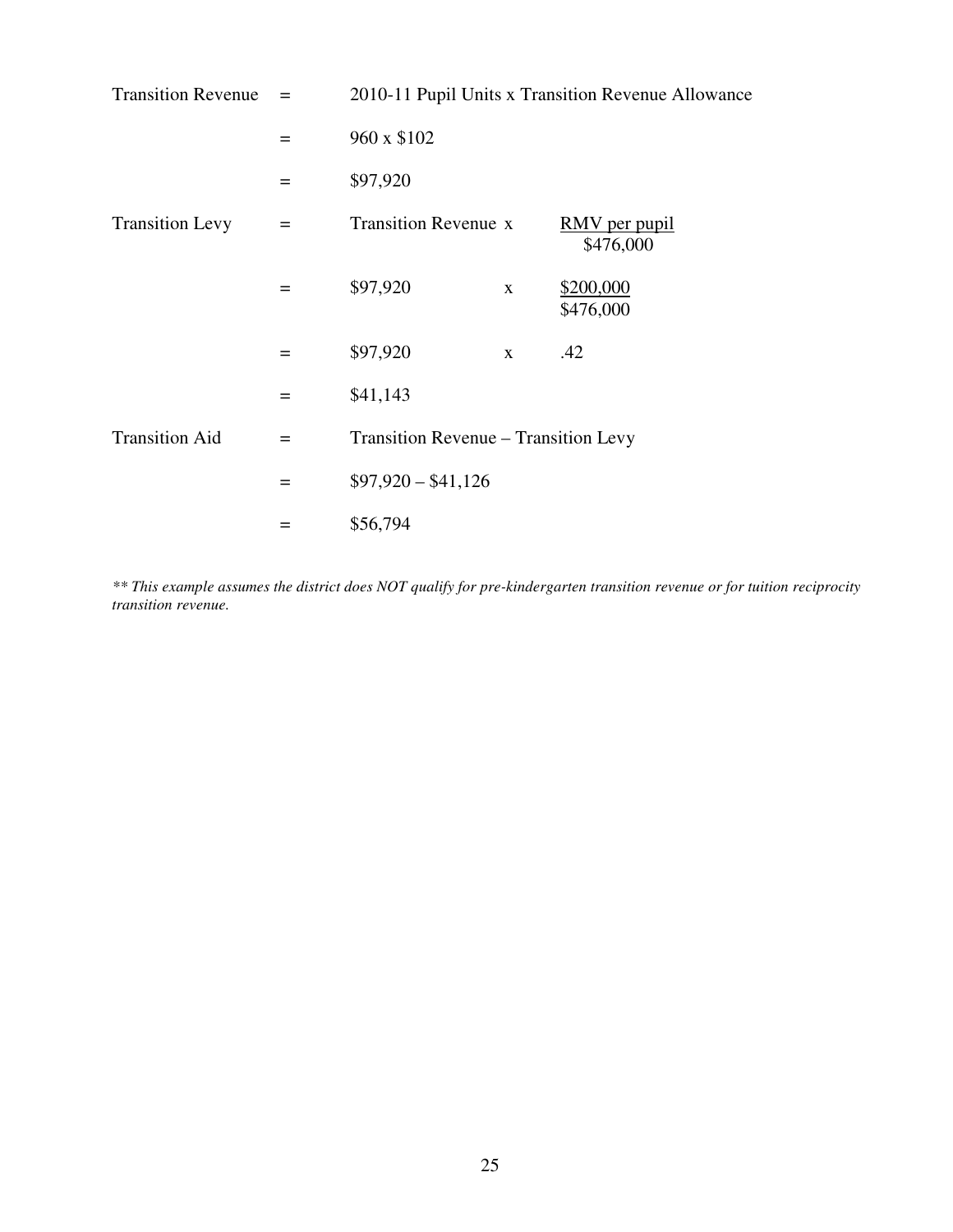# **Alternative Teacher Compensation Revenue**

Alternative teacher compensation revenue of \$260 per prior year unweighted pupil is available to school districts, intermediate school districts and charter schools that develop and implement an alternative teacher pay system by October  $1<sup>st</sup>$  of that school year. In general, in order to qualify for the revenue, the district must, one full school year prior to the year of implementation, notify the Commissioner of Education of the district's intent to implement an alternative pay system. Individual school sites may also qualify for alternative teacher compensation revenue, even if the school district in which the site is located does not qualify.



The \$260 per pupil of revenue is a mix of aid and levy, with

65 percent of the per pupil amount (\$169 in 2010-11) coming in the form of state aid and the balance (\$91 per pupil in 2010-11) in the form of equalized levy revenue. The levy revenue is equalized using an equalizing factor of \$5,913 of adjusted net tax capacity per pupil. Qualifying districts may choose to receive only the basic aid portion of the revenue (the \$169 per pupil) or at the district's discretion, may opt to also access the additional equalized levy (the \$91 per pupil). In addition, charter schools and intermediate school districts (which do not have levy authority) receive a prorated aid amount based on the percentage of \$260 per pupil that all districts receive. Total alternative compensation aid is capped at \$75.6 million, and is available, in general, to districts on a first come, first served basis. [126C.10, 34-36; 122A.413-416]

#### Example – Alternative Teacher Compensation Revenue

#### Gopherville School District

| Prior Year October 1 <sup>st</sup> Enrollment             |         | $= 1,000$   |
|-----------------------------------------------------------|---------|-------------|
| Qualifies for revenue?                                    | $=$ $-$ | Yes:        |
| Alternative Compensation Revenue formula amount per pupil | $=$ $-$ | \$260       |
| ANTC per pupil unit                                       |         | $=$ \$2,000 |

Alternative Compensation Revenue

 $=$  Alternative Compensation Formula x Prior Year October  $1<sup>st</sup>$  Enrollment

 $=$  \$260 x 1,000

 $=$  \$260,000

Alternative Compensation Basic Aid

- $=$  \$169 x Prior Year October 1<sup>st</sup> Enrollment
- $=$  \$169 x 1,000
- $=$  \$169,000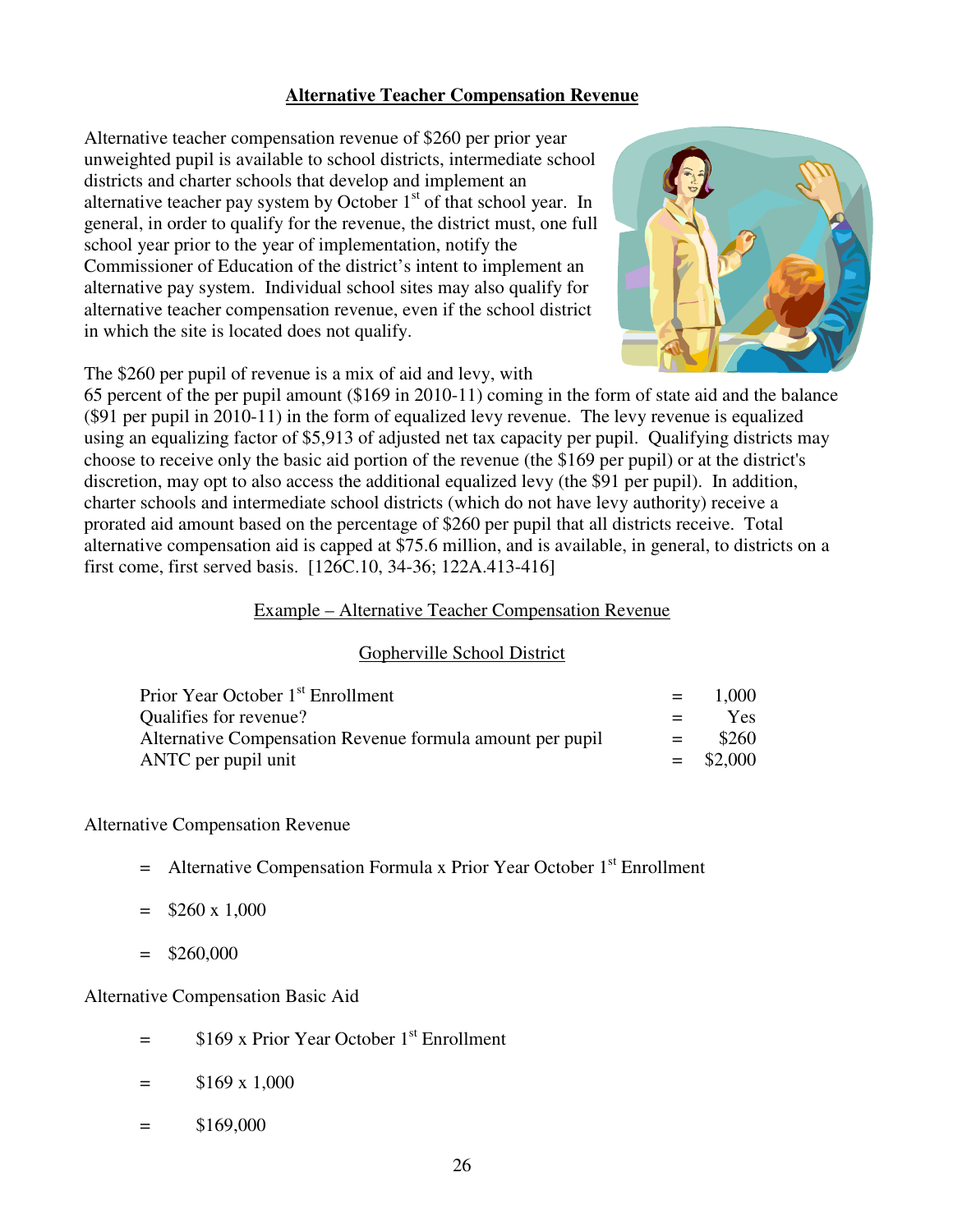Alternative Compensation Equalized Levy Revenue

- $=$  \$91 x Prior Year October 1<sup>st</sup> Enrollment
- $=$  \$91 x 1,000
- $=$  \$91,000

*However,* the Alternative Compensation Levy Revenue is itself a mix of aid and levy, so:

Alternative Compensation Equalized Levy Revenue

= Alternative Compensation Levy + Alternative Compensation Equalization Aid

Alternative Compensation Levy

 = Alternative Compensation Equalized Levy Revenue x ANTC per pupil unit \$5,913

- $=$  \$91,000 x \$2,000 \$5,913
- $=$  \$91,000 x .338
- $=$  \$30,758

Alternative Compensation Equalization Aid

- = Alternative Compensation Equalized Levy Revenue Alternative Compensation Levy
- $=$  \$91,000 \$30,758
- $=$  \$60,242

Alternative Compensation Revenue =

Alternative Compensation Basic Aid + Alternative Compensation Levy + Alternative Compensation Equalization Aid

- $=$  \$169,000 + \$30,758 + \$60,424
- $=$  \$260,000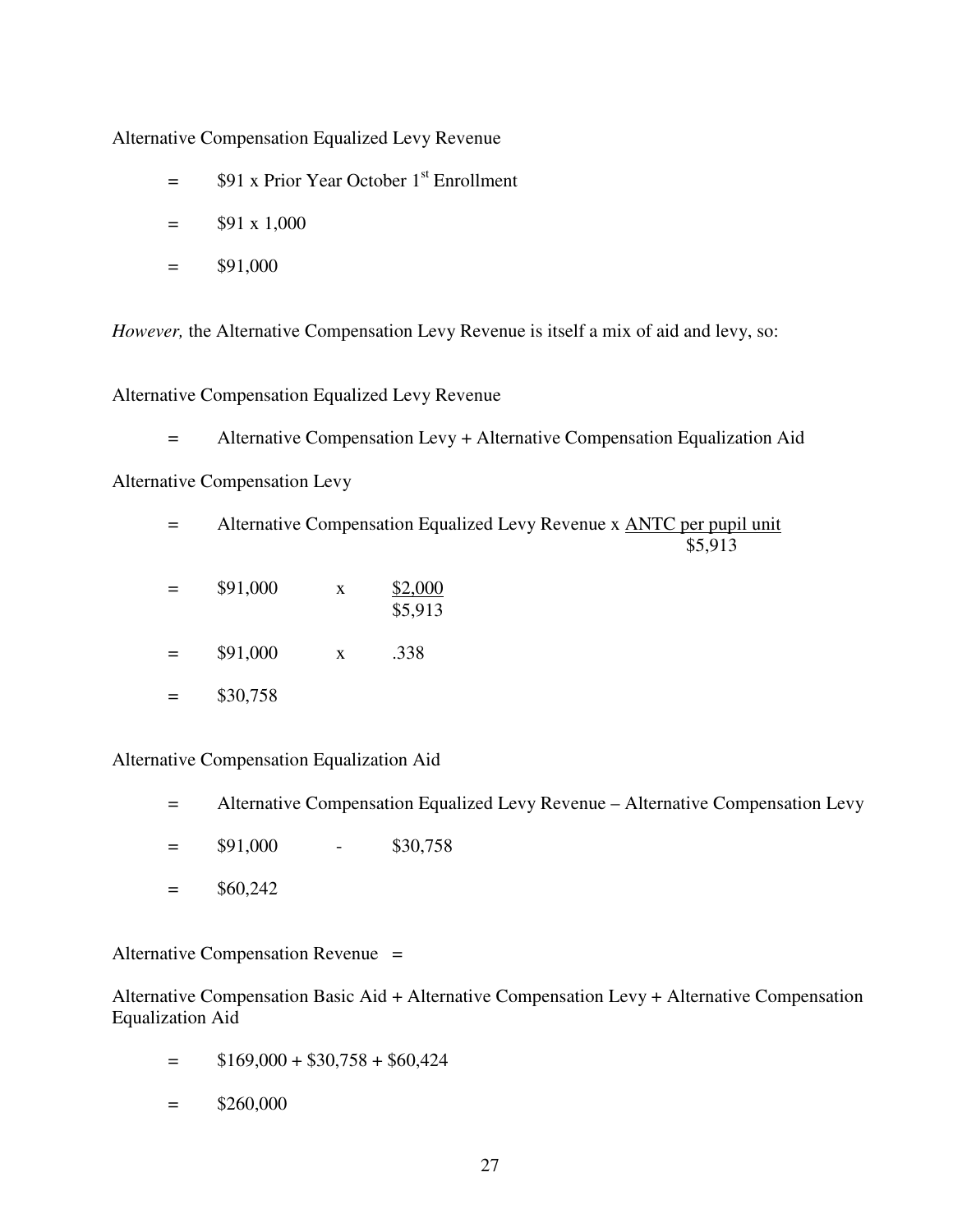# **General Education Revenue - Reserved Revenue and Reductions**

# Learning and Development Revenue

Of a district's basic general education revenue, an amount equal to .057 times kindergarten students in average daily membership times the basic formula amount plus .115 times first grade through third grade students in average daily membership times the basic formula amount plus .06 times fourth grade through sixth grade students in average daily membership times the basic formula amount must be reserved for class size reduction. The reserved revenue must be used to reduce and maintain the average class size to 1 to 17 beginning with kindergarten through third grade. [126C.12]

# Revenue for Staff Development

An amount equal to two percent of the per pupil basic formula amount (\$102.48) must be spent for staff development. Each year, if a district's licensed teachers and school board agree via a vote, this reserve may be waived. In addition, a district in statutory operating debt is exempt from this reserve requirement. For the 2009-10 and 2010-11 school years only, this reserve requirement is suspended, and the money normally reserved for this purpose may be spent for any general or special education purpose. [122A.61]

# Contract Settlement Deadline Penalty

State aid is reduced by \$25 per pupil unit in the first year of a biennium (for example, during the 2009-10 school year in the 2009-2011 biennium) if a district and the exclusive representative of the teachers in that district have not signed a collective bargaining agreement by January 15 of the year following the expiration the teachers' contract (teacher contracts expire June 30 of each odd numbered year). The penalty does not apply if the unresolved issues have been submitted to binding arbitration by December 31. For districts that reorganized the previous year, the deadline date is March 15 instead of January 15. [123B.05, 4]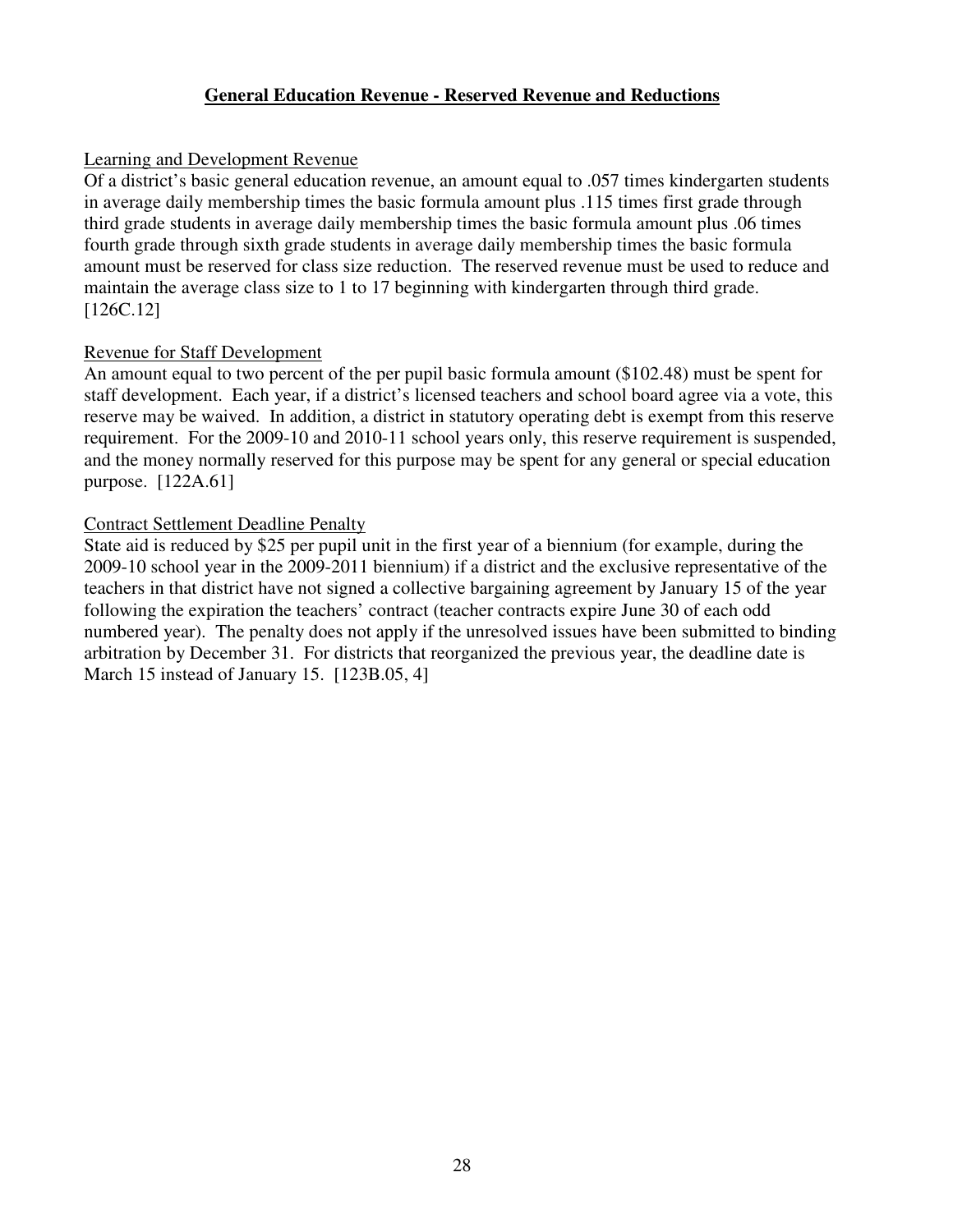# **Referendum Revenue**



Referendum revenue allows districts to increase the revenue available in the district's general fund with the approval of the voters in the district. Referendum revenue up to \$700 per resident pupil unit is equalized at \$476,000 of market value, and revenue above \$700 up to the cap (except districts which qualify for sparsity revenue, where the entire amount above \$700 qualifies for equalization) is equalized at \$270,000. Referendum revenue is initially calculated on the resident pupil count. When a student open enrolls into a different district, the levy portion of the referendum is not reduced for the resident district. The aid portion of the referendum revenue for that student is paid to the serving district based on the

serving district's referendum aid amount per pupil, and the aid portion of the referendum revenue for that student is eliminated for the resident district.

Referendum revenue is capped at an amount equal to the greater of 1) the greater of (a) 26 percent of the basic general education formula allowance (\$1,332.24 in the 2010-11 school year) or (b) \$1,294 multiplied by inflation since 2003-04 (which is currently estimated to be \$1,523.56 in the 2010-11 school year); or 2) the district's 1994 referendum allowance amount times 1.177 times the inflationary increase between 2003-04 and 2007-08 plus one-fourth the percentage increase in the basic formula between 2007-08 and 2010-11 plus the district's 2002 supplemental and transition revenues minus \$215. District referendum revenue, except in districts eligible for sparsity revenue, may not exceed this cap. For most non-sparsity eligible districts, \$1,523.56 is the effective cap. [126C.17]

> Example – Referendum Revenue Gopherville School District

This example assumes voter approval of a referendum and a school board decision to levy the full authorized amount.

| Resident Marginal Cost Pupil Units =  |     | 1,000         |
|---------------------------------------|-----|---------------|
| Referendum Market Value               | $=$ | \$200,000,000 |
| Referendum Market Value per pupil =   |     | \$200,000     |
| Referendum Revenue per pupil unit $=$ |     | \$750         |
| First Tier equalization factor        |     | \$476,000     |
| Second Tier equalization factor       |     | \$270,000     |

To calculate a district's total referendum levy, and the amount that will be paid to the district from the State in the form of referendum equalization aid, first calculate referendum revenue in each tier (remembering that if the district's referendum revenue per pupil is less than \$700, the \$700 in the first tier calculation would be replaced with the actual approved amount, and the second tier calculation would be unnecessary):

| First Tier Referendum Revenue  | $=$ | \$700 x Pupil Units                               |
|--------------------------------|-----|---------------------------------------------------|
|                                |     | $$700 \times 1,000$                               |
|                                |     | \$700,000                                         |
| Second Tier Referendum Revenue | $=$ | (Referendum per pupil unit - \$700) x Pupil Units |
|                                |     | $(\$750 - \$700) \times 1,000$                    |
|                                |     | $$50 \times 1,000$                                |
|                                |     | \$50,000                                          |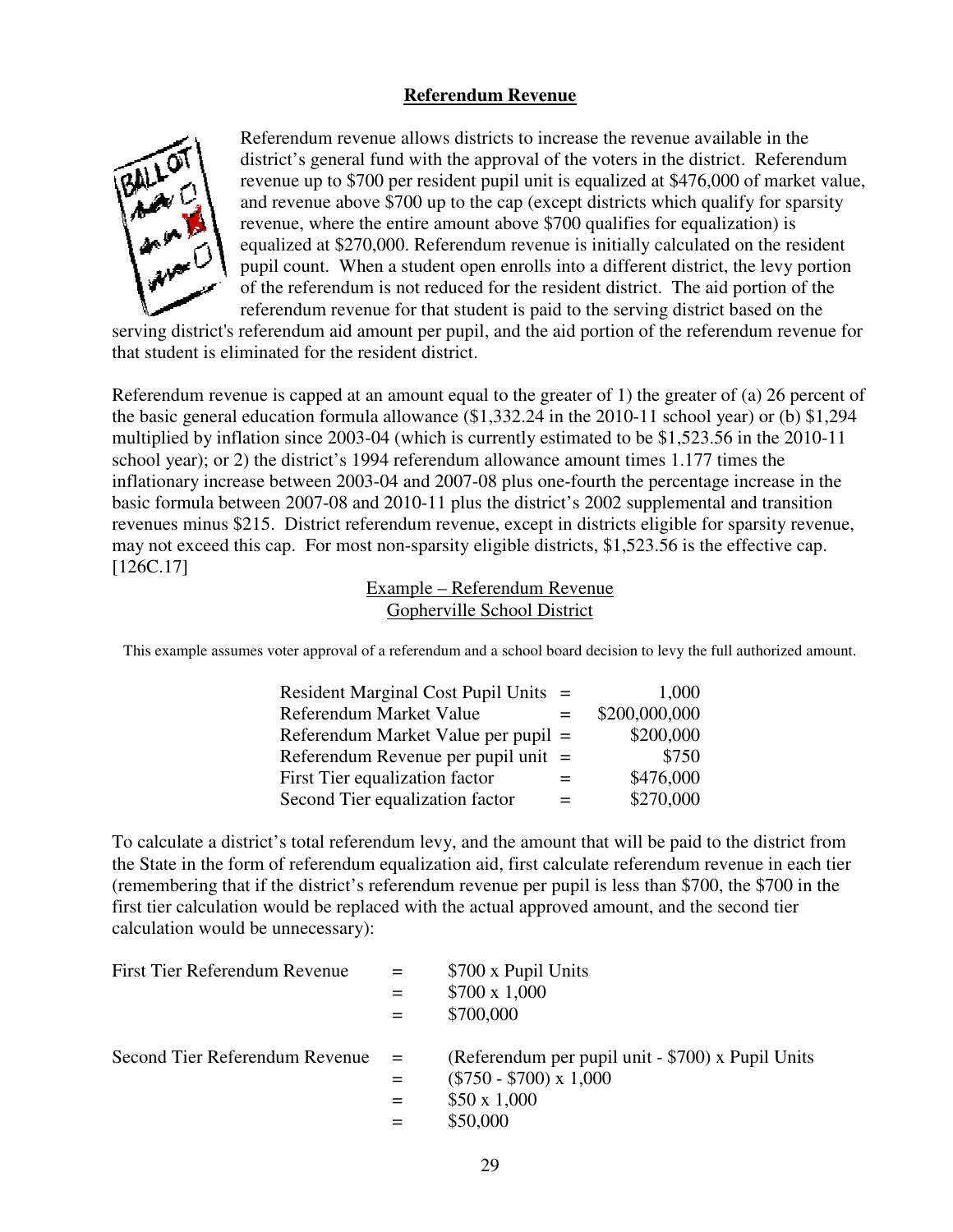Next, calculate the levy portion of referendum revenue by calculating the amount of levy for each tier of referendum revenue:

| First Tier Levy   | $=$               | <b>First Tier Revenue</b>          |             | $\mathbf{X}$           | Referendum Market Value per pupil<br><b>First Tier Equalizing Factor</b>  |
|-------------------|-------------------|------------------------------------|-------------|------------------------|---------------------------------------------------------------------------|
|                   | $\qquad \qquad =$ | \$700,000                          | $\mathbf X$ | \$200,000<br>\$476,000 |                                                                           |
|                   | $=$               | \$700,000                          | $\mathbf X$ | .42                    |                                                                           |
|                   | $\equiv$          | \$294,000                          |             |                        |                                                                           |
| Second Tier Levy  | $=$               | Second Tier Revenue                |             | $\mathbf{X}$           | Referendum Market Value per pupil<br><b>Second Tier Equalizing Factor</b> |
|                   | $=$               | \$50,000                           | $\mathbf X$ | \$200,000<br>\$270,000 |                                                                           |
|                   | $\qquad \qquad =$ | \$50,000                           | $\mathbf X$ | .74                    |                                                                           |
|                   | $=$               | \$37,000                           |             |                        |                                                                           |
| <b>Total Levy</b> | $\qquad \qquad =$ | First Tier Levy + Second Tier Levy |             |                        |                                                                           |
|                   | $\qquad \qquad =$ | $$294,000 + $37,000$               |             |                        |                                                                           |
|                   | $=$               | \$331,000                          |             |                        |                                                                           |

Finally, calculate the aid portion of referendum revenue by subtracting the total levy from the total referendum revenue generated:

| Aid | $\equiv$ | Referendum Revenue - Referendum Levy |
|-----|----------|--------------------------------------|
|     | $=$      | $$750,000 - $331,000$                |
|     | $=$ $-$  | \$419,000                            |

This aid amount may be reduced by the amount of referendum tax base replacement aid that the district receives. (See p. 51 for a discussion of referendum tax base replacement aid.)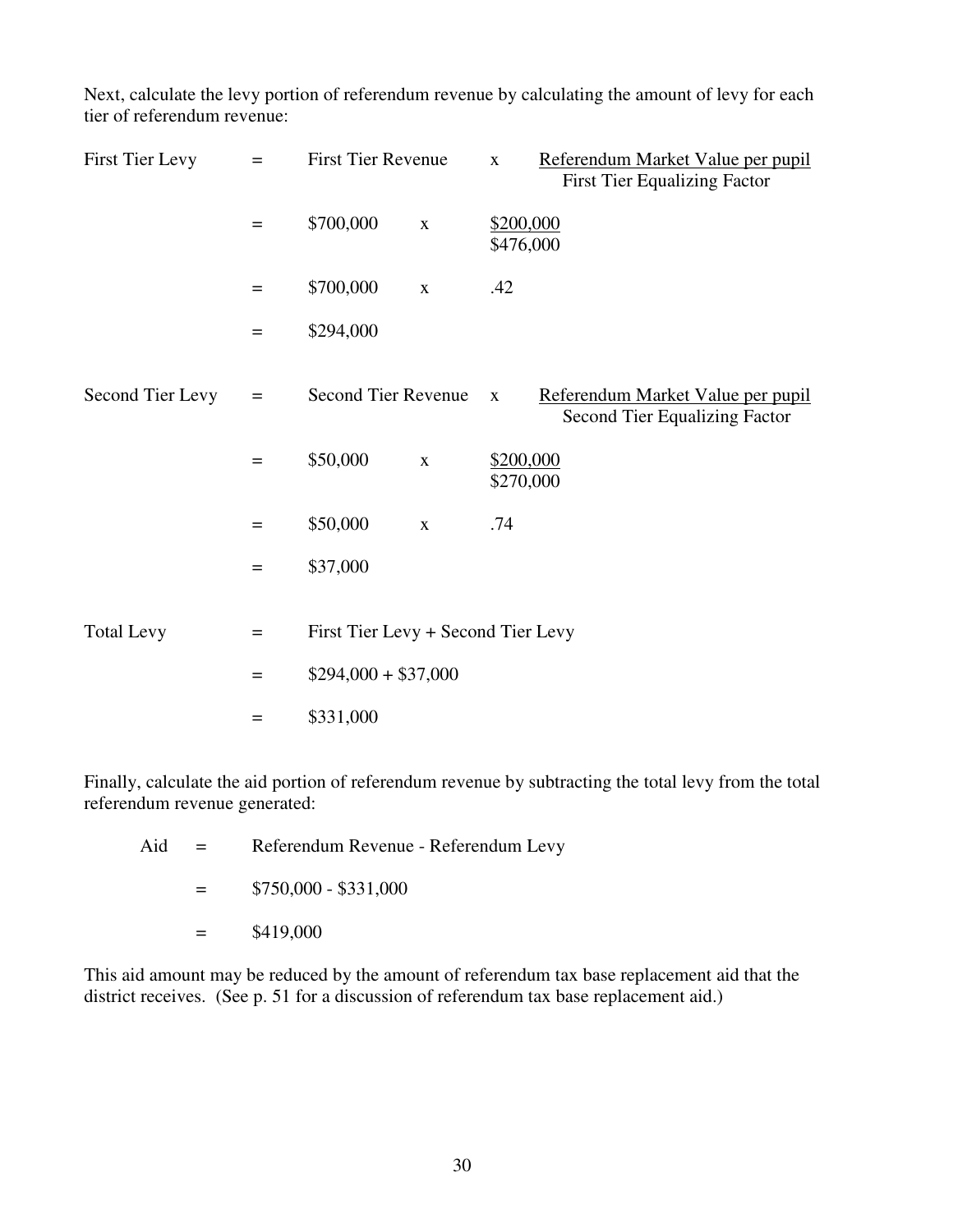# Referendum Equalization Examples

As illustrated by the table below, districts with different tax bases in referendum market value per pupil unit can have a significantly different mixes of referendum levy and referendum equalization aid. The table shows, using the formulas described in the previous pages, the referendum aid and levy in a district with high, medium and low market values per pupil unit with \$900 per pupil unit of referendum revenue authorized.

Calculating the tax rate for the total levy in each district shows how equalization works. The tax rate is calculated by dividing total levy by total tax base (which is referendum market value per pupil unit multiplied by referendum pupil units). In each of these cases, the tax rate is 0.2 percent, so although the low value district has the same effective tax rate as the high value district, and less property value per pupil than the high value district, the low value district receives the same amount of money per pupil as the high value district, due to the referendum equalization aid provided by the state, with a tax rate that is the same.

|                                  | School District Referendum Market Value |             |             |
|----------------------------------|-----------------------------------------|-------------|-------------|
|                                  | Low                                     | Medium      | High        |
| Market Value per pupil unit      | \$185,000                               | \$400,000   | \$600,000   |
| Referendum Amount per pupil unit | \$900                                   | \$900       | \$900       |
| Referendum pupil units           | 750                                     | 2,000       | 10,000      |
| <b>Total Revenue</b>             | \$675,000                               | \$1,800,000 | \$9,000,000 |
| <b>First Tier Revenue</b>        | \$525,000                               | \$1,400,000 | \$7,000,000 |
| <b>Second Tier Revenue</b>       | \$150,000                               | \$400,000   | \$2,000,000 |
| <b>First Tier Levy</b>           | \$204,044                               | \$1,176,471 | \$7,000,000 |
| Second Tier Levy                 | \$102,778                               | \$400,000   | \$2,000,000 |
| First Tier Aid                   | \$320,956                               | \$223,529   | \$0         |
| Second Tier Aid                  | \$47,222                                | \$0         | \$0         |
| <b>Total Levy</b>                | \$306,822                               | \$1,576,471 | \$9,000,000 |
| <b>Total Aid</b>                 | \$368,178                               | \$223,529   | \$0         |
| Percent Levy                     | 45.5%                                   | 87.6%       | 100.0%      |
| Percent Aid                      | 54.5%                                   | 12.4%       | $0.0\%$     |
| <b>Tax Rate</b>                  | 0.2%                                    | 0.2%        | $0.2\%$     |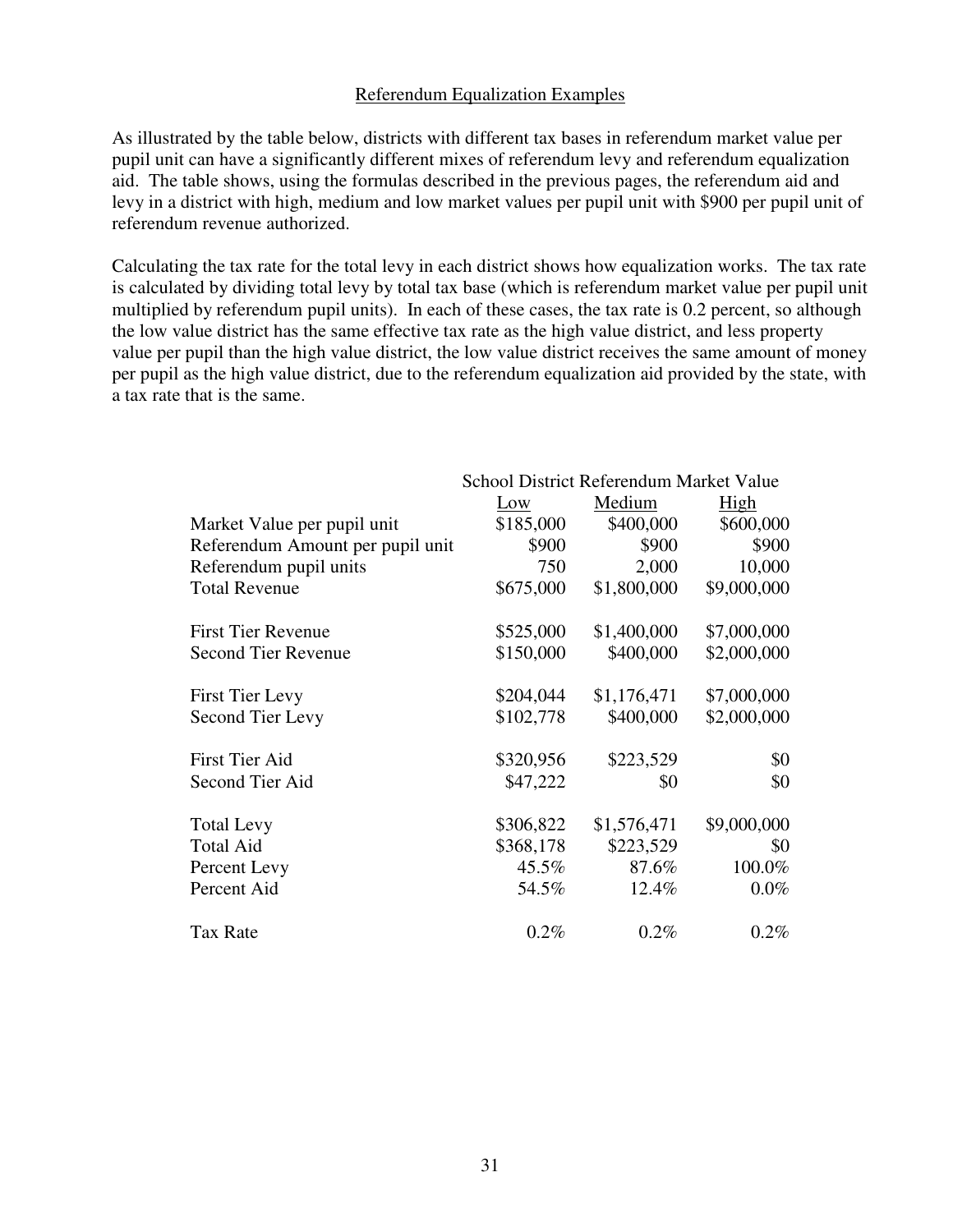#### **Special Education**

Districts receive funding to recognize a portion of the additional costs of providing required services to students with a disability. Regular special education revenue provides districts with 68% of the salaries of special education teachers, related services and support services staff providing direct services to students, adjusted so that combined district revenues do not exceed the state total special education revenue, \$735.7 million in 2010-11, the amount set in statute (which includes the former special education transition revenue). Special education revenue for an individual district is calculated by multiplying special education initial revenue by the statewide adjustment factor. For 2010-11, all operating districts receive some special education aid, but the amount can vary greatly between districts, ranging from \$169 per pupil to \$1,587 per pupil. [125A.76]

Initial revenue includes:

- a) 68% of the salaries of teachers, persons providing related services to students and support service staff providing direct services to students;
- b) 47% of supplies, materials and equipment up to \$47 per student;
- c) 52% of the difference between the general education basic allowance and the cost to a resident district for special education services provided by contract with agencies other than school districts;
- d) Funding for summer programs in categories (a), (b), and (c) listed above.

#### Example – Special Education Revenue

#### Gopherville School District

| District Special Education Initial Revenue              | $=$ | \$150,000         |
|---------------------------------------------------------|-----|-------------------|
| <b>Statewide Adjusted Base Revenue</b>                  |     | $=$ \$786,586,000 |
| <b>Statewide Current Year Special Education Revenue</b> |     | $=$ \$933,302,000 |

Statewide Adjustment Factor = Statewide Adjusted Base Revenue / Statewide Current Year Revenue

 $= $786,586,000 / $933,302,000$ 

#### $= 0.843$

Special Education Revenue

- = 2010-11 Initial Revenue x Statewide Adjustment Factor
- $=$  \$150,000 x 0.843

 $=$  \$126,450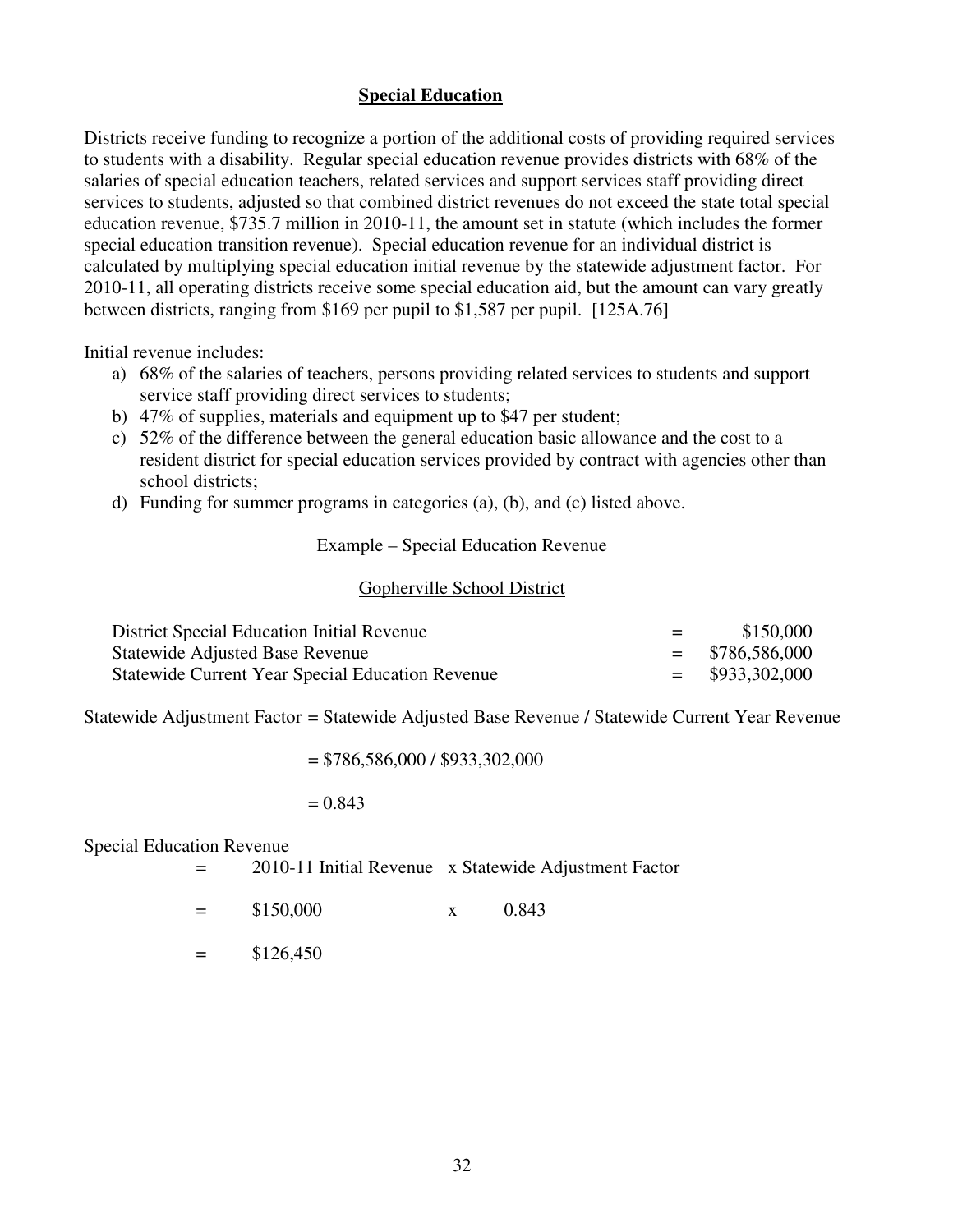Additional special education aid categories include:

# **Excess Cost Aid**

If a district's special education cost per pupil unit that is not reimbursed by the special education formula is greater than 4.36% of their general education revenue (which for this purpose includes general education revenue minus operating capital and transportation sparsity revenue), the district receives excess cost aid equal to the greater of: 75% of the amount of the unreimbursed cost minus 4.36% of the district's general revenue, or zero. However, excess cost aid is capped at \$110.9 million for 2010-11. If the statewide district entitlement for excess cost aid is greater than the cap amount, the amount each district would receive is adjusted in proportion to the ratio of the entitlement to the cap. The amount which the district is entitled to is based on the uncapped formula (or the statewide total entitlement) and is called initial excess cost aid. For 2010-11, 312 districts receive some excess cost aid, with the highest amount being \$429 per pupil. [125A.79, 2]

#### Example – Excess Cost Aid - Gopherville School District

|                                                                                                          | <b>State Total Excess Cost Aid</b>       |                  |                                             | $=$ | \$110,892,000 |
|----------------------------------------------------------------------------------------------------------|------------------------------------------|------------------|---------------------------------------------|-----|---------------|
| State Total Initial Excess Cost Aid (est.)                                                               |                                          |                  |                                             | $=$ | \$212,409,000 |
|                                                                                                          | General education revenue                |                  |                                             | $=$ | \$5,000,000   |
|                                                                                                          | Unreimbursed special education costs     |                  |                                             | $=$ | \$375,000     |
|                                                                                                          | Qualify for aid? (Unreimbursed costs are |                  |                                             |     |               |
|                                                                                                          |                                          |                  | greater than 4.36% of general revenue?)     | $=$ | Yes           |
| Initial excess cost aid is the greater of:                                                               |                                          |                  |                                             |     |               |
| 1. 75% x (unreimbursed costs)                                                                            |                                          |                  | $.0436$ x general revenue)                  |     |               |
| $.75 \times (\$375,000$                                                                                  |                                          |                  | $.0436 \times $5,000,000$                   |     |               |
| $.75 \times (\$375,000$                                                                                  |                                          | \$218,000        |                                             | $=$ | \$117,750     |
|                                                                                                          |                                          |                  |                                             |     |               |
| 2. \$0                                                                                                   |                                          |                  |                                             |     |               |
| Initial Excess cost aid for Gopherville                                                                  |                                          | \$117,750<br>$=$ |                                             |     |               |
| Excess cost aid adjustment factor<br>= State Total Excess Cost Aid / State Total Initial Excess Cost Aid |                                          |                  |                                             |     |               |
| $=$ \$110,892,000 / \$212,409,000                                                                        |                                          |                  |                                             |     |               |
|                                                                                                          |                                          |                  |                                             |     |               |
| $= 0.522$                                                                                                |                                          |                  |                                             |     |               |
| Excess cost aid<br>$=$                                                                                   |                                          |                  | Initial Excess Cost Aid x Adjustment Factor |     |               |
| $=$                                                                                                      | \$117,750                                |                  | x 0.522                                     |     |               |
| $=$                                                                                                      | \$61,466                                 |                  |                                             |     |               |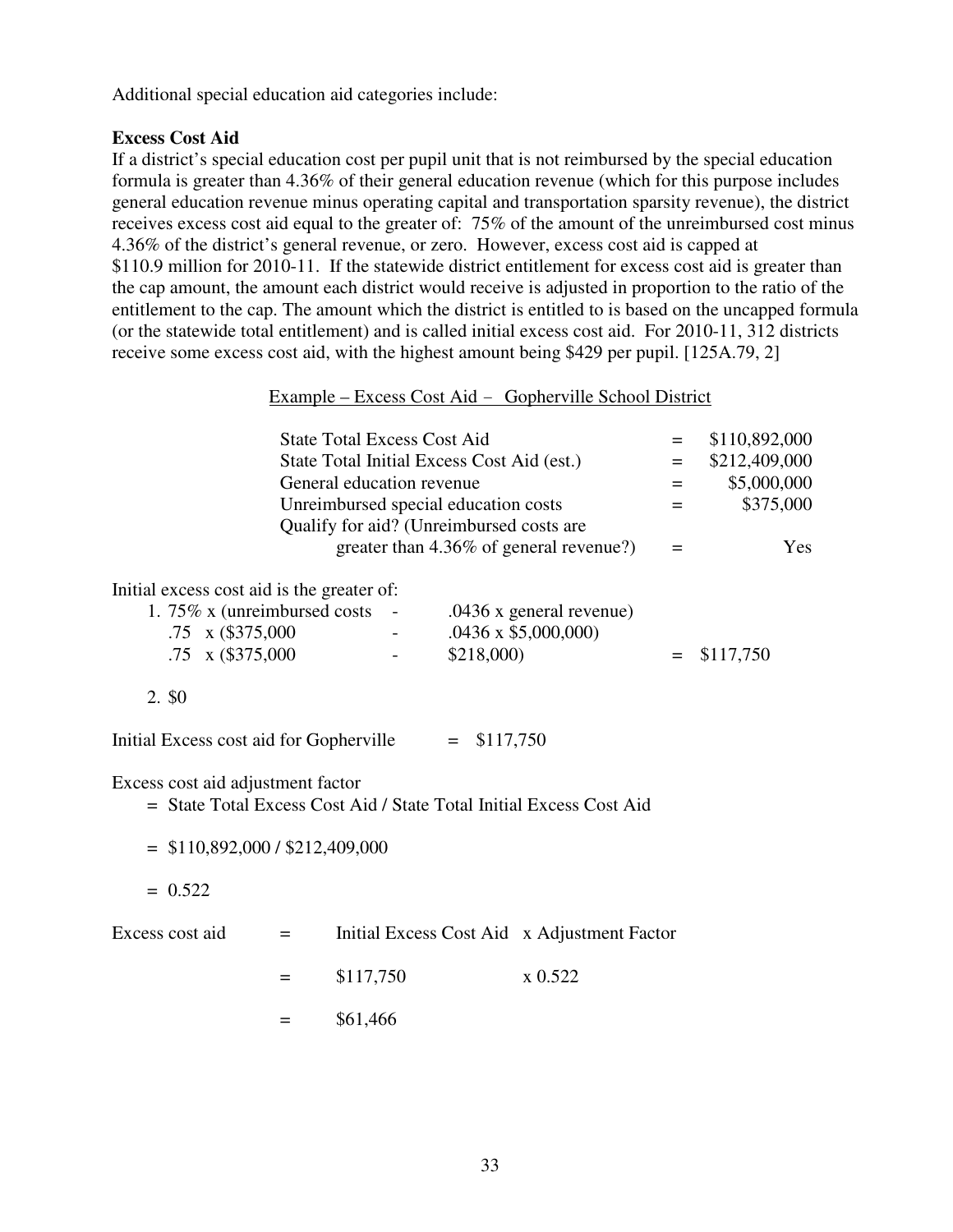# **Home Based Travel Aid**

Aid is provided to reimburse 50% of the travel costs of personnel providing home-based travel services to children under age five with a disability. [125A.75, 1]

#### **Special Pupil Aid**

Districts are reimbursed for the special education costs not covered by other special education funding or the general education formula for students with a disability residing in public or private residential facilities in the district and for whom there is no school district of residence because parental rights have been terminated or the parents cannot be located. [125A.75, 3]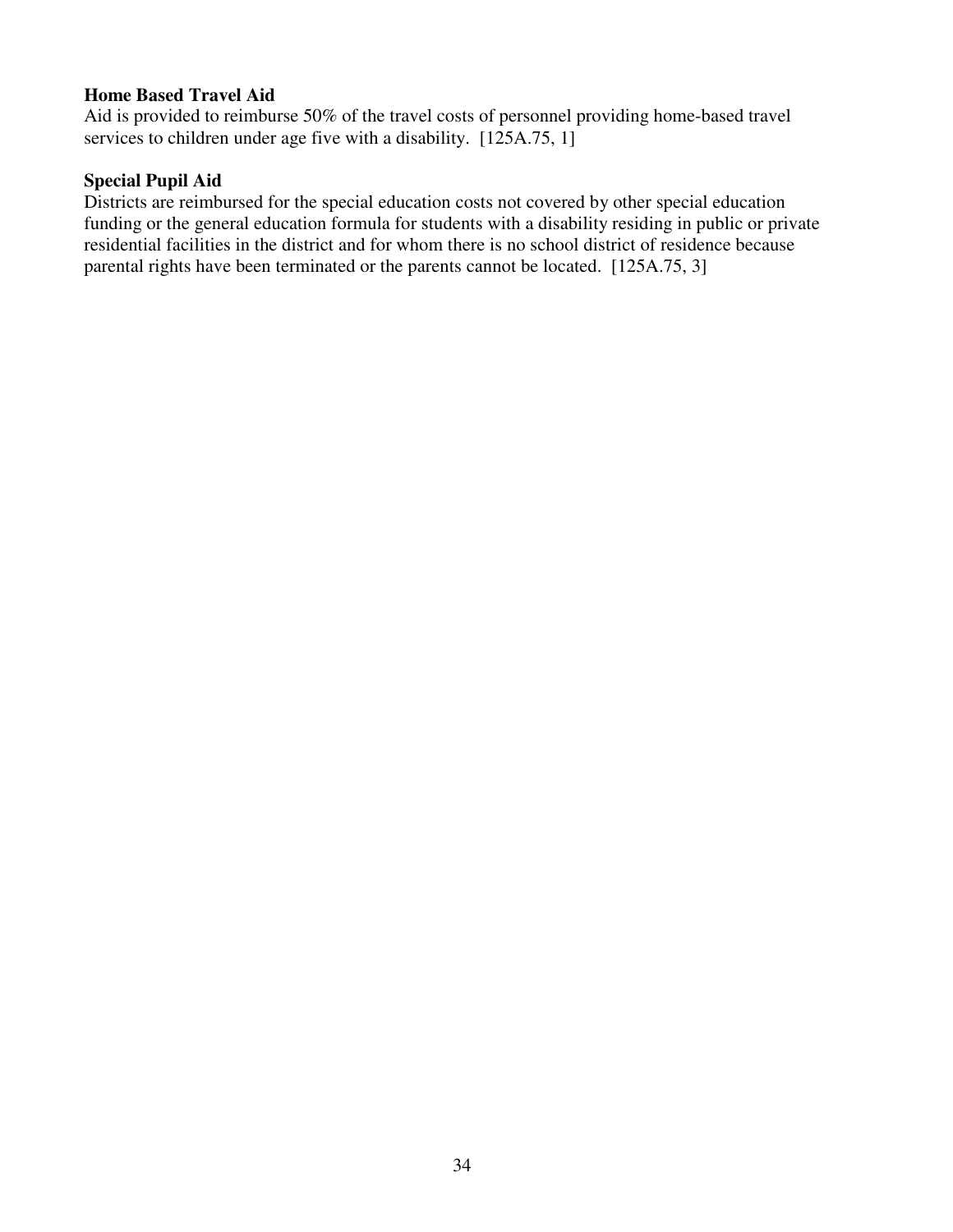# **Permanent School Fund Revenue**

School Districts receive revenue from the State's Permanent School Fund, which is established in the state constitution (Article XI, section 8). The constitution makes provisions for the proceeds from school trust fund lands that were placed in trust after being granted from the federal government to the state in 1857, 1860 and 1866 for that purpose. The constitution requires that trust fund lands be managed to generate income for the Permanent School Fund. Initially, much of the land was sold, and the money deposited in the school trust fund. In addition to sale proceeds, income generated by the land (primarily through logging and mining activities) is deposited into the fund. The constitution requires



that the proceeds remain in the fund "perpetual and inviolate forever." Any interest generated by the investment of the principal in the fund is allocated to school districts based on the number of students in the district in average daily membership (a resident student headcount) during the previous year, and paid out in two equal payments. Permanent school fund revenue received by school districts is undesignated general fund revenue, and thus available for any purpose.

For 2010-11, \$22.9 million will be allocated to school districts, with each district receiving approximately \$29 per resident student in average daily membership. [MN Constitution, Art. XI, section 8; M.S. 127A.33]

#### Example – Permanent School Fund Revenue

#### Gopherville School District

| 2009-10 ADM                                  |     | 1,000        |
|----------------------------------------------|-----|--------------|
| 2010-11 Permanent School Fund Revenue Amount | $=$ | $$29$ (est.) |

Permanent School Fund Revenue

- = AMCPU x Permanent School Fund Amount
- $=$  1,000 x \$29
- $=$  \$29,000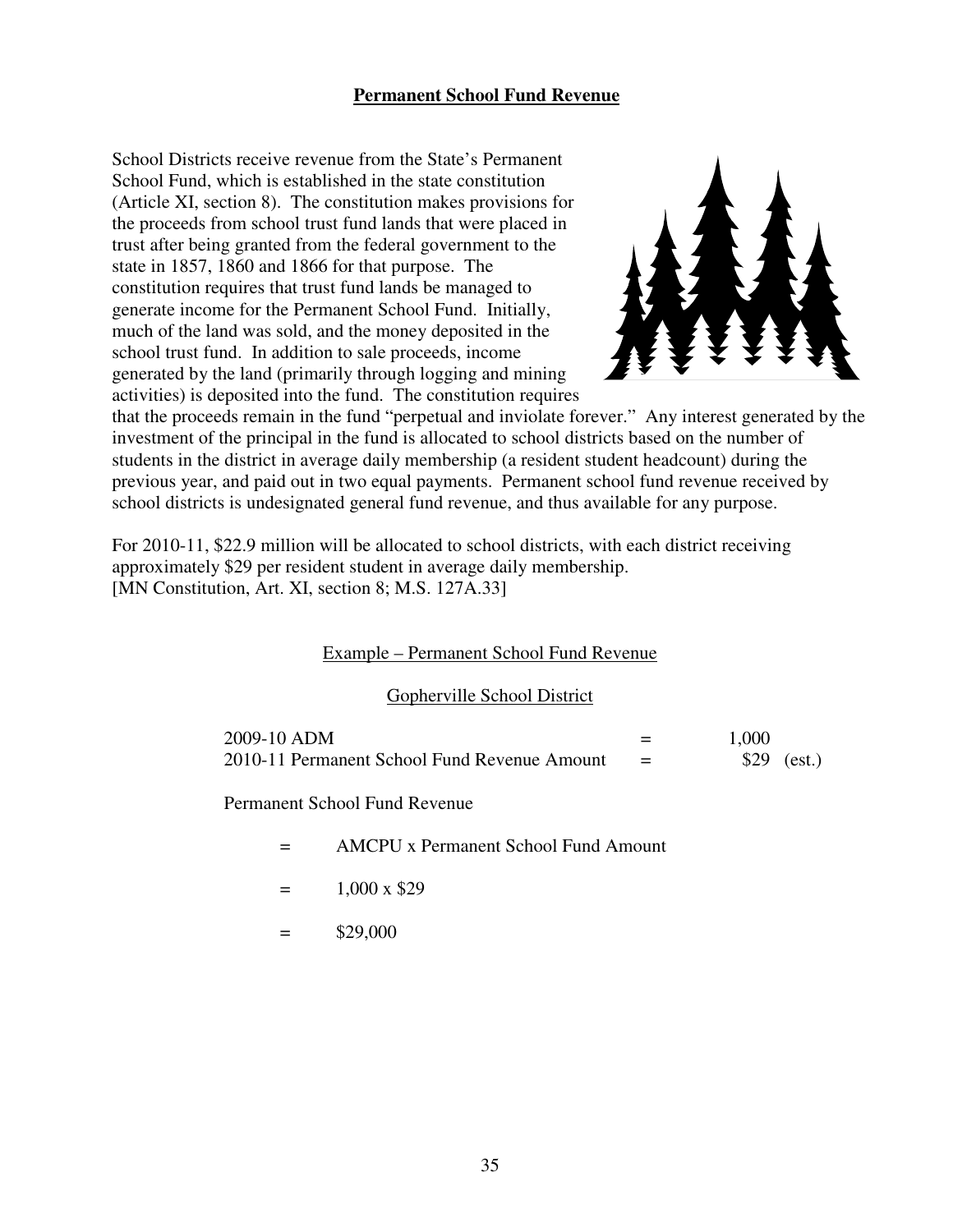# **Capital Expenditure Related Programs**

#### **Health and Safety**

Capital expenditure health and safety revenue is available for hazardous substance removal, fire and life safety code repairs and health, safety, environmental and air quality management. Individual projects that otherwise qualify for health and safety but which cost more than \$500,000 must be funded using alternative facilities revenue. Health and safety revenue is equalized with an equalizing factor of \$2,935. [123B.57]

#### Example – Health and Safety Revenue

#### Gopherville School District

|         |                   | <b>Pupil Units</b><br>Adjusted Net Tax Capacity (ANTC)<br>Equalizing Factor for Health & Safety Revenue<br>Approved Health & Safety Revenue | $=$<br>$=$<br>$=$<br>$=$ | 1,000<br>\$2,000,000<br>\$2,935<br>\$75,000 |
|---------|-------------------|---------------------------------------------------------------------------------------------------------------------------------------------|--------------------------|---------------------------------------------|
| Revenue |                   | Amount approved by the commissioner in accordance with district plan<br>$=$<br>\$75,000<br>$=$                                              |                          |                                             |
| Levy    | $=$               | Revenue x Lesser of: (a) 1, or (b) District ANTC per P.U.                                                                                   | \$2,935                  |                                             |
|         | $=$               | Revenue x Lesser of: (a) $1$ , or (b)                                                                                                       | \$2,000<br>\$2,935       |                                             |
|         | $=$               | \$75,000 x .6814                                                                                                                            |                          |                                             |
|         | $=$               | \$51,107                                                                                                                                    |                          |                                             |
| Aid     | $=$<br>$=$<br>$=$ | Revenue - Levy<br>$$75,000 - $51,107$<br>\$23,893                                                                                           |                          |                                             |

#### **Alternative Facilities**

A school district qualifies for the alternative facilities program if it has an average of at least 66 pupils per grade, more than 1.85 million square feet of space that averages more than 15 years old, or more than 1.5 million square feet of space that averages more than 35 years old, and insufficient health and safety and capital facilities revenue to meets its deferred maintenance needs, make accessibility improvements or fire, safety or health repairs, and if it has a ten-year facility plan approved by the Commissioner of Education. Districts also qualify for alternative facilities for individual health and safety projects that exceed \$500,000 in project cost. Qualifying districts may sell bonds and make a levy to repay the bonds, or may annually levy for the costs in the ten-year plan without voter approval. The cost of projects funded under this program is offset in part by state aid for districts that participated in the program before 1999-2000. Levies under this program are also eligible for the first tier of debt service equalization. [123B.59]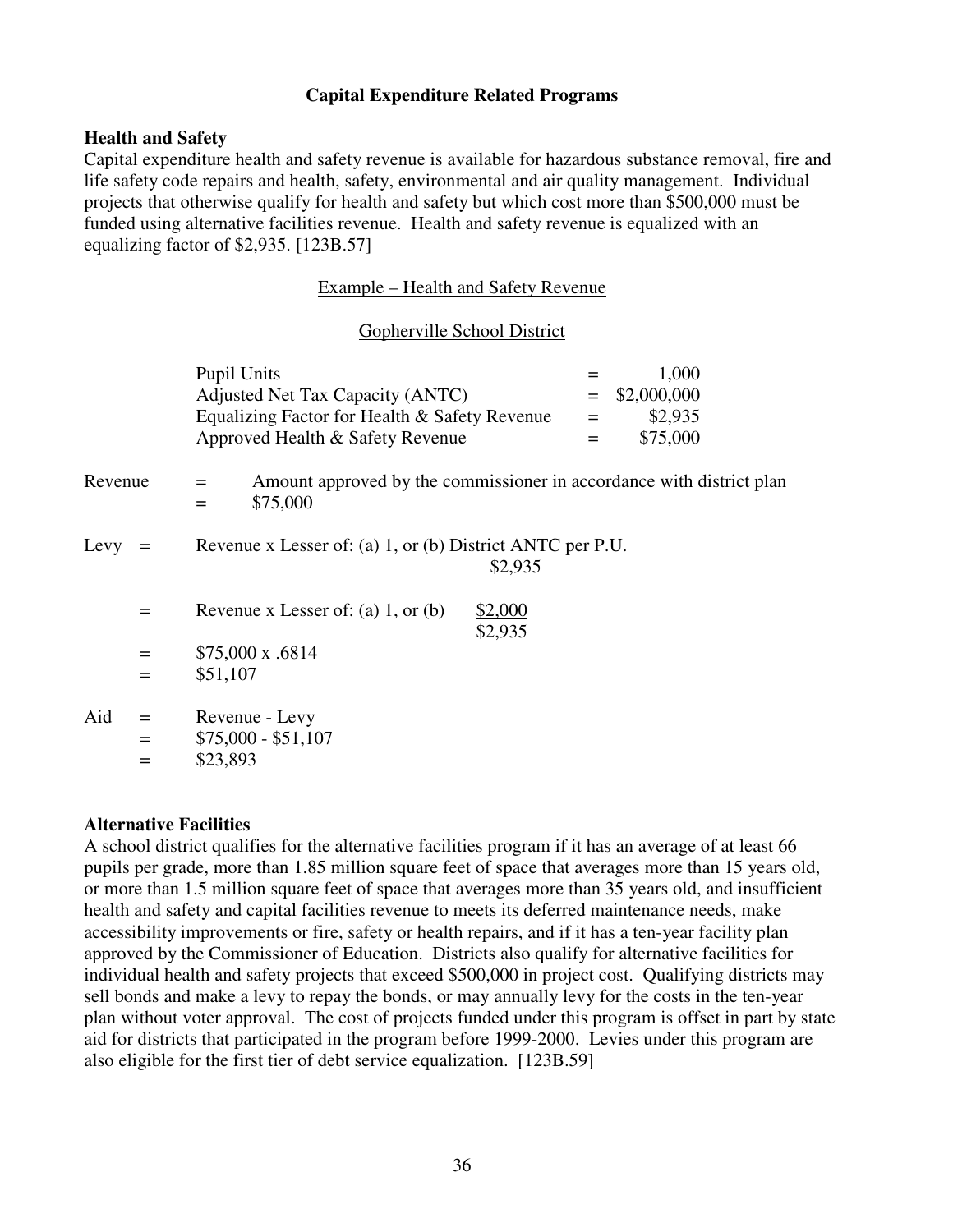#### **Debt Service Revenue**

School districts may issue general obligation bonds to finance capital improvements. Generally, the issuance of the bonds must be approved by a majority of the voters in a referendum. The district must then levy each year an amount necessary to meet its debt obligation. The amount of debt service revenue needed each year is equalized at varying rates in relation to the ratio of the amount of debt service revenue to the district's total adjusted net tax capacity. Debt service levies are equalized at an equalizing factor of



\$3,200 for the amount of debt service that totals between 15% and 25% of the district's adjusted net tax capacity, and \$8,000 for the amount of debt service that exceeds 25% of the district's adjusted net tax capacity. [123B.53]

#### Example – Debt Service Revenue

#### Gopherville School District

| Number of Pupil Units                            | 1,000     |        |
|--------------------------------------------------|-----------|--------|
| Adjusted Net Tax Capacity (ANTC) = $$2,000,000$  |           |        |
| <b>ANTC</b> per Pupil Unit                       | \$2,000   | $\ast$ |
| Debt Service Revenue for 2010-11<br>$\alpha = 1$ | \$630,000 |        |
| First Tier equalization factor                   | \$3,200   |        |
| Second Tier equalization factor                  | \$8,000   |        |

*\* This example doesn't show a "typical" Minnesota school district. \$2,000 of ANTC per pupil unit would be a very low-value district, and is used to display the entire debt service equalization aid calculation. For 2010-11, the average ANTC per pupil is \$7,157, an amount that would almost eliminate all aid for the "average" district.*

To calculate a district's total debt service levy, and the amount that will be paid to the district from the State in the form of debt service equalization aid, first calculate the revenue amounts in the first and second tier that are eligible for equalization:

| First Tier Debt Service Revenue $=$ Debt Revenue - 15% of ANTC - Second Tier Debt Revenue<br>$=$ \$630,000 - .15 x \$2,000,000 - \$130,000<br>$=$ \$200,000 |
|-------------------------------------------------------------------------------------------------------------------------------------------------------------|
| Second Tier Debt Service Revenue = Debt Service Revenue - 25% of District ANTC<br>$=$ \$630,000 - .25 x \$2,000,000<br>$=$ \$130,000                        |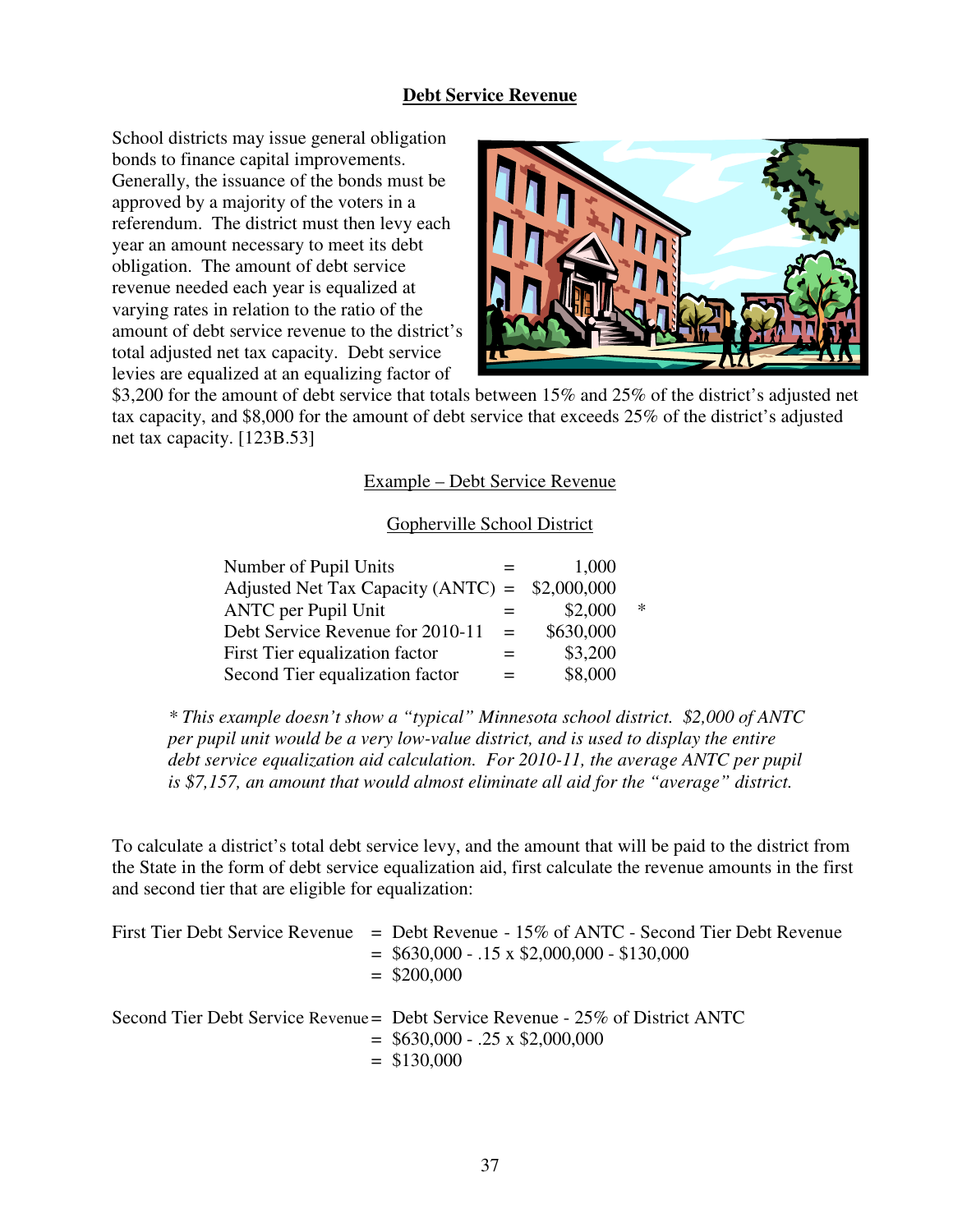Next, calculate, for each Tier and for the initial Unequalized portion, how much of the revenue will be raised in local levy:

| <b>Unequalized Debt Service Levy</b> | $= 15\%$ x ANTC<br>$= .15 \times $2,000,000$<br>$=$ \$300,000                               |
|--------------------------------------|---------------------------------------------------------------------------------------------|
| First Tier Debt Service Levy $=$     | First Tier Debt Service Revenue x District ANTC/P.U.<br><b>First Tier Equalizing Factor</b> |
| $=$                                  | $$200,000 \text{ x}$<br>\$2,000<br>\$3,200                                                  |
| $=$<br>$=$                           | $$200,000 \times .625$<br>\$125,000                                                         |
| Second Tier Debt Service Levy        | = Second Tier Debt Service Revenue x District ANTC/P.U.<br>Second Tier Equalizing Factor    |
|                                      | \$130,000<br>\$2,000<br>$\mathbf{X}$<br>\$8,000                                             |
|                                      | \$130,000<br>x.25<br>\$32,500                                                               |

Next, calculate the total levy, by adding the levy component of the two equalized tiers of the revenue to the initial unequalized levy amount:

 $Total Deb$  Service Levy  $=$ Unequalized Debt Service Levy + First Tier Debt Service Levy + Second Tier Debt Service Levy

> $=$  \$300,000 + \$125,000 + \$32,500  $=$  \$457,500

Finally, calculate the amount of aid by subtracting the levy total from the total revenue need for that year:

| Debt Service Aid | = Debt Service Revenue - Total Debt Service Levy |
|------------------|--------------------------------------------------|
|                  | $=$ \$630,000 - \$457,500                        |
|                  | $=$ \$172,500                                    |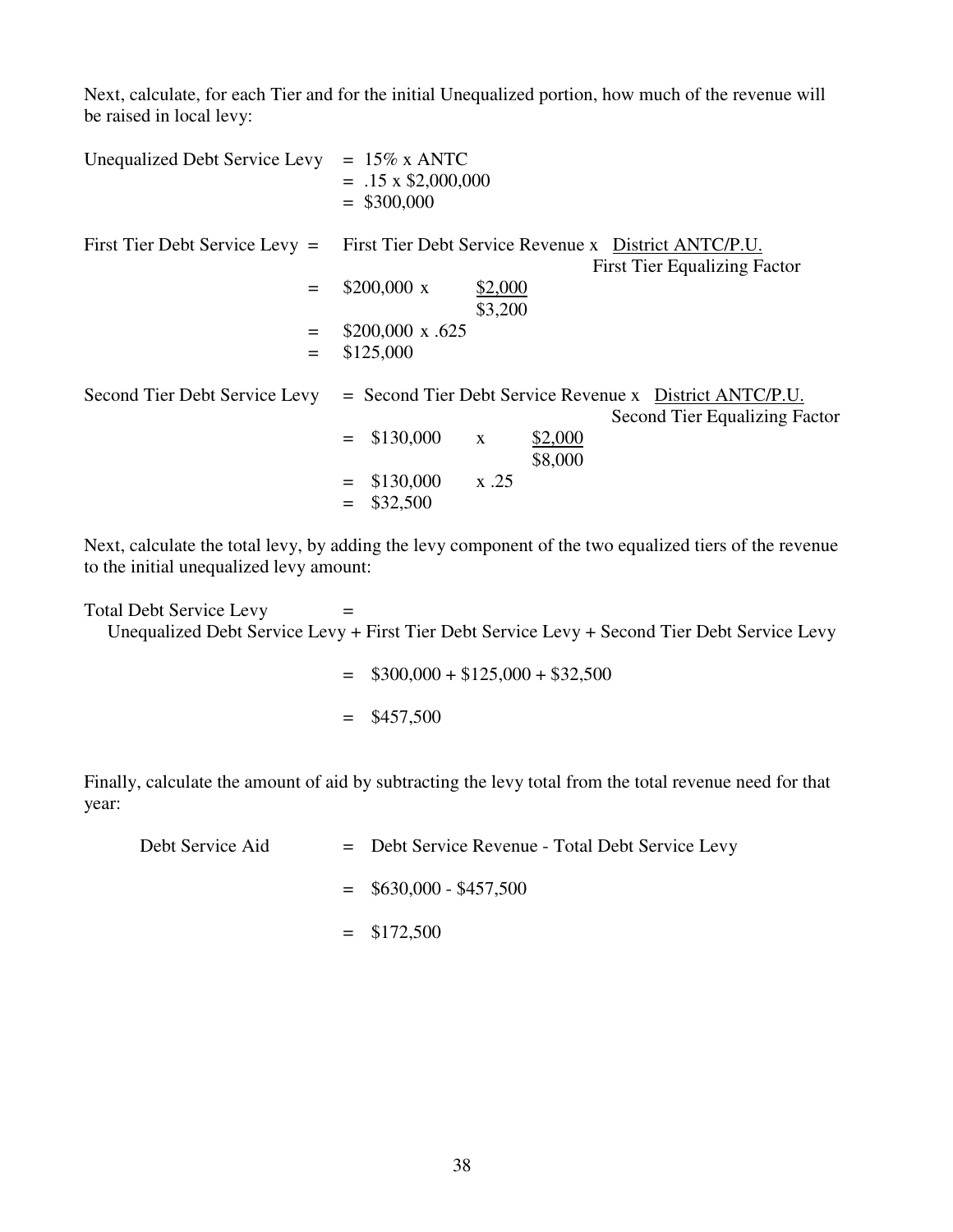# **Telecommunications Access Revenue**

School districts and charter schools receive reimbursement for their eligible telecommunication and Internet access costs from the previous fiscal year. Eligible costs are defined as ongoing costs for Internet access, data lines and video links for certain purposes, recurring contractual costs for certain portions of a district's network, recurring costs for shared regional delivery of access between school districts, postsecondary institutions and public libraries, and installation fees for new lines or increased bandwidth. Certain costs, such as staff support, telephone service, network hardware and fiber optic or wiring installation are defined as ineligible for reimbursement. School districts are also required to provide telecommunications and Internet access to nonpublic schools within the district's boundaries, with nonpublic school responsible for paying for any costs in excess of the revenue received by the district. To access telecommunication access revenue, districts must apply for federal Internet funding, called "e-rate" funding.

Telecommunications Access Revenue for a district is equal to the district's eligible costs for the prior year, minus any e-rate funding received, that exceed \$15 per pupil. If a district is a member of a telecommunications access cluster, the district's revenue is not reduced by \$15 per pupil, and the revenue is distributed directly to the cluster. District revenue is prorated so that total state aid payments do not exceed the appropriation for the fiscal year, regardless of how high eligible costs are. [124B.26]

# Example – Telecommunications Access Revenue Gopherville School District

| Number of Pupil Units                    | $=$ | 1,000       |
|------------------------------------------|-----|-------------|
| <b>Eligible Telecommunications Costs</b> | $=$ | \$36,000    |
| Federal E-Rate Funding                   | $=$ | \$1,000     |
| <b>Cluster Member?</b>                   |     | $No*$       |
| Statewide Initial Revenue (Est.)         | $=$ | \$8,060,000 |
| <b>Available State Appropriation</b>     |     | \$3,750,000 |

Initial Telecommunications Access Revenue

| $=$ $-$ | Eligible Costs - E-Rate Reimbursement | $-(\$15 \times \text{pupil units})^*$ |
|---------|---------------------------------------|---------------------------------------|
| $=$     | \$36,000<br>$-$ \$1,000               | $-(\$15 \times 1,000)$                |
| $=$ $-$ | \$36,000<br>$-$ \$1,000               | $-$ \$15,000                          |
| $=$ $-$ | \$20,000                              |                                       |

Telecommunications Access Revenue Proration Rate

- = Available State Appropriation / Initial Statewide Revenue
- $=$  \$3,750,000 / \$8,060,000
- $=$  46.5%

| Net Telecommunications Access Revenue $=$ |     | Initial Revenue x Proration Rate |                  |         |
|-------------------------------------------|-----|----------------------------------|------------------|---------|
|                                           | $=$ | \$20,000                         | $x \quad .465 =$ | \$9,300 |

\* If the district was a member of a telecommunications cluster, the calculation of initial revenue would not include the subtraction of \$15 times the district's pupil units.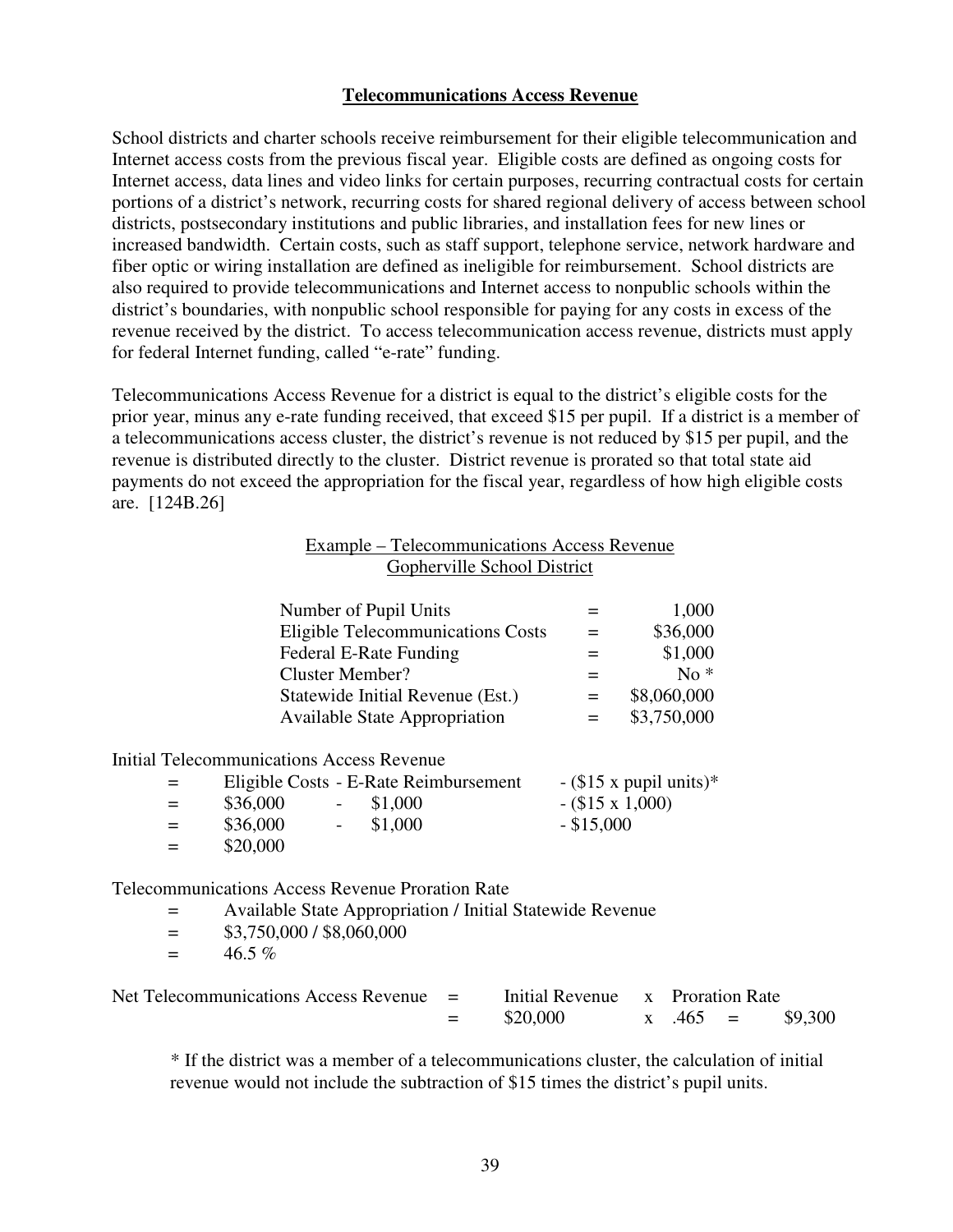# **Charter School Revenue**

Charter schools in Minnesota are public schools, and are defined as being part of the State's system of public education. They are not school sites of the school district within which they are located, although they may have been sponsored by the school district within which they are located. Although they are public schools, charter schools are exempt in law from many, but not all of the requirements governing public schools and school districts. In regard to revenue, charter schools are eligible for general education revenue, special education aid, building lease aid, start-up grants, and other revenue school districts receive. [124D.11]

Charter school revenue sources include:

- 1. General Education Revenue Charter schools receive general education revenue per pupil just as school districts do, with a few exceptions. First, if the charter school does not provide transportation services, the charter school receives \$249 less per pupil (an amount equal to 4.85 percent of the basic formula) and will not receive their transportation sparsity revenue. (If transportation services are not provided by the charter school, the district in which the charter school is located must provide transportation to charter school students in the same way it provides transportation to students residing in or attending school in the public school district, and the school district receives some state aid to help pay for that transportation.) Basic skills and transportation sparsity revenues are calculated for the charter school, but a charter school receives the state average for all other components of general education revenue, except referendum revenue. Charter schools receive only the aid portion of referendum revenue, calculated based on the resident district of each student. Also, included in general education revenue is the state aid portion of a charter pupil's district of residence excess levy referendum. Finally, the operating capital component of general education revenue may be used for any purpose by the charter school.
- 2. Special Education Aid Charter schools receive special education aid just as school districts do, and are allowed to bill back a disabled student's resident school district for any eligible special education costs that are unreimbursed.
- 3. Charter School Building Lease Aid Charter schools with building leases qualify for aid equal to the lesser of (a) 90 percent of the approved cost of the lease, or; (b) the product of the number of pupils times their lease aid per pupil for 2002-03, or \$1,200, whichever is greater.
- 4. Charter School Startup Grants Charter schools, for the first two years of their operation, are eligible for aid to pay for start-up costs and some operating costs. Start-up aid is the greater of \$50,000 per charter school or \$500 times the charter school's enrollment for that year.
- 5. Other aid, grants, and revenue A charter school is eligible to receive other aids, grants, and revenue as though it were a school district, unless a property tax levy is required to obtain the money. Further, a charter school may receive money from any source for capital facilities needs.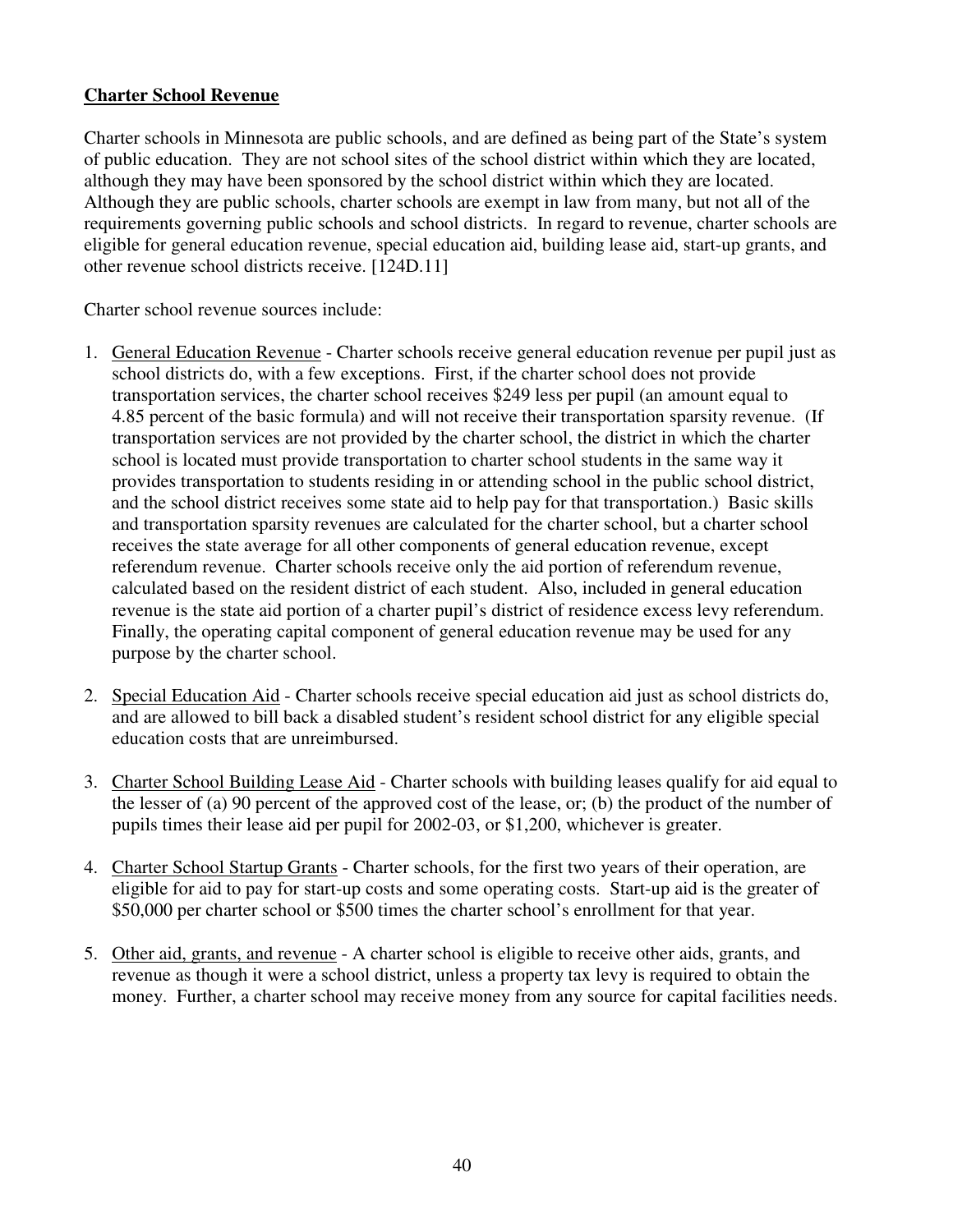# **Other Categorical Revenue**

- 1. Abatement Revenue A replacement for anticipated property tax receipts because property valuation has been reduced after the levies were certified. The aid applies to equalized levies only; districts may make an adjustment levy the next year for the remaining revenue loss. Districts may also levy for the shortfall in abatement aid. [126C.46]
- 2. Advanced Placement and International Baccalaureate Programs The state pays all Advanced Placement and International Baccalaureate exam fees for low income students, and a portion of those exam fees on a sliding scale based on income for all other students. The State also subsidizes a portion of the training costs for teachers in advanced placement or international baccalaureate courses. [120B.13]
- 3. Consolidation Transition Revenue Districts that consolidate are eligible for state aid of \$200 per pupil unit in the first year of the consolidation and \$100 per pupil unit in the second year. The number of pupil units used to calculate this aid may not exceed 1,500. This funding is intended to cover early retirement costs of employees, operating debt of the districts, enhancing learning opportunities and for other costs of reorganization. If this aid is not adequate to cover the early retirement costs, the district may levy for the additional amount. [123A.485]
- 4. Integration Revenue This revenue replaces the old operating and transportation integration aid, combining it into a single amount, distributed on a per pupil formula, and is paid 70 percent from State aid and 30 percent from local levy. The per pupil amounts are \$206 per pupil unit for Duluth, \$445 per pupil unit for St. Paul, \$480 per pupil for Minneapolis, and the lesser of \$92 or a district's actual costs, for any other district that implements a desegregation program or is a member of a multidistrict integration collaborative and would not otherwise qualify. A district which qualifies for \$92 per pupil but has a protected student (minority students as defined in Minnesota Rules) enrollment of more than 15 percent of its student population qualifies for \$129 per pupil or the district's actual costs, instead of the \$92 per pupil. Districts which qualify for revenue may receive additional aid for enrolling residents of Minneapolis, St. Paul or Duluth, if the enrollment contributes to desegregation or integration purposes. The maximum amount of additional aid per pupil is the per pupil amount for the resident district less the amount of revenue generated in the serving district, or the actual expenditure amount. [124D.86]
- 5. Library Basic Support Grants For grants to public libraries for operations, interlibrary programs and services. Can be used for data and video access costs, improving or maintain electronic access, and connecting the library system with the state information infrastructure. [134.35]
- 6. Magnet School Start-up Grants During the first two years of a metropolitan magnet school's operation, the school is eligible for aid for start-up costs and additional operating costs of \$500 times the school's pupil units served during the year for which the aid is received. [124D.88]
- 7. Multicounty, Multitype Library System Grants Multicounty or multitype libraries are eligible to receive grants for development or operations. Consideration of costs for sparsely populated or large geographic areas must be made when the grants are made. [134.353]
- 8. Nonpublic Pupil Aid Public school districts receive aid to fund services and textbooks for the benefit of nonpublic school students. The funding can be used for secular textbooks and other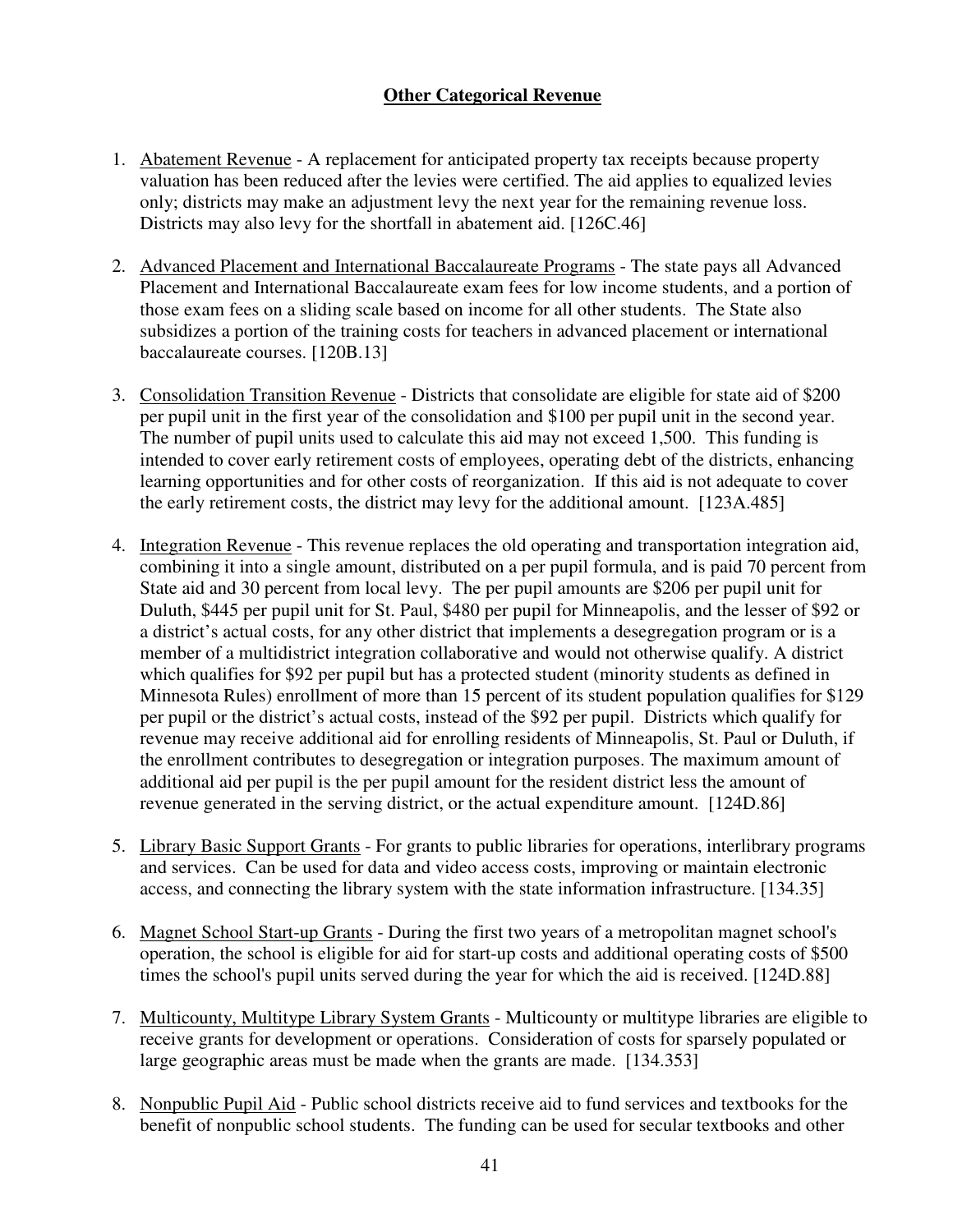instructional materials, and the services include health services and secondary guidance and counseling services. The textbook funding level is set at the average amount expended in public schools per pupil for similar materials in the second prior year, multiplied by a factor equal to the growth in the basic formula amount between the second prior year and the current year. Similarly, health services are reimbursed on a per pupil basis to the public school district at the rate of the lesser of their actual cost or the average cost of providing those services to public school students in the second prior year, and guidance and counseling services are reimbursed on a per secondary pupil basis at the rate of the lesser of their actual cost or the average cost of providing those services to public school secondary students in the second prior year. [123B.40-123B.48]

- 9. Nonpublic Pupil Transportation Nonpublic pupil transportation revenue is equal to the cost per pupil of providing transportation services in the base year (the second prior year, for 2010-11 the base year is 2007-08) and then adjusted for the change in the general education formula allowance between the current year and the base year. [123B.92]
- 10. Regional Library Telecommunications Aid For regional public library systems to cover data and video access, maintenance, equipment, or installation of telecommunications lines. [134.47]
- 11. Safe Schools Levy A district may levy up to \$30 per pupil unit for the costs of peace officers used for school liaison services, drug prevention programs, gang resistance education programs, voluntary opt-in suicide prevention tools and security costs in the district's schools and on school property. The levy may also be used for school counselors, nurses, social workers, psychologists, and alcohol and chemical dependency counselors. Districts that are members of intermediate school districts may also levy an additional \$10 for these same purposes. [126C.44]
- 12. School Breakfast Aid Schools are eligible to receive 55 cents for each fully paid breakfast and 30 cents each reduced price breakfast served. Districts that receive school breakfast aid must provide breakfast without charge to those students eligible for free and reduced price meals. [124D.1158]
- 13. School Lunch Aid Schools are eligible to receive up to 12 cents of state funding for each lunch served. [124D.111]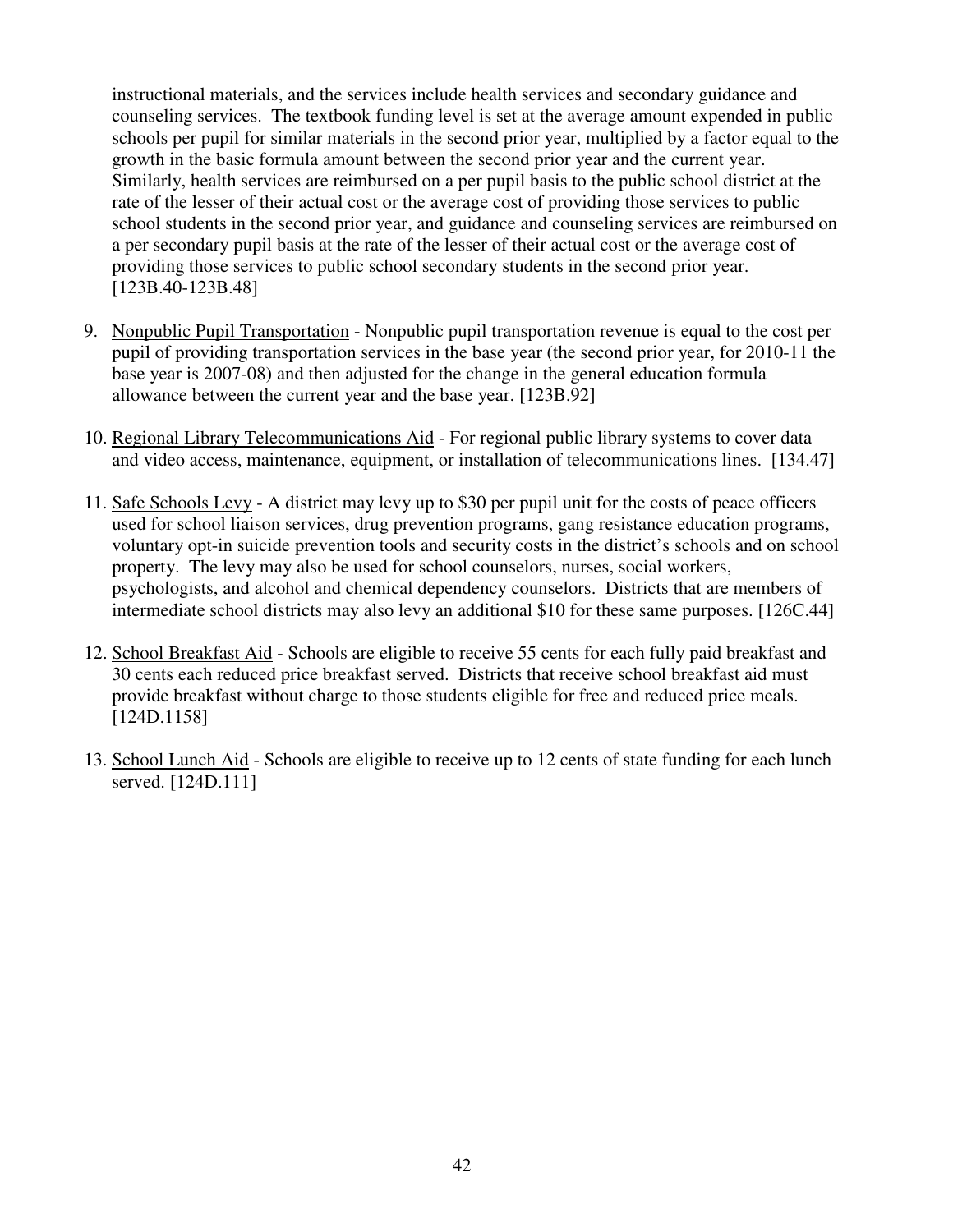#### **Adult Basic Education**

Adult Basic Education (ABE) provides instruction to eligible adults in basic academic skill areas of reading, writing, speaking and math. ABE courses include workforce instruction, literacy tutoring, English proficiency for speakers of other languages, citizenship training, work readiness, high school diploma instruction, and transition to post-secondary education. ABE participants must be over 16 years of age and currently not attending secondary or elementary education. Programs are delivered primarily through public school districts as well as through collaboration non-profit organizations, community and technical colleges and state and local correctional institutions. School districts may cooperate and form an ABE consortium, working with other districts and combining ABE aid. School boards and consortiums offering an ABE program may charge a sliding scale fee for students over 21 who are able to pay. [124D.52, 124D.531]

ABE aid has four components, which are connected to the needs of ABE students: basic population aid, contact hour aid, LEP aid and aid for adults over age 20 with no diploma. Basic population aid is equal to the greater of \$3,844 or \$1.73 times the population of the district. Once basic population aid is subtracted from the state appropriation for ABE, the balance is distributed as follows:

- 84 percent for contact hour aid, distributed to ABE providers based on the total number of contact hours provided during the prior program year. Money is distributed based on the number of contact hours provided in the prior year multiplied by a variable dollar rate which is based on the total number of contact hours and the available funds. Contact hour aid cannot grow from the previous year by an amount equal to the greater of 11 percent of the prior year or \$10,000.
- 8 percent for LEP aid, distributed based on the proportion of the state's K-12 LEP student enrollment at the ABE program.
- 8 percent for high school diploma aid based on the school district population of adults over age 20 who do not have a high school diploma.

#### Example – Adult Basic Education Aid

#### Gopherville School District

| <b>District Population</b>  |     | 39,000   |
|-----------------------------|-----|----------|
| <b>Contact Hours</b>        | $=$ | 16,000   |
| Contact Hour Rate *         | $=$ | \$5.04   |
| Prior Year Contact Hour Aid | $=$ | \$72,000 |
|                             |     |          |
| <b>LEP</b> Enrollment       | $=$ | 65       |
| LEP Rate *                  | $=$ | \$42.93  |
|                             |     |          |
| Over 20, No Diploma Count   | $=$ | 1,000    |
| Over 20, No Diploma Rate *  | =   | \$5.44   |

\* Rates are calculated by the Department of Education and are based on the available appropriation and the census in each type of these types of funding. Rates stated here are the rates based on the statutory entitlement.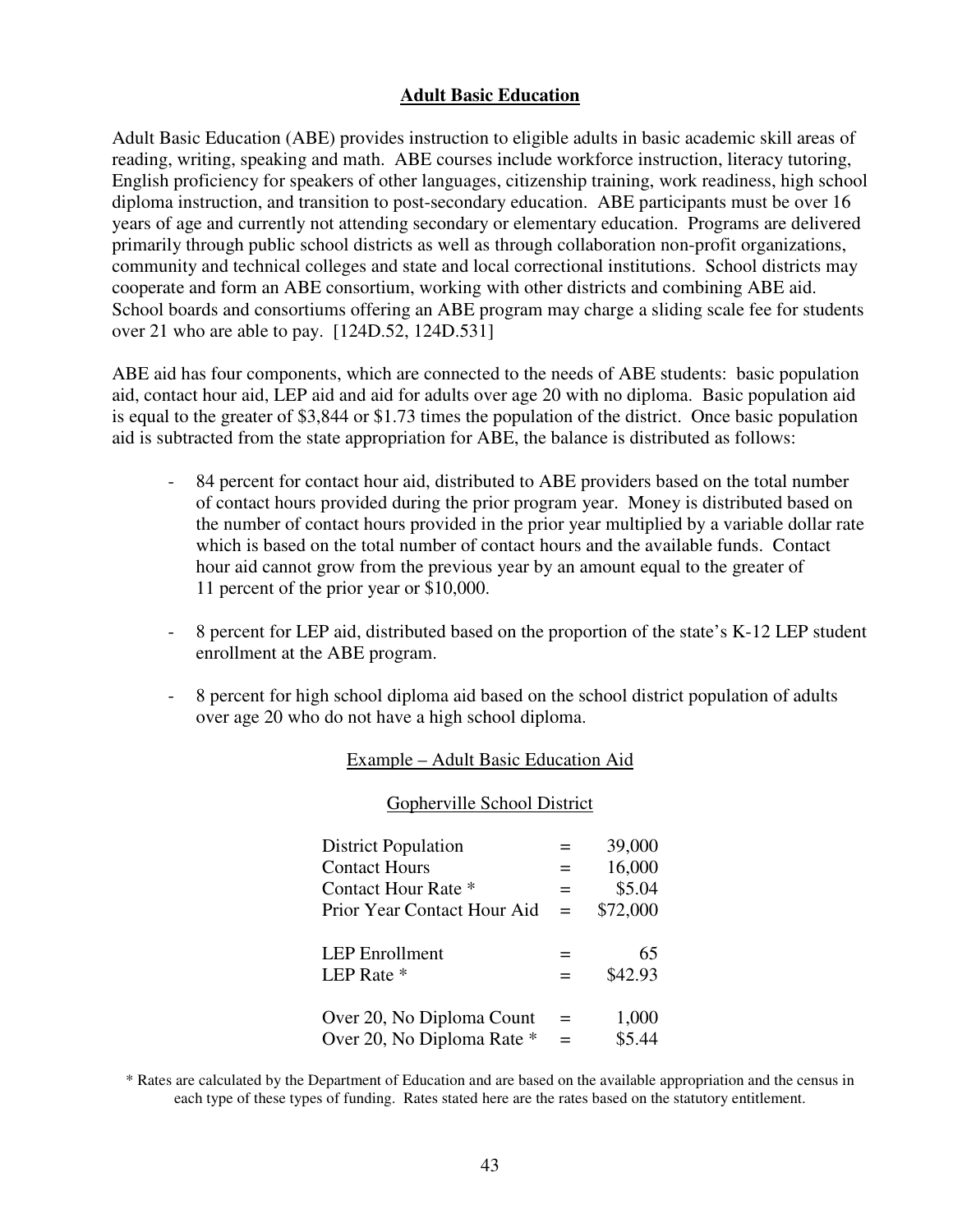| <u>Basic Population Aid</u> $=$ | $=$<br>$=$        | \$1.73 x District Population<br>$$1.73 \times 39,000$<br>\$67,470                 |
|---------------------------------|-------------------|-----------------------------------------------------------------------------------|
| <b>Contact Hour Aid</b>         | $=$<br>$=$<br>$=$ | <b>Contact Hour Rate x Contact Hours</b><br>\$5.04 x 16,000<br>\$80,640           |
| LEP Aid                         | $=$<br>$=$<br>$=$ | LEP Rate x LEP Enrollment<br>$$42.93 \times 65$<br>\$2,790                        |
| Over 20, No Diploma $=$         | $=$<br>$=$        | Over 20, No Diploma Rate x Over 20, No Diploma Count<br>\$5.44 x 1,000<br>\$5,440 |
| <b>ABE Aid Total</b>            | $=$               | Basic Population Aid + Contact Hour Aid<br>+ LEP Aid + Over 20, No Diploma Aid    |
|                                 | $=$               | $$67,470 + $80,640 + $2,790 + $5,440$                                             |
|                                 | $=$               | \$156,340                                                                         |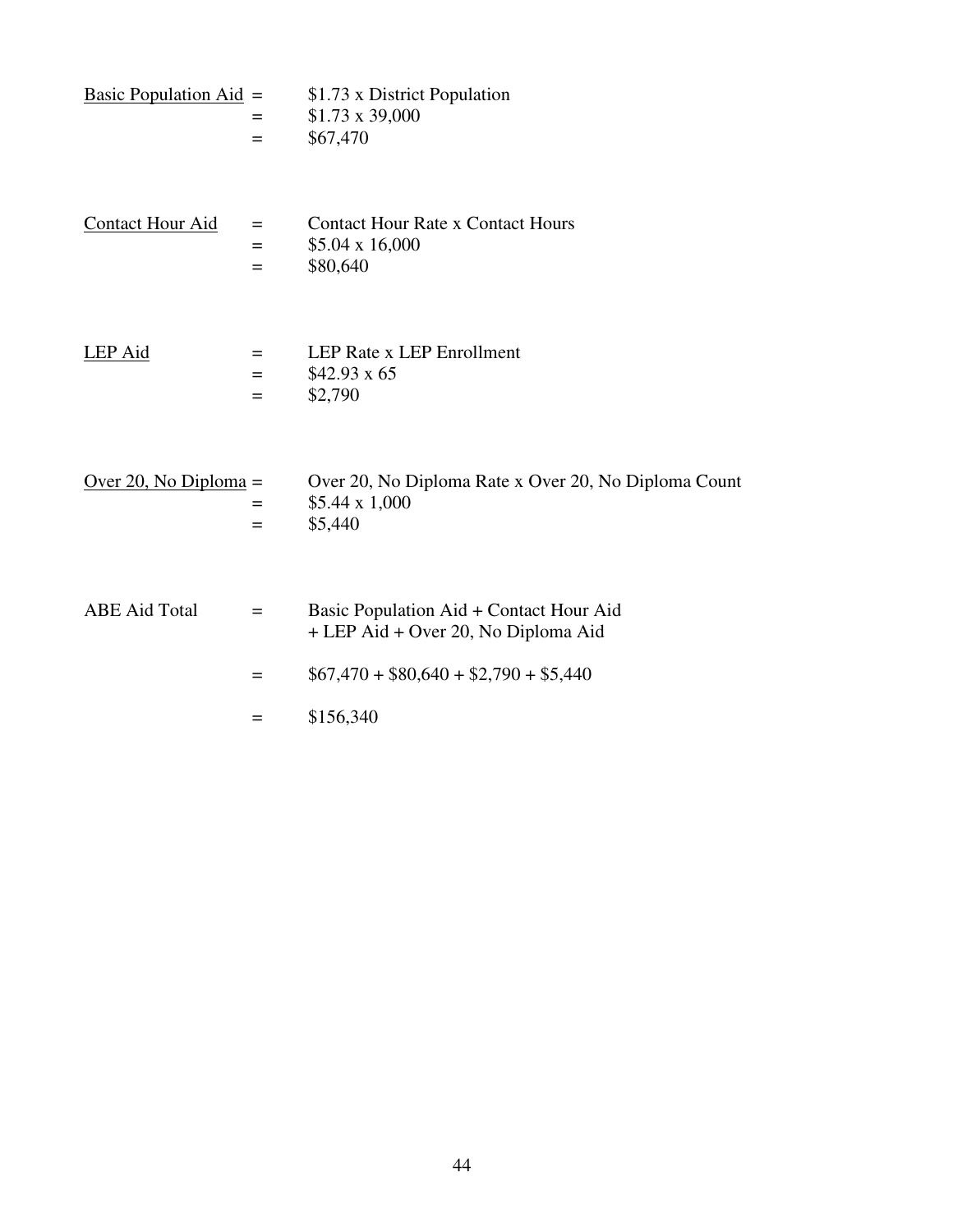# **Adults with Disabilities**

As a part of the Community Education program, districts may offer programs for adults with disabilities. The adults with disabilities program supports activities such as increasing public awareness of the roles of people with disabilities, classes for adults with disabilities, outreach and marketing strategies to identify and encourage adults needing service, and services that meet consumer needs and enhance the role and contribution of people with disabilities in communities. Districts receive revenue equal to actual program expenditures up to \$60,000, with that revenue split one-half aid and one-half levy. Districts may receive additional revenue from public or private sources that will not change the aid amount paid by the State. [124D.19, subd 7 & 8, 124D.56]

#### Example – Adults with Disabilities Revenue

# Gopherville School District

|         |                   | <b>Adults with Disabilities Program Cost</b>         | \$40,000 |
|---------|-------------------|------------------------------------------------------|----------|
| Revenue | $=$               | Program Cost, up to \$60,000<br>\$40,000             |          |
| Levy    | $=$<br>$=$<br>$=$ | Revenue $x\,0.5$<br>$$40,000 \times 0.5$<br>\$20,000 |          |
| Aid     | $=$<br>$=$        | Revenue $x\,0.5$<br>$$40,000 \times 0.5$<br>\$20,000 |          |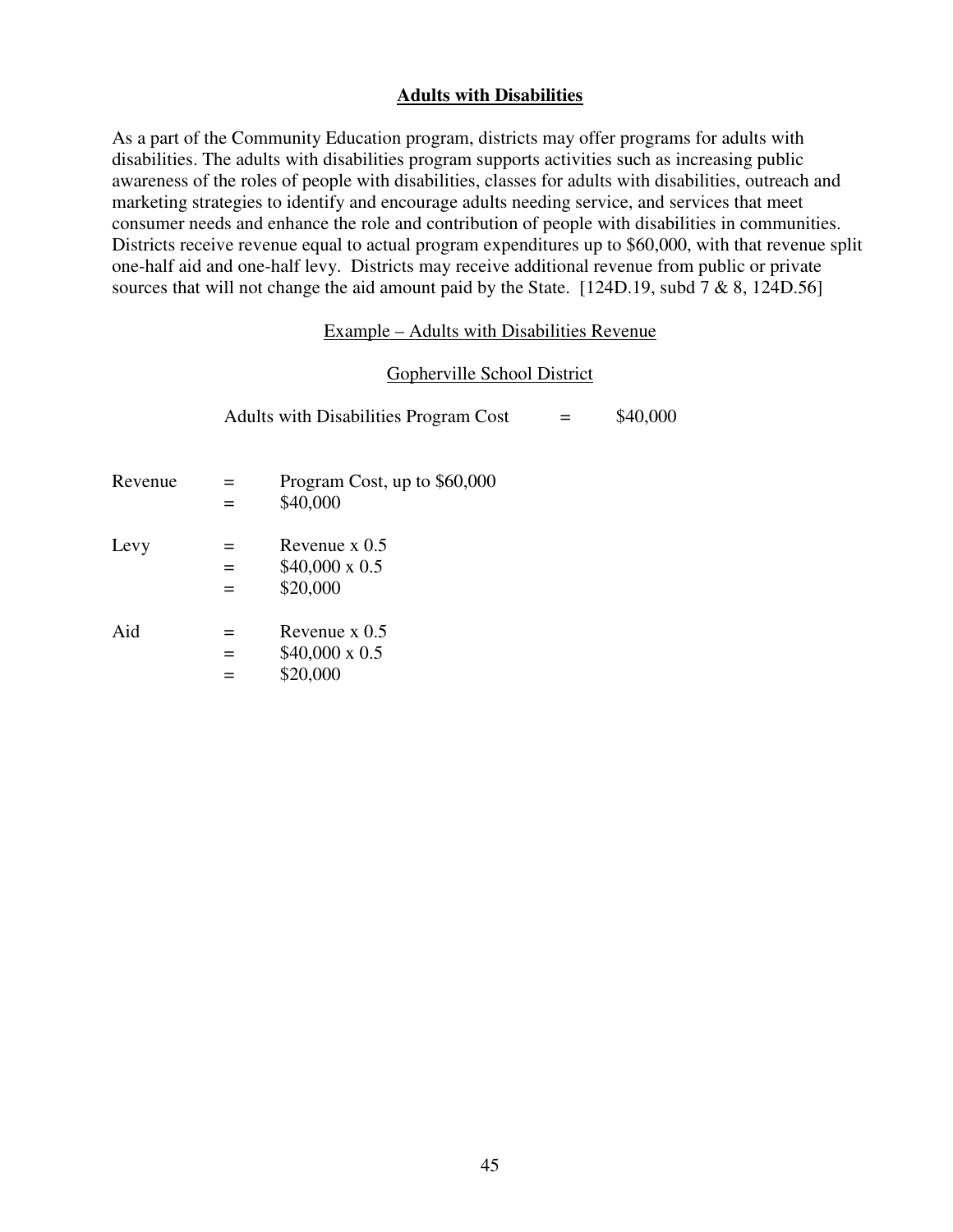#### **Community Education**

Community education programs provide learning and involvement opportunities for people of all ages including providing school district residents with the opportunity to utilize educational facilities and programs during non-school hours. Community Education programs may also be offered to K-12 students during the summer and other non-school times, and fees for those programs may be charged. Community Education revenue may also be used for educational programming including: adults with disabilities, school age care, ABE, School Readiness and ECFE.

Community education revenue is equal to \$5.42 multiplied by the population of the district (per capita), or 1,335, whichever is greater. A district that implements a youth service program is also eligible for an additional \$1.00 per capita. Districts with a Youth After-School Enrichment Program also receive \$1.85 times the greater of (a) 1,335 residents or (b) the population of the district, up to 10,000. Districts with populations over 10,000 offering a Youth After-School Enrichment Program also receive \$0.43 times the population greater than 10,000 in the district. To be eligible for its full community education revenue, a district must levy a maximum rate of .9 percent of its adjusted net tax capacity, with the rate limited so that the levy may not exceed total annual revenue. [124D.20]

First, the calculation for a district WITHOUT an After School Youth Enrichment Program:

Example – Community Education Revenue

#### Gopherville School District

| <b>District Population</b><br>$=$               | 13,000     |
|-------------------------------------------------|------------|
| Adjusted Net Tax Capacity (ANTC) = $$2,000,000$ |            |
| Youth Service Program?<br>$=$                   | <b>Yes</b> |
| After School Enrichment Program? $=$            | No.        |

Community Education Rate

= Community Education Rate + Youth Service Rate (if applicable)

 $=$  \$5.42 + \$1.00 = \$6.42

#### Community Education Revenue

- = Community Education Rate x the greater of: (a) 1,335 or (b) District Population
- $=$  \$6.42 x the greater of: (a) 1,335 or (b) 13,000
- $=$  \$6.42 x 13,000
- $=$  \$83,460

Community Education Levy = .9 percent x ANTC

- $=$  .009 x \$2,000,000
	- $=$  \$18,000

#### Community Education Aid = Community Education Revenue – Community Education Levy  $=$  \$83,460 - \$18,000  $=$  \$65,460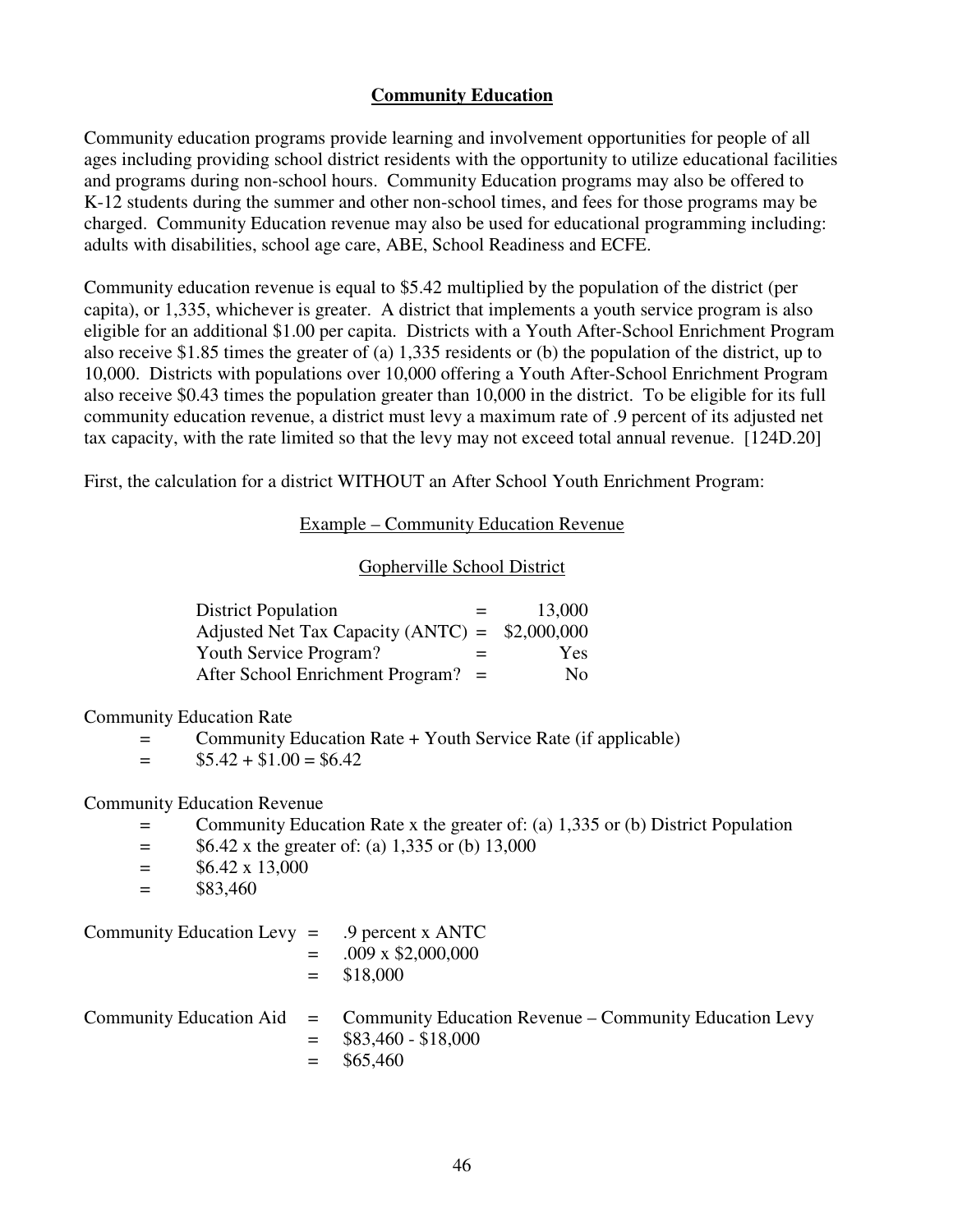Now, the calculation for community education revenue for a district WITH an After School Youth Enrichment Program:

#### Loon Lake School District

| <b>District Population</b><br>$=$               | 13,000     |
|-------------------------------------------------|------------|
| Adjusted Net Tax Capacity (ANTC) = $$2,000,000$ |            |
| Youth Service Program?<br>$=$                   | <b>Yes</b> |
| After School Enrichment Program? $=$            | Yes        |

Community Education Rate

- = Community Education Rate + Youth Service Rate (if applicable)
- $=$  \$5.42 + \$1.00 = \$6.42

# Regular Community Education Revenue

- = Community Education Rate x the greater of: (a) 1,335 or (b) District Population
- $=$  \$6.42 x the greater of: (a) 1,335 or (b) 13,000
- $=$  \$6.42 x 13,000
- $=$  \$83,460

Youth After School Enrichment Program Revenue

- = \$1.85 x the lesser of: (a) District Population or (b) 10,000 + \$0.43 x District Population over 10,000
- $=$  (\$1.85 x 10,000) + (0.43 x 3,000)
- $=$  \$18,500 + \$1,290
- $=$  \$19,790

Total Community Education Revenue = Regular Revenue + Youth After School Revenue

- $=$  \$83,460 + \$19,790
- $=$  \$103,250

Community Education Levy  $=$  0.9 percent x ANTC  $=$  .009 x \$2,000,000  $=$  \$18,000

# Community Education Aid = Community Education Revenue – Community Education Levy  $=$  \$103,250 - \$18,000  $=$  \$85,250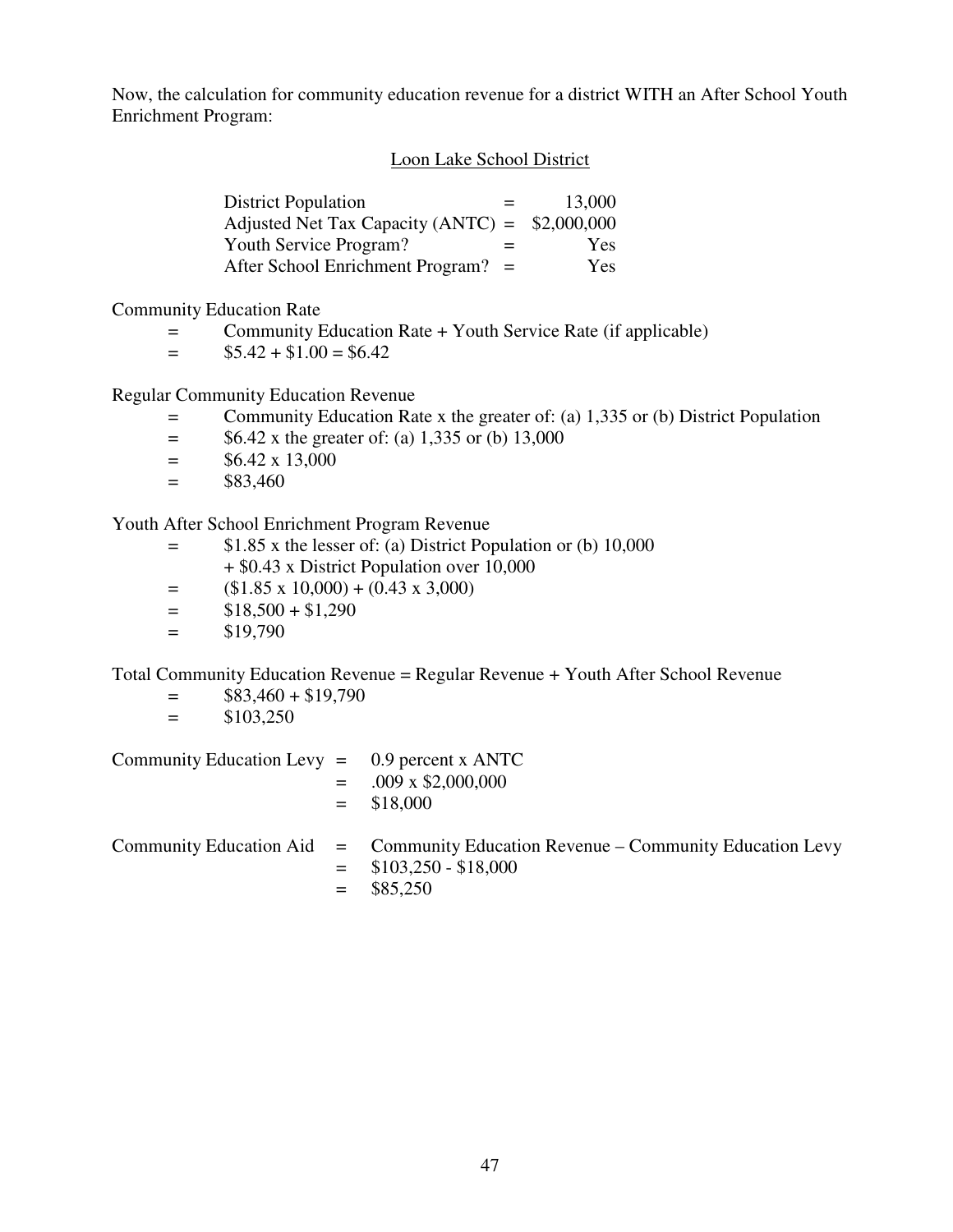#### **Early Childhood and Family Education**

As a part of the Community Education program, districts may offer an Early Childhood and Family Education (ECFE) program providing educational services to expectant parents and the parents and other relatives of children between birth and kindergarten. To the extent that funds are insufficient to serve all eligible children, the program must focus on children from birth to age three. School districts must also establish a reasonable sliding fee for ECFE classes and must waive fees for any participant unable to pay. For 2010-11 the revenue for ECFE programs is equal to \$120 times the number of children under age five in the school district or 150, whichever is greater. For 2010-11, districts must have certified a levy at a tax rate of .333792 percent to be eligible for the full ECFE revenue (but the total levy cannot exceed a district's total revenue for the year). The tax rate is based on a statutory requirement that in total, districts must levy \$22.1 million statewide for ECFE revenue. In addition, a district may also levy an additional \$1.60 per child under age 5 for a home visiting program. [124D.13; 124D.135]

#### Example – ECFE Revenue

#### Gopherville School District

| Children under Age 5             | 1,000           |
|----------------------------------|-----------------|
| Adjusted Net Tax Capacity (ANTC) | $=$ \$2,000,000 |

| <b>ECFE Revenue</b>    | $=$ | Children Under Age 5 x \$120  |
|------------------------|-----|-------------------------------|
|                        | $=$ | $1,000 \times $120$           |
|                        | $=$ | \$120,000                     |
| <b>ECFE</b> Levy       | $=$ | .333792 percent x ANTC        |
|                        | $=$ | $.00333792 \times $2,000,000$ |
|                        | $=$ | \$6,676                       |
| <b>ECFE</b> Aid        | $=$ | ECFE Revenue - ECFE Levy      |
|                        | $=$ | $$120,000 - $6,700$           |
|                        | $=$ | \$113,324                     |
|                        |     |                               |
| Home Visiting Levy $=$ |     | Children Under Age 5 x \$1.60 |
|                        | $=$ | $1,000 \times $1.60$          |
|                        | $=$ | 1,600                         |
|                        |     |                               |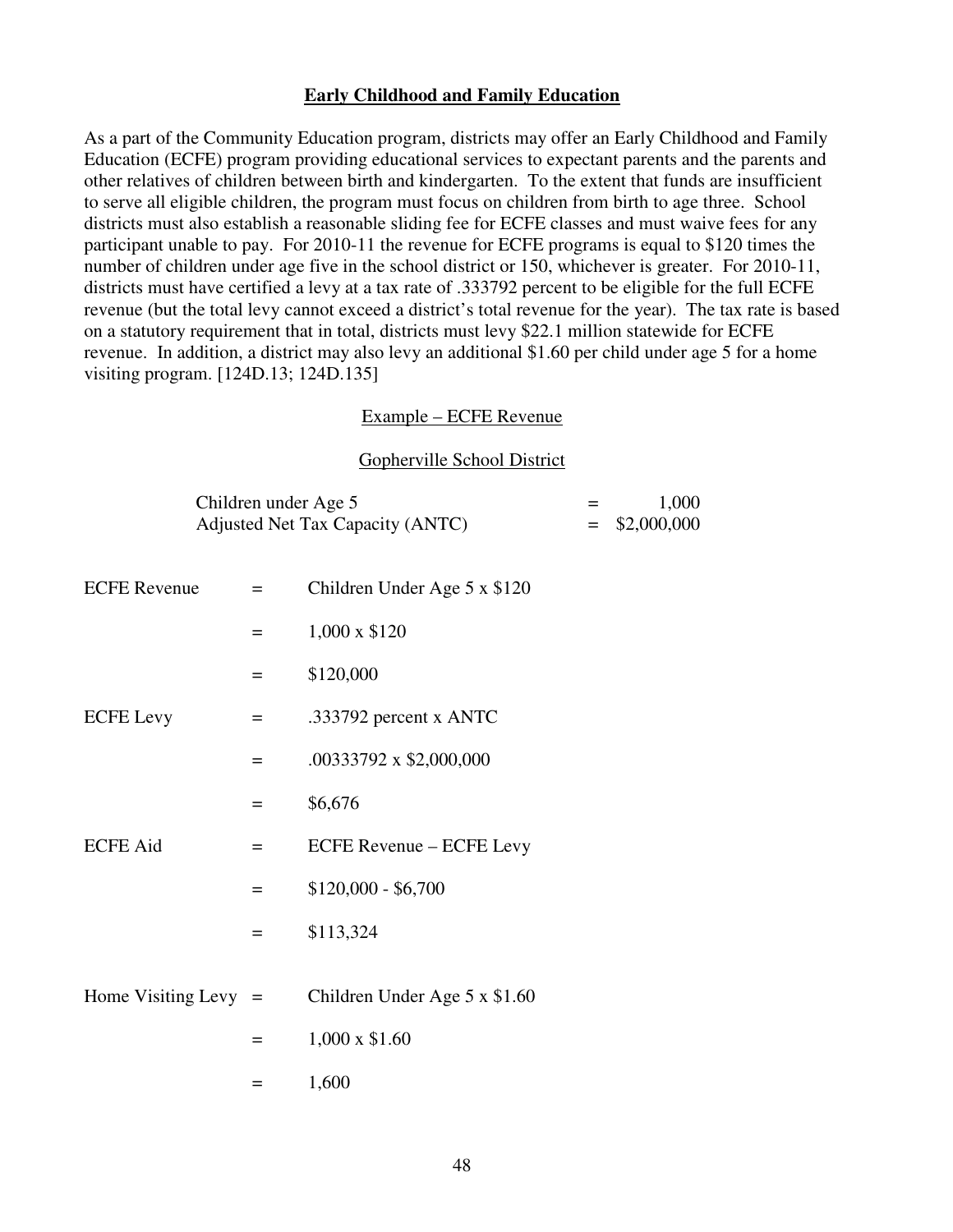# **School Readiness**

The School Readiness program prepares children ages three to five to enter kindergarten. A School Readiness program must assess each child at program entrance and exit, and provide a comprehensive program based on early childhood research and professional practice.

Half of the state appropriation for school readiness aid is divided among school districts in direct proportion to the number of four-year-old children in the district, compared to the number of four-year-olds in the state, and half of the state appropriation for school readiness aid is divided among school districts in direct



proportion to the number of students in the district from families eligible for free and reduced price lunches, compared to the number of students from families eligible for free and reduced price lunches in the state. Districts must adopt a sliding fee schedule based on family income, but must waive the fee if a participant is unable to pay.

For 2010-11 and later, eligibility criteria for School Readiness participation are created. Districts must use state aid to serve children with at least one of the following risk factors: qualifies for free or reduced-price lunch; is an English language learner; is homeless; has an individualized education plan (IEP) or an individual interagency intervention plan (IIIP); is identified, through early childhood health and developmental screening, as having a potential risk factor that may influence learning; or, is defined as at risk by the school district. Children who do not meet these eligibility criteria may still participate in School Readiness, but only on a fee-for-service basis. [124D.15; 124D.16]

#### Example – School Readiness Revenue

#### Gopherville School District

| Four-year-old Children in the District                 | $=$ | 200              |
|--------------------------------------------------------|-----|------------------|
| Four-year-old Children in the State                    | $=$ | 50,000           |
| District Students - Free or Reduced Lunch Families =   |     | 500              |
| <b>State Students - Free or Reduced Lunch Families</b> | $=$ | 250,000          |
| State School Readiness Aid, 2010-11                    |     | $=$ \$10,095,000 |

#### School Readiness Aid

- = (District Four-year-olds / State Four-year-olds) x (50% of State School Readiness Aid)
- + (District Free-Reduced Students / State Free-Reduced Students) x (50% of State School Readiness Aid)
- $=$  ((200 / 50,000) x (.5 x \$10,095,000)) + ((500 / 250,000) x (.5 x \$10,095,000))  $=$  (.004 x \$5,047,500)  $+$  (.002 x \$5,047,500)
- $=$  \$20,190  $+$  \$10,095
- $=$  \$30,285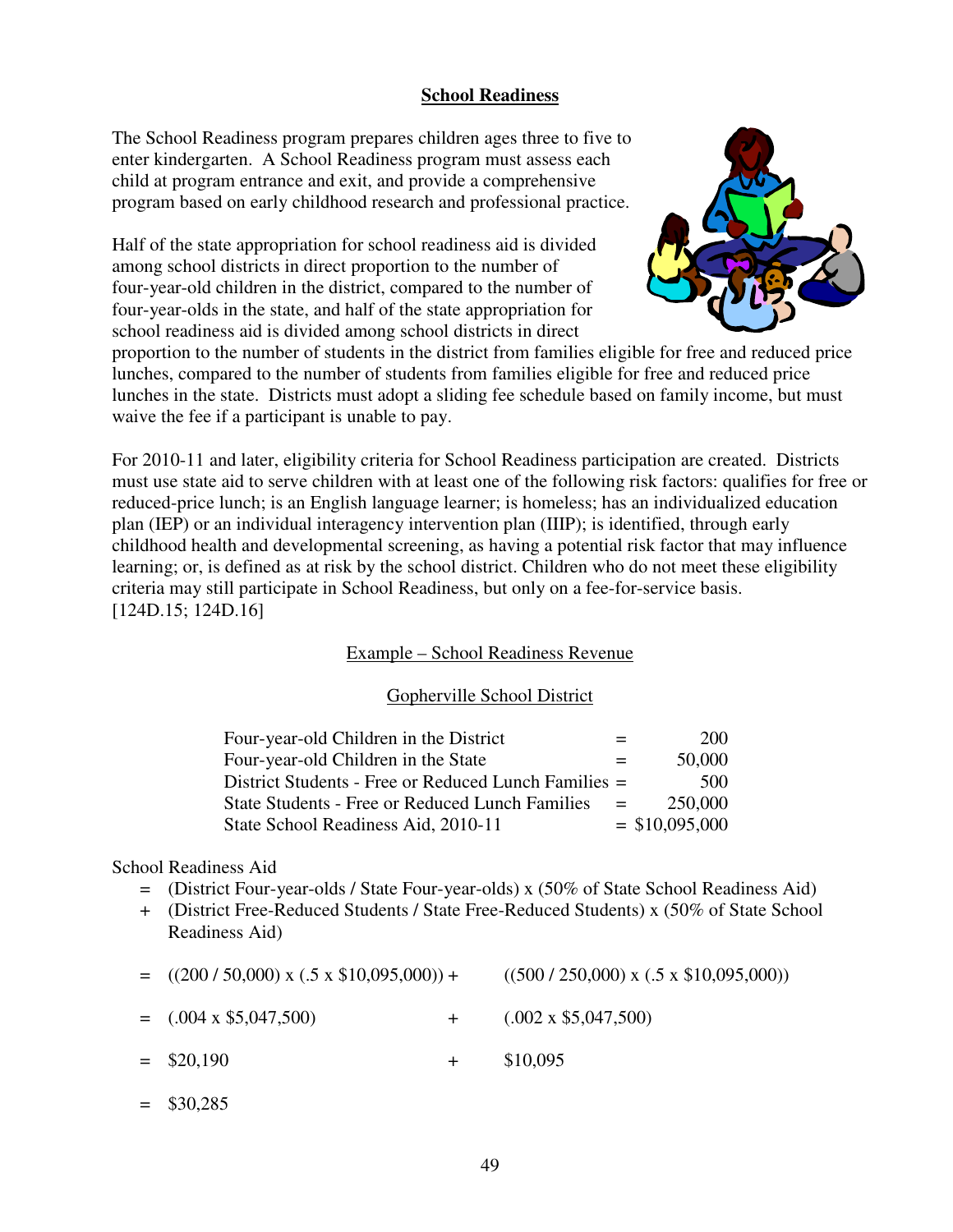#### **School Aged Care / Disabled**

Districts with a Community Education program may offer a School Age Care Program for children in kindergarten through grade 6 for the purposes of expanding learning opportunities when school is not in session. Districts may charge participants a sliding fee based on family income, and may receive money from private or other public sources for School Age Care Programs. Districts are eligible for school age care revenue for the additional cost of providing services to children with disabilities or to children experiencing family or related problems of a temporary nature that participate in the school age care program. Revenue is equal to the approved additional cost of providing services to children with disabilities or children experiencing family or related problems of a temporary nature that participate in a school age care program. School aged care revenue is an equalized aid and levy, but has an equalizing factor of only\$2,433. Because of this low equalizing factor, nearly all revenue for 2010-11 is in the form of local levy. [124D.19, 11; 124D.22]

#### Example – School Aged Care Revenue

#### Gopherville School District

|         |     | <b>Pupil Units</b>                                                   | =   | 1,000       |
|---------|-----|----------------------------------------------------------------------|-----|-------------|
|         |     | Adjusted Net Tax Capacity (ANTC)                                     | $=$ | \$2,000,000 |
|         |     | District ANTC per Pupil Unit                                         | $=$ | \$2,000     |
|         |     | Equalizing Factor for School Aged Care                               | $=$ | \$2,433     |
|         |     | Approved School Aged Care Revenue                                    | $=$ | \$75,000    |
|         |     |                                                                      |     |             |
| Revenue |     | Amount approved as additional cost<br>$=$<br>\$75,000<br>$=$         |     |             |
| Levy    | $=$ | Revenue x Lesser of: (a) 1, or (b) District ANTC per P.U.<br>\$2,433 |     |             |
|         | $=$ | Revenue x Lesser of: (a) $1$ , or (b)<br>\$2,000<br>\$2,433          |     |             |
|         | $=$ | Revenue x Lesser of: (a) 1, or (b) $.822$                            |     |             |
|         | $=$ | \$75,000 x .822                                                      |     |             |
|         | $=$ | \$61,650                                                             |     |             |
| Aid     | $=$ | Revenue – Levy                                                       |     |             |
|         | =   | $$75,000 - $61,650$                                                  |     |             |
|         | =   | \$13,350                                                             |     |             |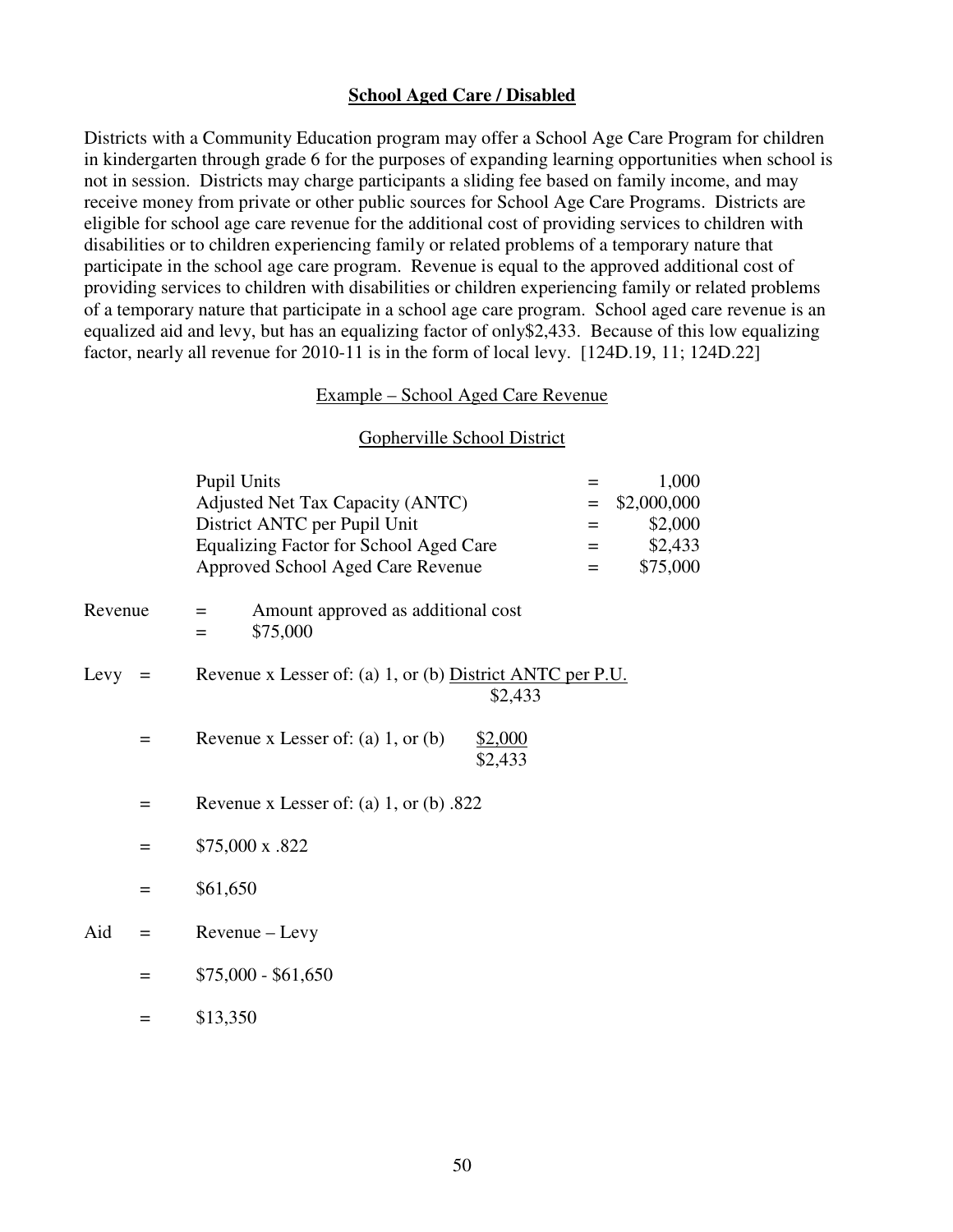# **Other Categorical Family and Early Childhood Revenues**

- 1. GED Test Fee Reimbursement of 60 percent of a fee charged for the full general education development (GED) test. Reimbursement cannot exceed \$40 per individual. [124D.55]
- 2. Head Start Head Start is a federal program, with additional state funding, provided to low-income children ages birth to five and their families. The program is designed to meet emotional, social, health, nutritional and psychological needs of the children, and promote the economic self-sufficiency of the parents. There are 34 Head Start grantees, including 23 community action agencies, 3 single purpose agencies, 1 school district and Tribal governments. State funds are allocated based on: (1) grantees' share of federal Head Start funds, and; (2) grantees' proportion of eligible children in the grantee service area who are not being currently served. [119A.50; 119A.51; 119A.52; 119A.53]
- 3. Health and Development Screening Aid School districts receive State aid for health and developmental screening services provided to children ages 3 through 6, prior to or within 30 days of enrollment in a public school kindergarten. The reimbursement rates are \$75 for each three-year-old screened, \$50 for each four-year-old screened and \$40 for each five-year-old or six-year-old screened prior to kindergarten enrollment; and \$30 for children who have not previously been screened and are screened within 30 days after first enrolling in kindergarten. Screening is required for public school enrollment. A child need not submit to developmental screening provided by a school district if the child's health records indicate they have received comparable developmental screening from a public or private health care organization or individual health care provider, or if the child's parent or guardian submits to the school a signed statement that the child has not been screened because of conscientiously held beliefs of the parent or guardian. [121A.16; 121A.17; 121A.18; 121A.19]
- 4. Hearing Impaired Adults A program which provides interpreters or note-taker services for adults with hearing impairments wishing to continue their education on a part-time basis. Grantees include local school district adult education programs, adult technical college programs and vocational educational programs sponsored by public/private community agencies. [124D.57]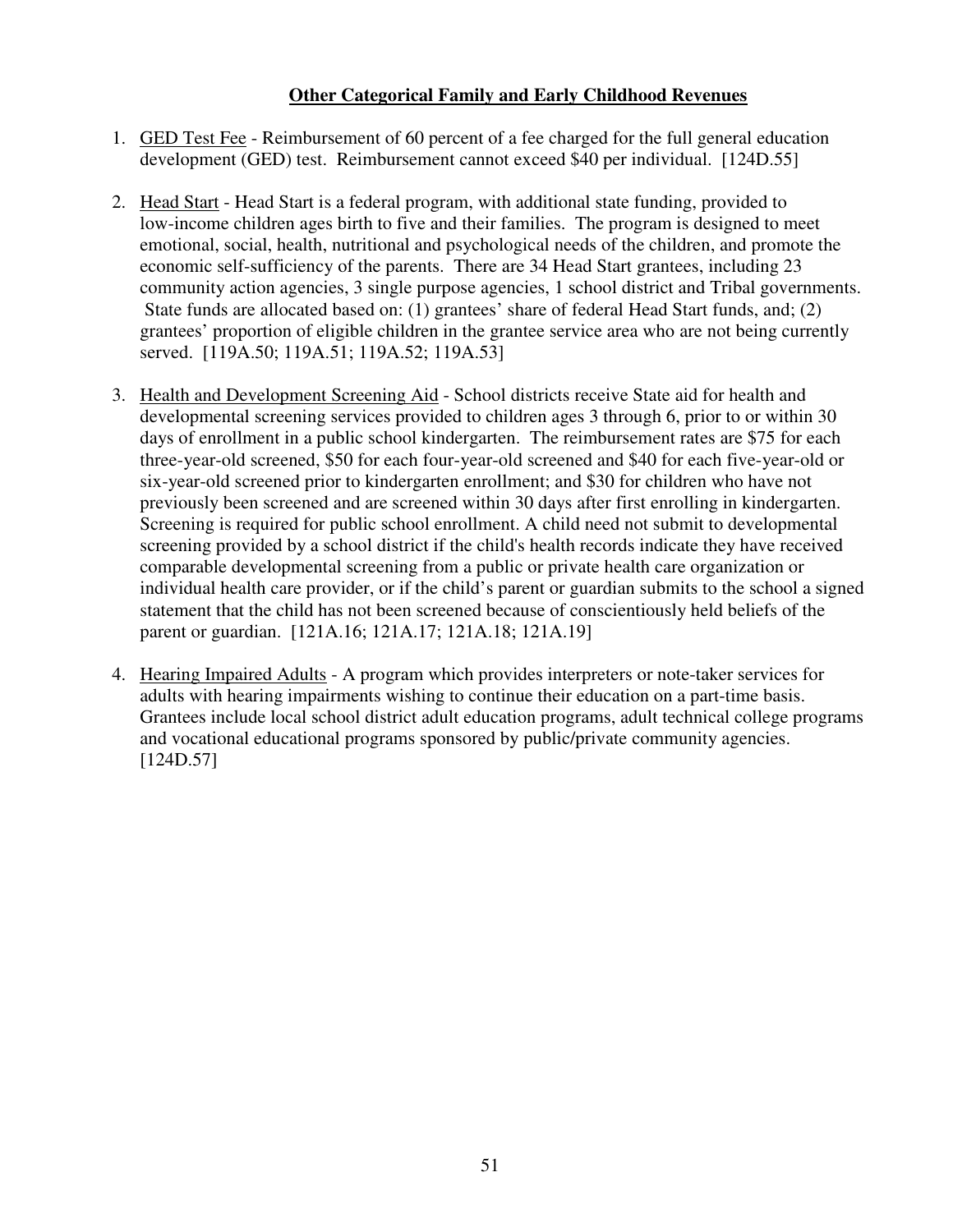# **Property Tax Relief Aids**

Property tax aids are intended to replace property tax levies with state payments for local taxing jurisdictions. Property tax credits reduce property taxes with state payments for individual taxpayers. In both cases, the effect is that the property tax payer pays less than what the taxes would otherwise be on the property, and the state makes up the difference with state payments to the taxing district. The major tax relief programs are the homestead credit, the agriculture credit, referendum tax base replacement aid, county program aid and local government aid. Other smaller programs include disparity reduction aid and taconite aids. Most school districts receive some level of aid under all of these programs except county program aid and local government aid, which are available only to counties and cities respectively.

Another major property tax relief program is the property tax refund. It does not reduce individual property tax amounts, but rather, provides refunds to property tax payers based on the relationship between their income and property tax amount. Property tax payers with low incomes relative to their property tax bills have a portion of their tax refunded. Renters are also eligible to receive a property tax refund based on the assumption that a portion of their rent is property taxes.

# Homestead Credit

The market value homestead credit reduces the overall property tax burdens for homeowners, particularly for low-valued homes. The credit applies to all residential homesteads, including the house, garage, and one-acre of farm homesteads, and equals 0.4 percent multiplied by the market value of the property up to a maximum credit amount of \$304 with the credit being phased out for home values over \$76,000. The rate of phase-out equals .09 percent times the market value above \$76,000, resulting in the credit being fully phased-out for homes valued at \$414,000 or more.





# Agricultural Credit

The market value agricultural credit reduces the overall property tax burdens for farmers, particularly for low-valued agricultural homesteads. The credit applies to all agricultural homesteads, but does not apply to the house, garage, and surrounding one acre of farmland, since that portion of the property benefits from the homestead credit. The credit equals 0.3 percent multiplied by the market value of the agricultural portion of the property up to a maximum credit amount of \$345, with the credit being partially phased out for land values over

\$115,000. The credit begins to phase down between \$115,000 and \$345,000 in value. Agricultural homesteads with values of \$345,000 and higher receive a credit of \$230.

# Referendum Tax Base Replacement Aid

Operating referendum levies are not assessed on agricultural land or seasonal recreational property (cabins, for example). In order to prevent the shift of tax burden for referendum levies from these types of properties to other classes of property, districts are paid referendum tax base replacement aid. Payments to school districts equal the amount of taxes cabins and farms would have otherwise paid for existing levies had they not been exempted, based on referendum amounts in existence in 2003.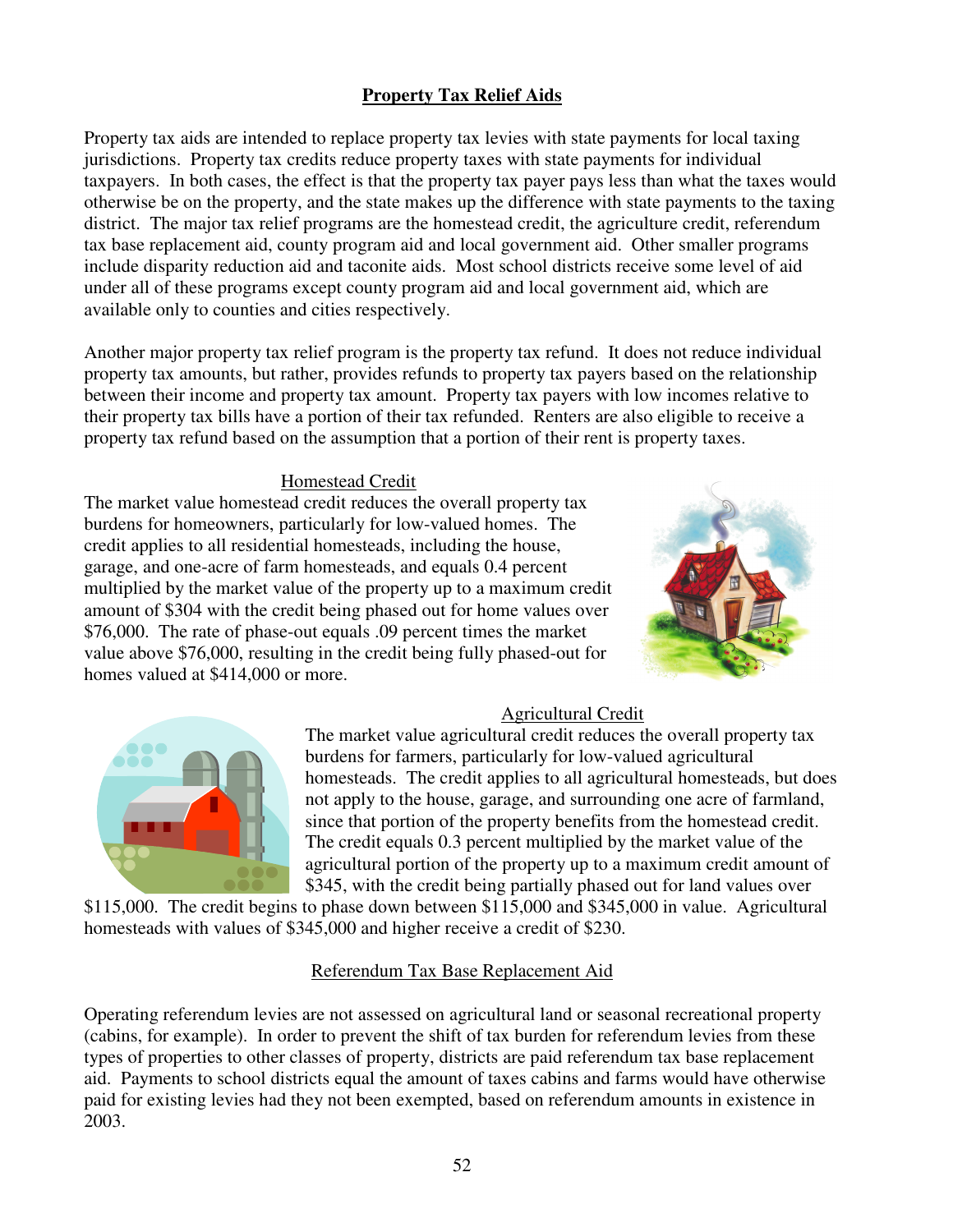#### **Property Tax Calculation - Residential Property**

Tax Calculation for Homestead Property in a City (For Property Taxes Payable in 2010)

| <b>Homestead Market Value</b> | $=$           | \$185,000                                       |         |                           |
|-------------------------------|---------------|-------------------------------------------------|---------|---------------------------|
| <b>Class Rate</b>             | =             | $1\%$                                           |         |                           |
| Tax Capacity                  | $=$<br>=<br>= | $(185,000 \times .01)$<br>\$1,850               |         | Market Value x Class Rate |
| Tax Capacity Gross Tax        | $=$<br>$=$    | Tax Rate x Tax Capacity<br>Tax Rate x \$1,850   |         |                           |
| <b>Market Value Gross Tax</b> | $=$<br>$=$    | Tax Rate x Market Value<br>Tax Rate x \$185,000 |         |                           |
| <b>Calculation of Tax</b>     |               | Tax Capacity                                    |         | Market Value              |
|                               | Tax           | $\mathbf{X}$                                    | Tax     | $\mathbf{x}$              |
|                               | Rate          | \$1,850                                         | Rate    | \$185,000                 |
| <b>County Rate</b>            | 51.7%         | \$956                                           | $0.0\%$ | \$0                       |
| City Rate                     | 38.3%         | \$709                                           | $0.0\%$ | \$0                       |
| <b>School Rate</b>            | 25.4%         | \$470                                           | $0.2\%$ | \$370                     |
| <b>Special Rate</b>           | 5.0%          | \$93                                            | $0.0\%$ | \$0                       |
| Gross Tax                     | 120.4%        | \$2,228                                         | $0.2\%$ | \$370                     |

Net Tax = Tax Capacity Gross Tax + Market Value Gross Tax - Homestead Credit \*

| $=$ \$2,228 | $+$ \$370 | $-$ \$206 |
|-------------|-----------|-----------|
|             |           |           |

 $=$  \$2,392

#### **\* Calculation of the Homestead Credit**

Maximum Credit  $= $304$ Phase-out portion =  $(\$185,000 - 76,000)$  x .0009  $=$  \$109,000 x .0009  $= $98$ 

Credit = \$304 - \$98 = \$206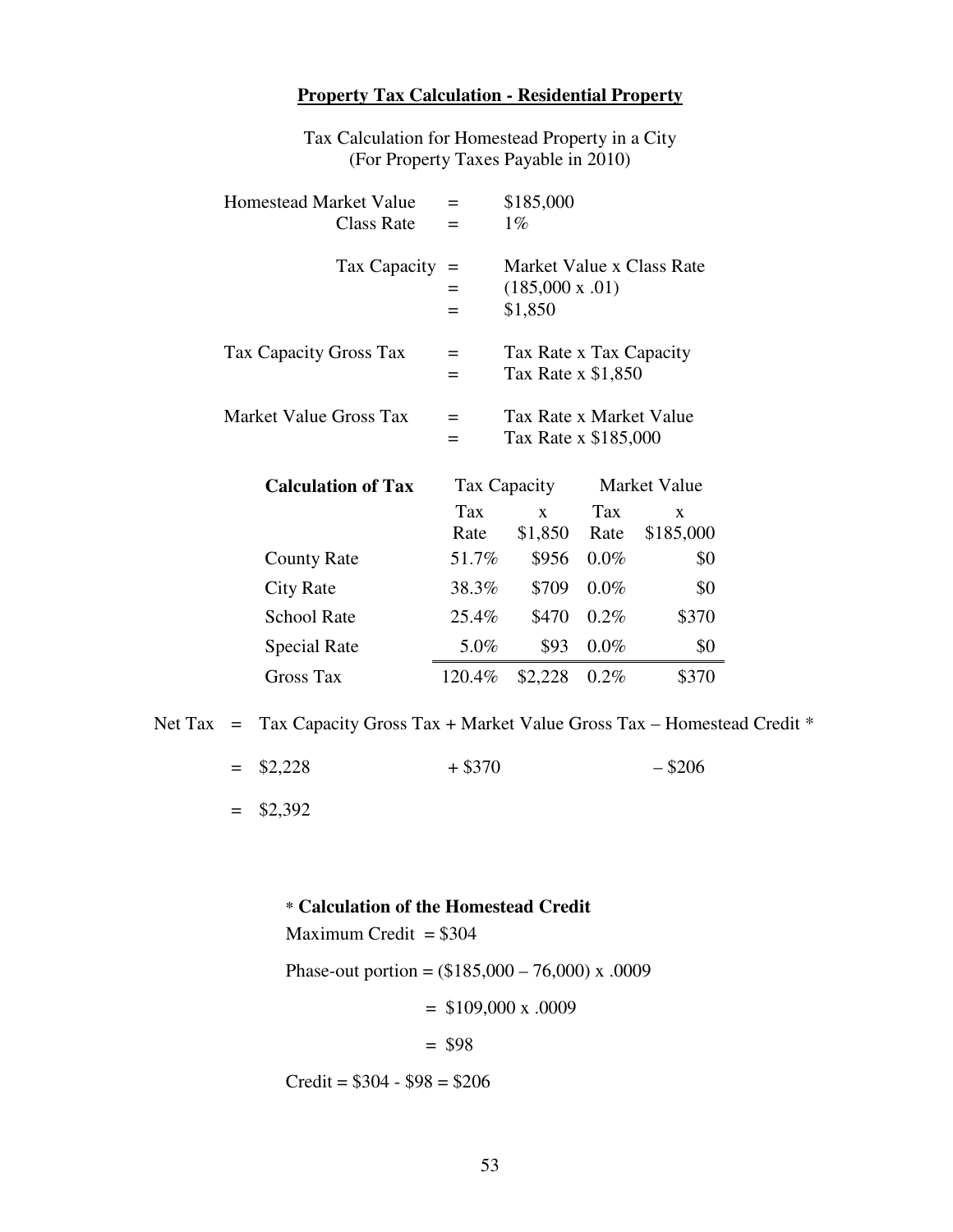# **Property Tax Calculation - Agricultural Homestead Property**

| Market Value           |                                           |                             |         | \$295,000 |
|------------------------|-------------------------------------------|-----------------------------|---------|-----------|
|                        | Home, Garage & 1 Acre market value        |                             | $=$     | \$85,000  |
|                        | Farm Land market value                    |                             | $=$     | \$210,000 |
|                        | Class Rate = For Home, Garage and 1 acre: |                             | $1.0\%$ |           |
|                        | For Agriculture land:                     |                             | $0.5\%$ |           |
|                        |                                           |                             |         |           |
| Tax Capacity           |                                           | Market Value x Class Rate   |         |           |
| Tax Capacity, Home $=$ |                                           | $(\$85,000 \times .01)$     |         |           |
|                        |                                           | \$850                       |         |           |
| Tax Capacity, Land     |                                           | $(210,000 \text{ x } .005)$ |         |           |
|                        |                                           | \$1,050                     |         |           |

Tax Calculation for Agricultural Homestead (For Property Taxes Payable in 2010)

Tax Capacity, Home and Farmland =  $$850 + $1,050 = $1,900$ 

| Gross Tax<br>$=$          | Tax Rate x Tax Capacity | $=$     | Tax Rate x \$1,900 |
|---------------------------|-------------------------|---------|--------------------|
|                           | Tax                     | X       |                    |
| <b>Calculation of Tax</b> | Rate                    | \$1,900 |                    |
| <b>County Rate</b>        | 51.7%                   | \$982   |                    |
| <b>Township Rate</b>      | $8.1\%$                 | \$154   |                    |
| <b>School Rate</b>        | 25.4%                   | \$483   |                    |
| <b>Special Rate</b>       | 5.0%                    | \$95    |                    |
| Tax Rate / Gross Tax      | 90.2%                   | \$1,714 |                    |
| Homestead / Ag Credit *   |                         | \$593   |                    |
| Net Tax                   |                         | \$1,121 |                    |
|                           |                         |         |                    |

# **\* Calculation of Homestead and Ag Land Credits**

|                          | Homestead Portion (see previous page)               |  |
|--------------------------|-----------------------------------------------------|--|
| <b>Farmland Portion:</b> |                                                     |  |
| Maximum Credit = $$345$  |                                                     |  |
|                          | Phase-out portion = $(\$210,000 - 115,000)$ x .0005 |  |
|                          | $=$ \$95,000 x .0005                                |  |
|                          | $=$ \$48                                            |  |
| <b>Farmland Credit</b>   | $= $345 - $48 = $297$                               |  |
| <b>Total Credit</b>      | $= $296 + $297 = $593$                              |  |
|                          |                                                     |  |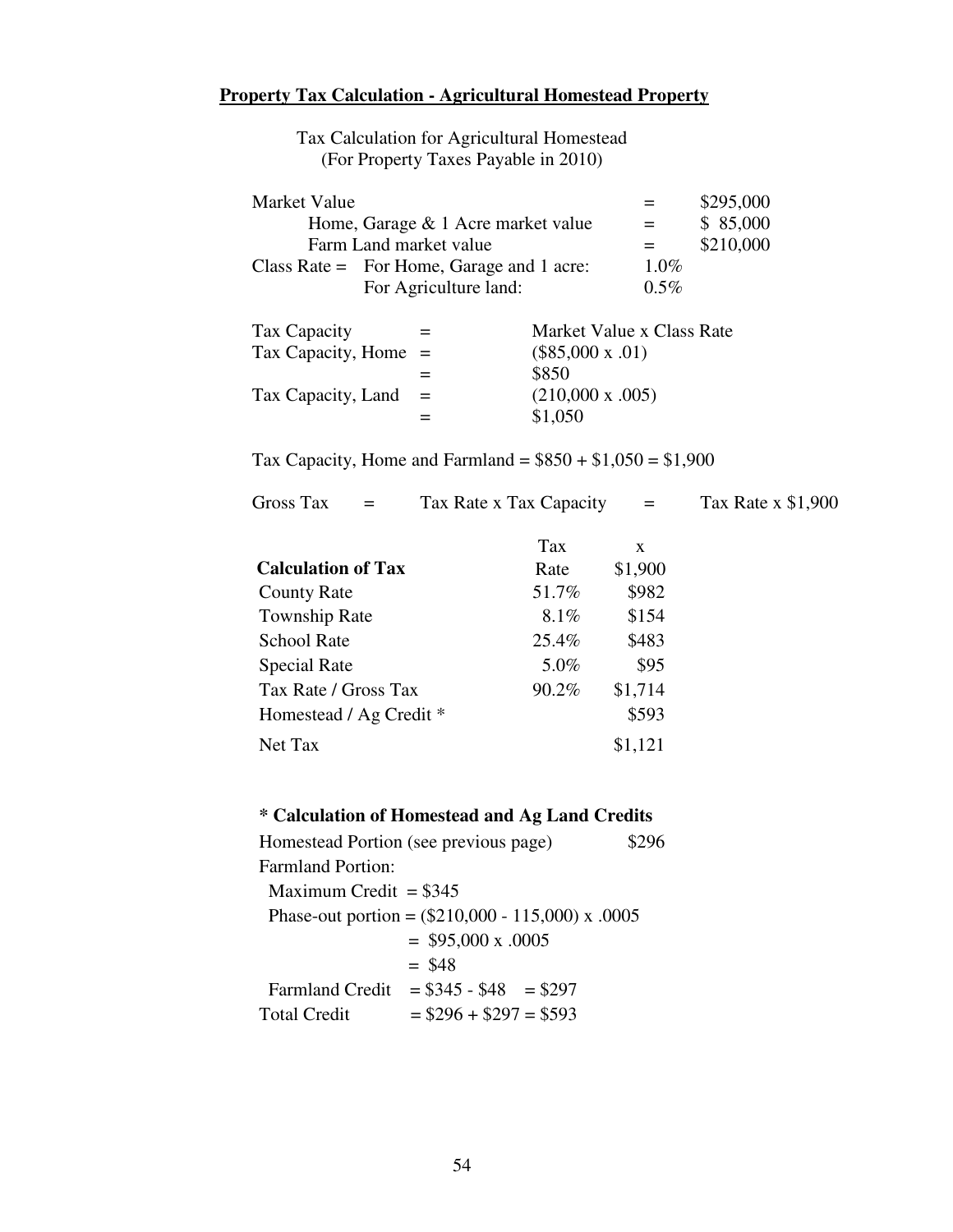# **Effect of Tax Relief Aids on School District Revenue**

Gopherville School District

| Total Property Tax Levies Certified by the School Board | $=$ | \$1,670,000 |
|---------------------------------------------------------|-----|-------------|
| <b>Total Direct State Education Aid Payments</b>        | $=$ | \$2,435,000 |

Sum of the portion of the Homestead Credit allocated to school levy, summed for all homesteads in the school district  $=$  \$425,000

Sum of the portion of the Agriculture Homestead Credit allocated to school levy, summed for all agriculture homesteads in the school district  $=$  \$95,000

|                |           |        | Agriculture |     |              |
|----------------|-----------|--------|-------------|-----|--------------|
|                | Homestead |        | Homestead   |     | Net School   |
| Levy           | Credit    |        | Credit      |     | Property Tax |
| $$1,670,000$ - | \$425,000 | $\sim$ | \$95,000    | $=$ | \$1,150,000  |

This is the amount of school property tax that will actually be received from property owners in the school district after reductions for the homestead credit and the agriculture homestead credit.

The district receives the amount of homestead credit and agriculture homestead credit as state aid in addition to other state aid paid on education funding formulas.

|                    | Education            | Agriculture |                     |
|--------------------|----------------------|-------------|---------------------|
| Direct State       | Homestead            | Homestead   | <b>Total State</b>  |
| Aid Payments       | Credit               | Credit      | <b>Aid Payments</b> |
| \$2,435,000<br>$+$ | $$425,000 + $95,000$ | $=$         | \$2,955,000         |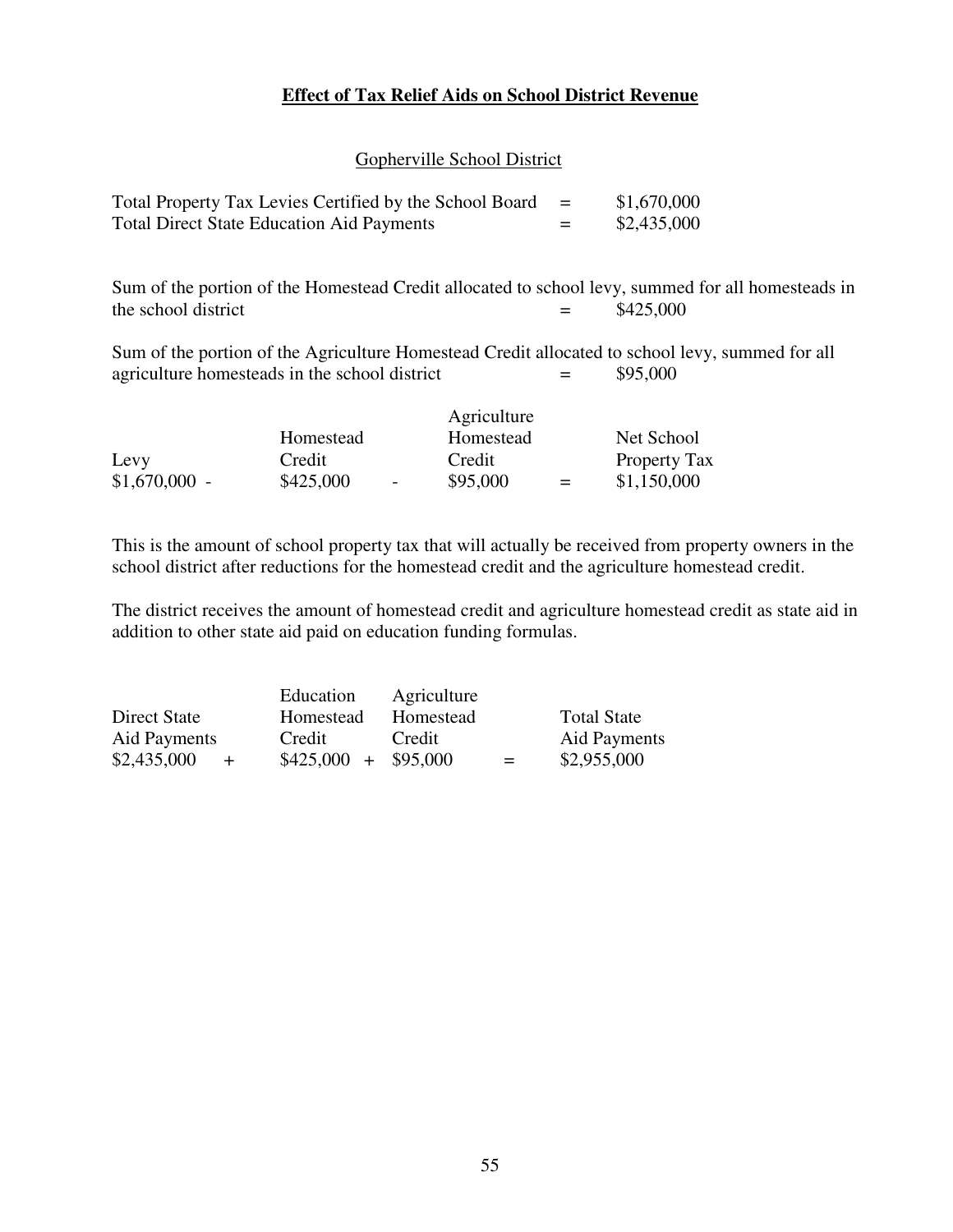#### **Education Finance Appropriations**

Fiscal Years 2009-10 and 2010-11 (\$ in thousands)

|                             | 2009-10     | 2010-11     | <b>B</b> iennium |
|-----------------------------|-------------|-------------|------------------|
| <b>General Education</b>    | \$4,325,798 | \$4,816,855 | \$9,142,653      |
| <b>Education Excellence</b> | \$130,446   | \$152,412   | \$282,858        |
| Special Programs            | \$707,604   | \$859,461   | \$1,567,065      |
| Facilities & Technology     | \$28,416    | \$32,943    | \$61,359         |
| Family & Early Childhood Ed | \$87,661    | \$99,196    | \$186,857        |
| <b>Nutrition Programs</b>   | \$18,208    | \$18,772    | \$36,980         |
| Libraries                   | \$15,152    | \$17,554    | \$32,706         |
| <b>Education Dept.</b>      | \$20,148    | \$19,811    | \$39,959         |
| Minnesota State Academies   | \$11,912    | \$11,912    | \$23,824         |
| Center for Arts Education   | \$7,087     | \$7,087     | \$14,174         |
|                             | \$5,352,432 | \$6,036,003 | \$11,388,435     |

State appropriations for programs are different than the revenue calculated based on the formula for those programs due to the statutory requirement that the state pay most education aids over a two year period, with a majority percentage of the current year's entitlement paid in the current year, plus the balance of the previous year's entitlement, which is adjusted for changes in formula variables (pupil counts, for example). Under current law, for 2009-10, State appropriations equal 73 percent of the current year entitlement, and the final 10 percent payment from 2008-09 (when the payment percentage was set at 90 percent paid in the current year with a 10 percent cleanup payment in the subsequent year). For 2010-11, State appropriations equal 70 percent of the current year entitlement, and the final 27 percent payment from the prior year. [127A.45]

When these aid payment percentages are changed, there are significant changes in the State appropriations above, mostly on a one-time basis. For example, the change from 90 percent current to 73 percent current in 2009-10 reduced the State aid appropriation for that year by \$1.1 billion, and the change from 73 percent current to 70 percent current in 2010-11 reduced the State aid appropriation for that year by \$317 million.

For the FY2009-2011 biennium, the state general education appropriation is reduced by \$500 million to offset a one-time influx of \$500 million of federal funding from the Federal Fiscal Stabilization Fund in the federal American Recovery and Reinvestment Act of 2009.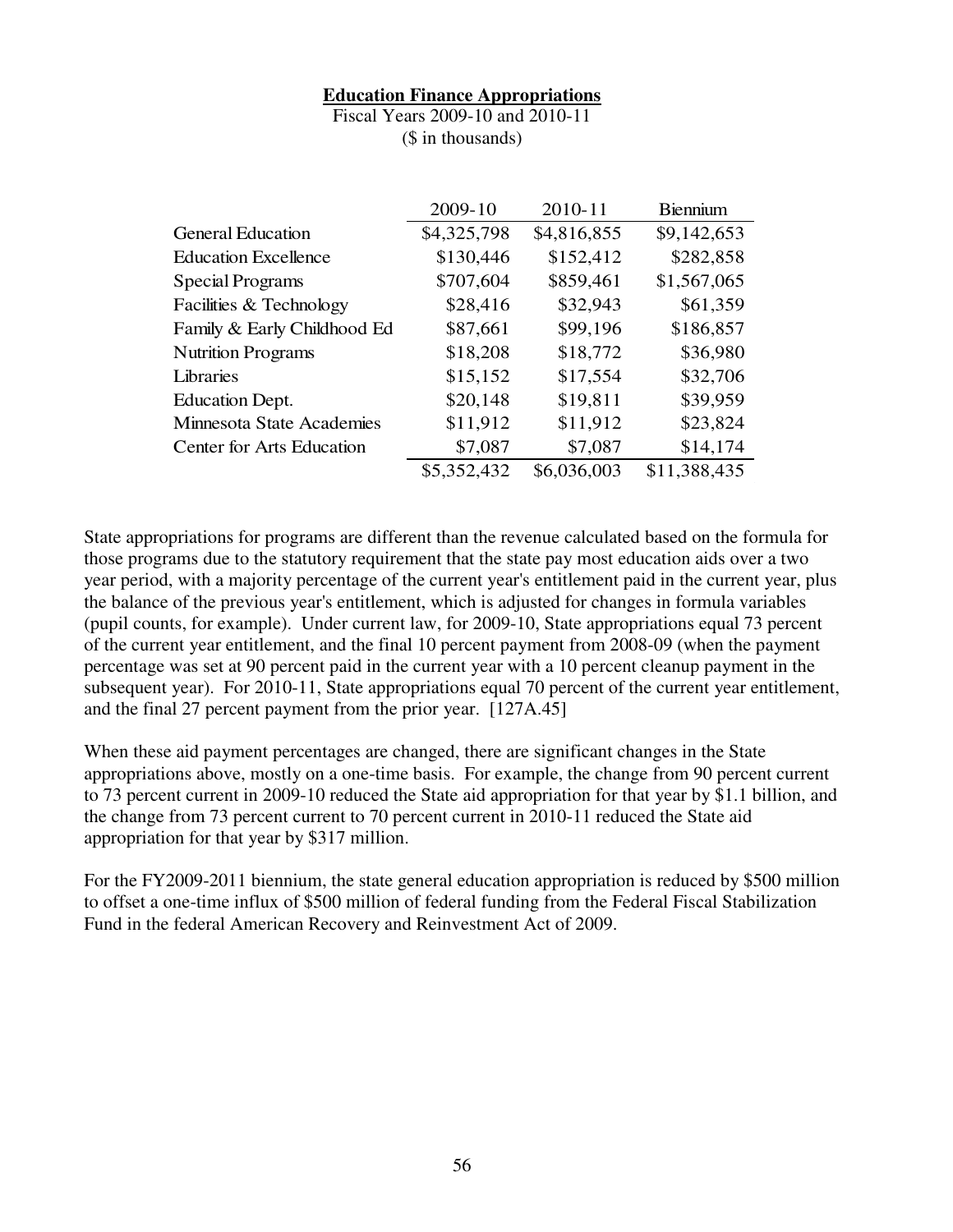# **School District Property Tax Levies**

Fiscal Years 2009-10 and 2010-11

|                                          | FY 2009-10      | FY 2010-11      |
|------------------------------------------|-----------------|-----------------|
|                                          | Payable 2009    | Payable 2010    |
| General Fund                             | \$1,270,968,700 | \$1,298,176,700 |
| Debt Service Fund                        | \$763,809,600   | \$775,106,400   |
| Other Post-Employment Benefits Debt Fund | \$26,969,400    | \$57,218,500    |
| <b>Community Service Fund</b>            | \$73,856,500    | \$74,660,300    |
| <b>Total Levies</b>                      | \$2,135,604,200 | \$2,205,161,900 |

These are the levies certified (before applying the tax relief aids) for a specific year. Levy figures for payable 2009 are the amounts that were certified for 2009 in the fall of 2008, and levy figures for payable 2010 are the amounts estimate to be certified for 2010 in the fall of 2009. Under current law, levies certified in the fall of 2008 are paid in May and October of 2009. Levies certified in the fall of 2009 are paid in May and October of 2010. 48.6 percent of the levy collected in a given calendar year is counted as revenue for the current school year, and 51.4 percent is counted as revenue for the next school year. So, 51.4 percent of the May and October 2010 payments are for the 2010-11 school year, and 48.6 of payments made in May and October 2011 will also be for the 2010-11 school year.

When these recognition percentages are changed, there are significant changes in the State appropriations on page 56, mostly on a one-time basis. For example, the change from 100 percent recognition to 48.6 percent recognized in the previous year saved the State \$576 million in aid.

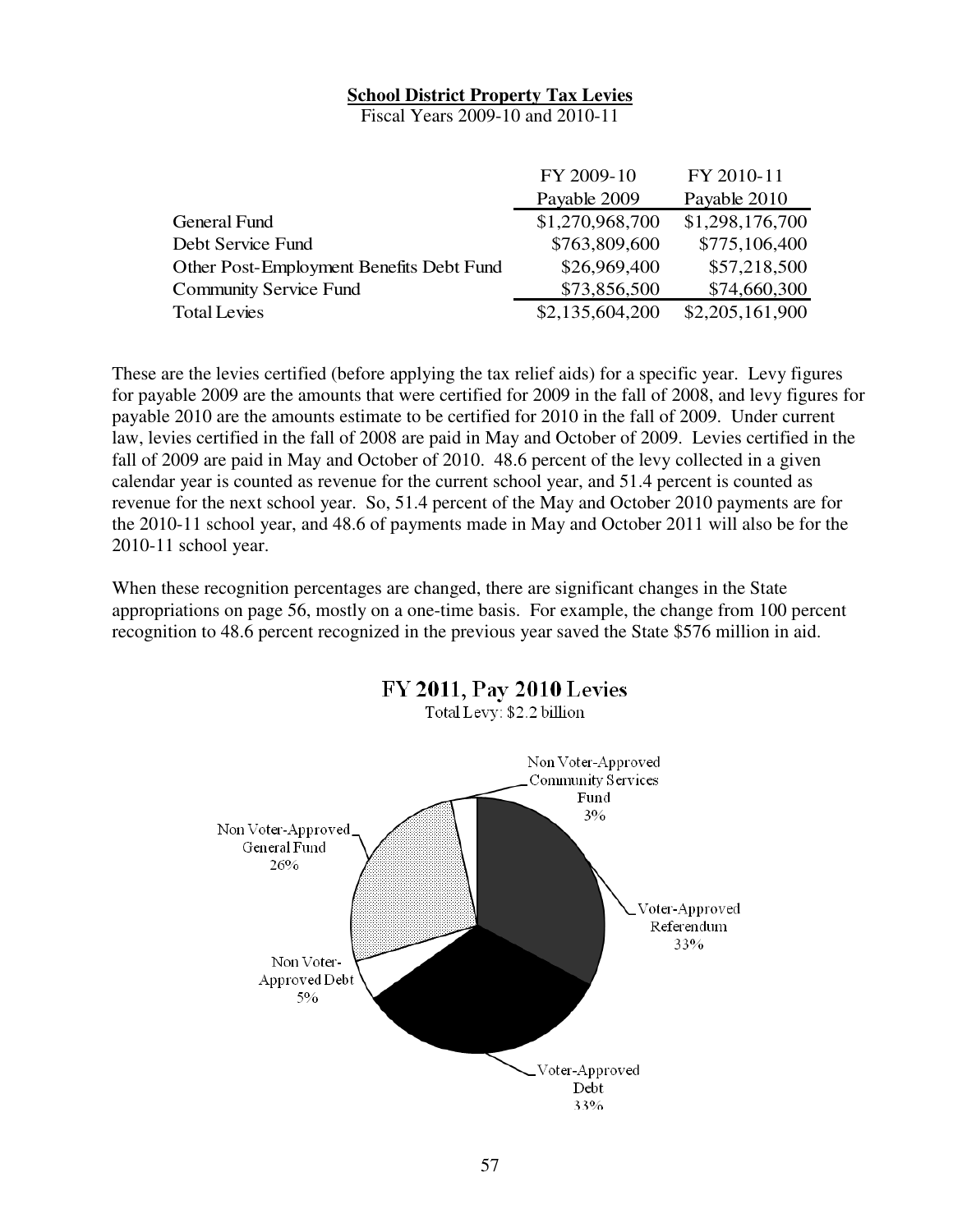#### **Property Tax Relief Aid Payments to School Districts**

Fiscal Years 2009-10 and 2010-11

|                                               | 2009-10      | 2010-11      |
|-----------------------------------------------|--------------|--------------|
| <b>Border City Disparity Aid</b>              | \$811,000    | \$993,000    |
| <b>Disparity Reduction Aid</b>                | \$6,566,000  | \$8,195,000  |
| Market Value Homestead Credit                 | \$45,012,000 | \$52,884,000 |
| Market Value Homestead Ag Land Credit         | \$4,683,000  | \$5,232,000  |
| Taconite Replacement Production Tax Reduction | \$561,000    | \$561,000    |
| Taconite Aid Reimbursement                    | \$8,666,800  | \$8,805,300  |
| Other $*$                                     | \$259,000    | \$269,000    |
| <b>Total Tax Relief Aids</b>                  | \$66,558,800 | \$76,939,300 |

\* Other includes Disaster Credits and prior year adjustments

Tax relief aids are appropriated based on a percentage of the current year's entitlement plus the balance of the previous year's entitlement adjusted for changes in formula variables. Under current law, for 2009-10, State appropriations equal 73 percent of the current year entitlement, and the final 10 percent payment from 2008-09 (when the payment percentage was set at 90 percent paid in the current year with a 10 percent cleanup payment in the subsequent year). For 2010-11, State appropriations equal 70 percent of the current year entitlement, and the final 27 percent payment from the prior year. [127A.45]

# **Property Tax Relief Aid Payments 2010-11**

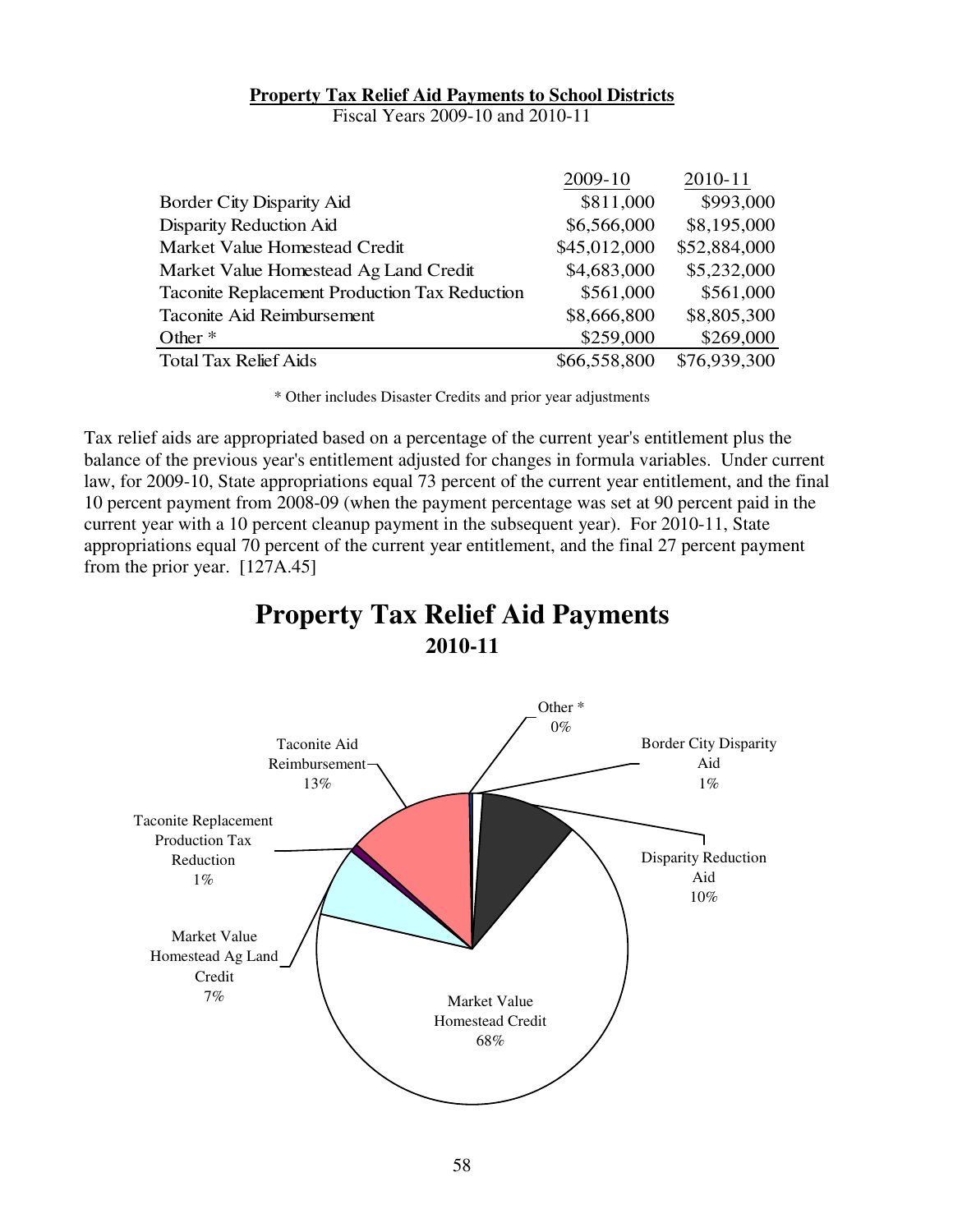#### **Education Revenue Sources**

This chart shows the revenue available for education from state and local sources. All state education finance appropriations including the Department of Education, Minnesota State Academies, the Minnesota Center for Arts Education, tax relief aid payments to districts, various dedicated revenues, and net education property tax levies are included. (Net levies are certified levies minus tax relief aids.) Federal revenues and fees charged by districts are not included. These are total revenue figures, not revenue per pupil unit.

#### **School District Revenue**

Fiscal Years 2009-10 and 2010-11

|                                   | 2009-10         | 2010-11         |
|-----------------------------------|-----------------|-----------------|
| State Appropriation (1)           | \$6,435,394,000 | \$6,950,722,000 |
| Tax Relief Aid (1)                | \$66,558,800    | \$76,939,300    |
| Net Education Tax Levy (3)        | \$2,069,045,400 | \$2,128,222,600 |
| Dedicated Funds (2)               | \$41,486,036    | \$41,511,036    |
| <b>Total Revenue</b>              | \$8,612,484,236 | \$9,197,394,936 |
| <b>Percent from State Sources</b> | 76.0%           | 76.9%           |
| Percent from Property Taxes       | 24.0%           | 23.1%           |

(1) The calculation of State Appropriation includes a subtraction of one-time savings or expenditures related to changing the aid payment percentage or property tax recognition percentage. State appropriations for programs are different than the revenue calculated based on the formula for those programs due to the statutory requirement that the state pay most education aids over a two year period, with a majority percentage of the current year's entitlement paid in the current year, plus the balance of the previous year's entitlement, which is adjusted for changes in formula variables (pupil counts, for example). Under current law, for 2009-10, State appropriations equal 73 percent of the current year entitlement, and the final 10 percent payment from 2008-09 (when the payment percentage was set at 90 percent paid in the current year with a 10 percent cleanup payment in the subsequent year). For 2010-11, State appropriations equal 70 percent of the current year entitlement, and the final 27 percent payment from the prior year. The state appropriation includes K-12 education appropriations (including state agencies), early childhood and family education appropriations, special TRA contributions for first class cities and maximum effort debt service.

(2) Dedicated funds include permanent school fund, trunk highway fund, alcohol impaired driver account, county apportionment and taconite revenue.

(3) The property tax figure is the amount levied or estimated to be levied for the school year.